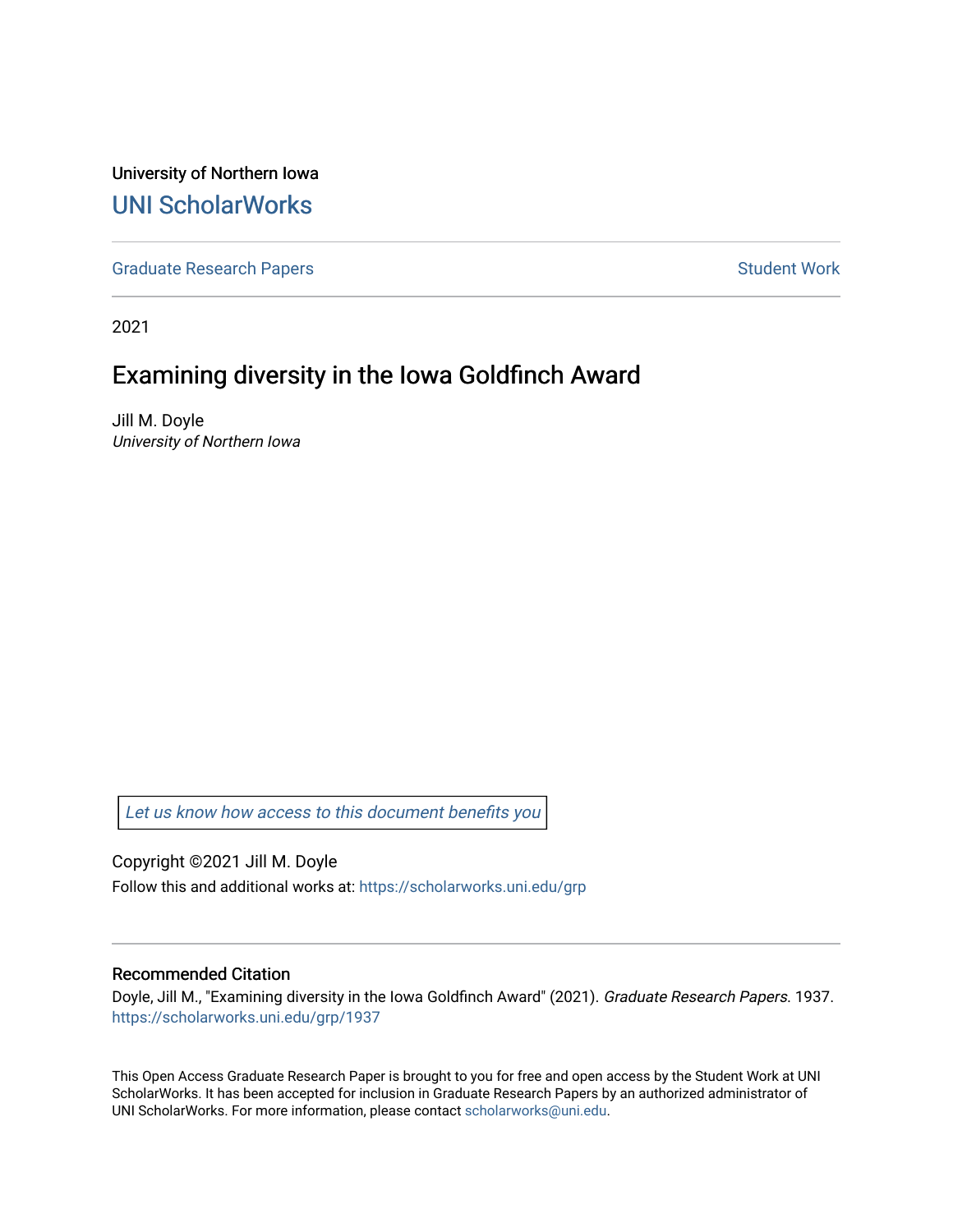# Examining diversity in the Iowa Goldfinch Award

## Find Additional Related Research in UNI ScholarWorks

To find related research in UNI ScholarWorks, go to the collection of [School Library Studies Graduate](http://scholarworks.uni.edu/sls_grp/) [Research Papers](http://scholarworks.uni.edu/sls_grp/) written by students in the [Division of School Library Studies,](http://scholarworks.uni.edu/sls/) Department of Curriculum and Instruction, College of Education, at the University of Northern Iowa.

## **Abstract**

The purpose of this quantitative content analysis was to evaluate the race/ethnicity of the main characters and authors in the picture books on the 2015-16 and 2020-21 Iowa Goldfinch Award lists, a student-nominated book list. The books were evaluated using coding that was adapted from earlier research. Then the statistics were compared to ascertain whether the portrayal of diverse cultures changed. Results indicated that the diversity of both the main characters and the authors increased by 25%, to include races other than White. The number of White main characters decreased from 6 to 3, while non-human characters decreased from 15 to 9; and the number of Black, Asian, and Latinx characters increased from 0 to 8. Likewise, the representation of authors of color increased from 0 to 5. It is vital that all children experience books that are by and about diverse cultures. In addition to studentnominated award list book purchases, teacher librarians must continue to seek out picture books that contain characters that reflect the increasing racial diversity in the United States.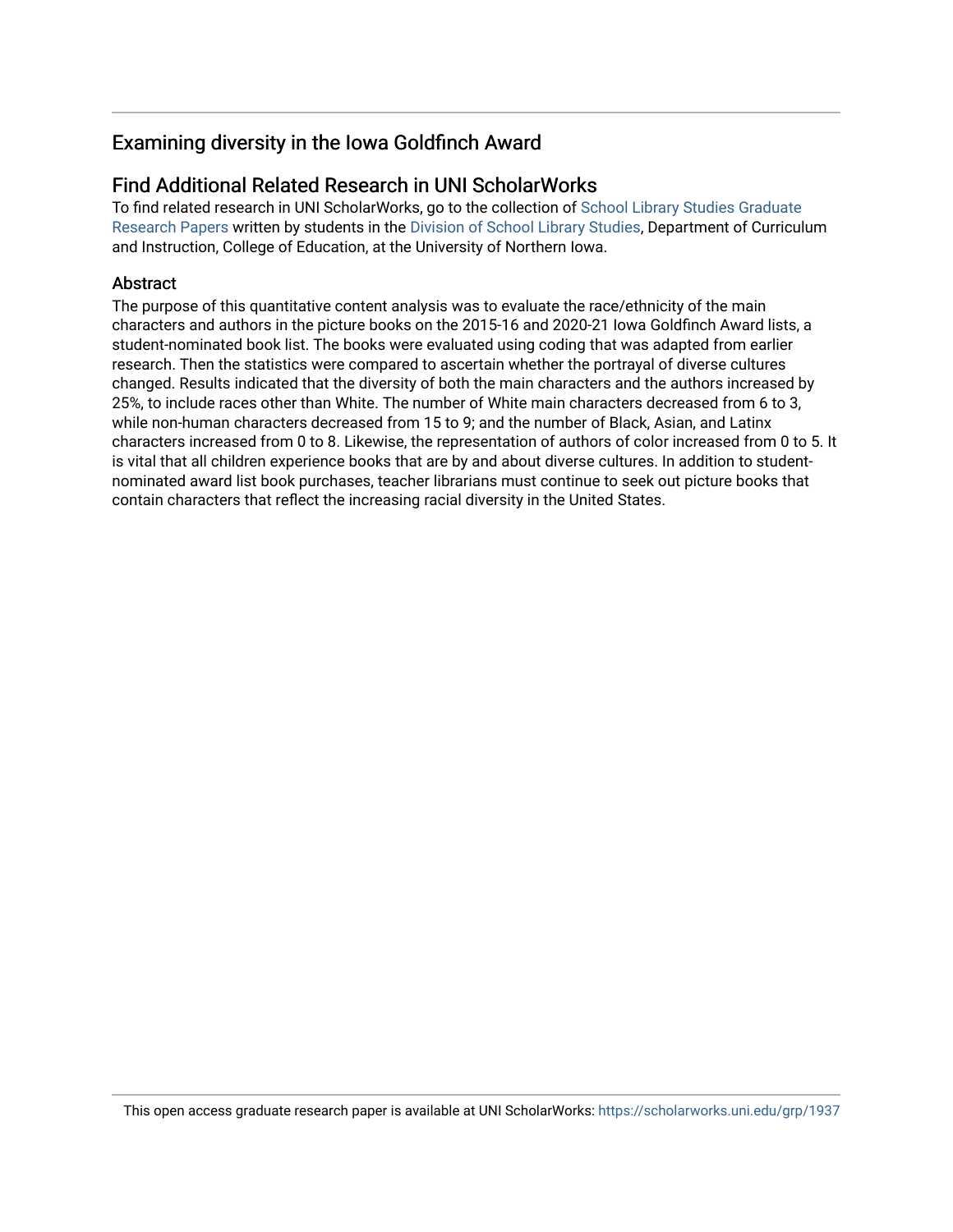## EXAMINING DIVERSITY IN THE IOWA GOLDFINCH AWARD

A Graduate Research Paper Submitted to the Division of School Library Studies Department of Curriculum and Instruction In Partial Fulfillment Of the Requirements for the Degree Master of Arts UNIVERSITY OF NORTHERN IOWA

> by Jill M. Doyle July 2021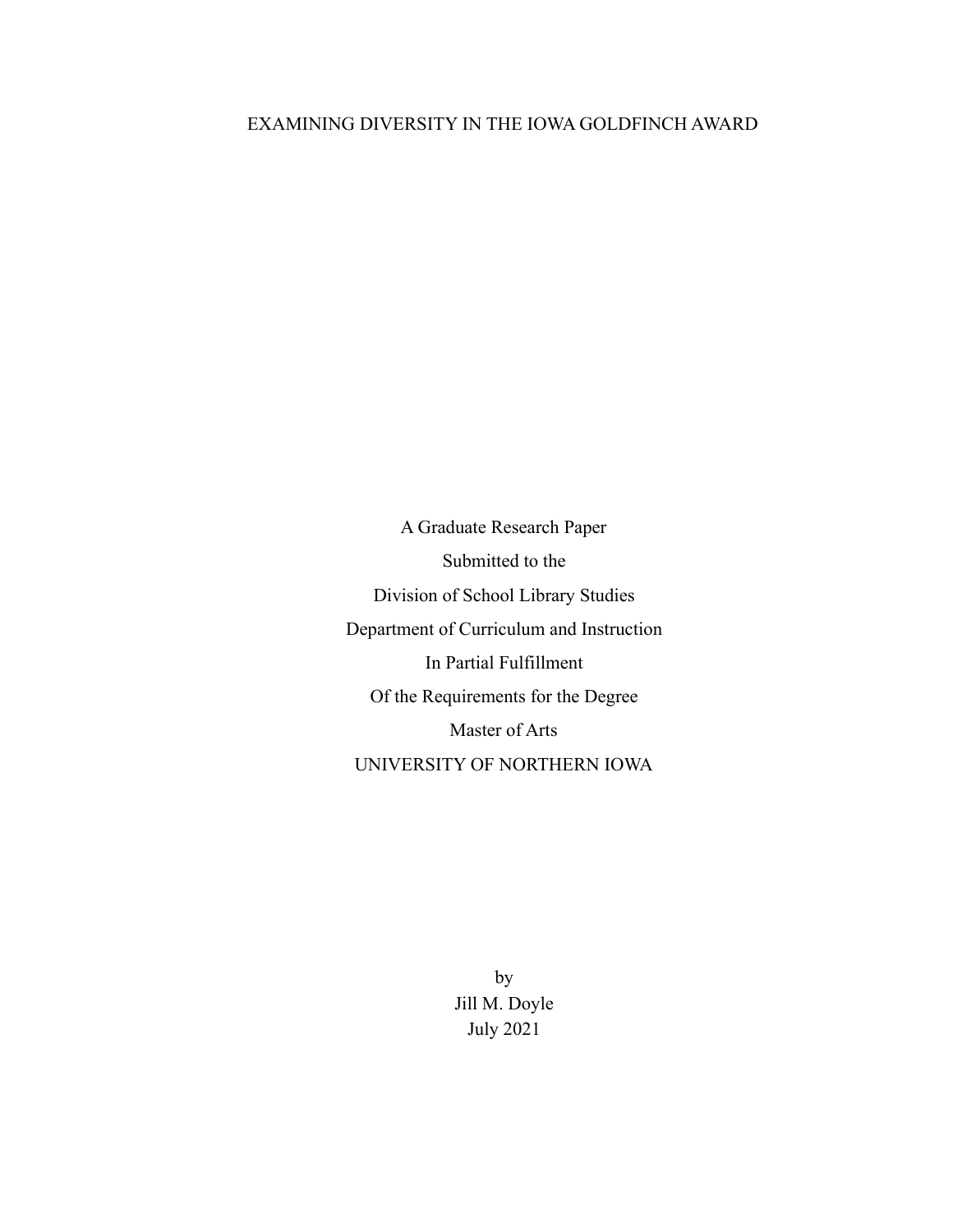This Research Paper by: Jill M. Doyle Titled: Examining Diversity in the Iowa Goldfinch Award

has been approved as meeting the research requirement for the

Degree of Master of Arts.

under the supervision of

First Reader: Karla Krueger, EdD

Second Reader: Joan Bessman Taylor, PhD.

Curriculum and Instruction Department Head: Robin Dada, PhD

Paper approved on \_\_\_\_\_\_\_\_\_\_\_\_\_\_\_\_\_

First Reader Signature:

This page is known as the "Reader Page." Upon completion and approval of the paper, a copy of this page will be filed in the student file in the C&I office and a copy given to each faculty reader.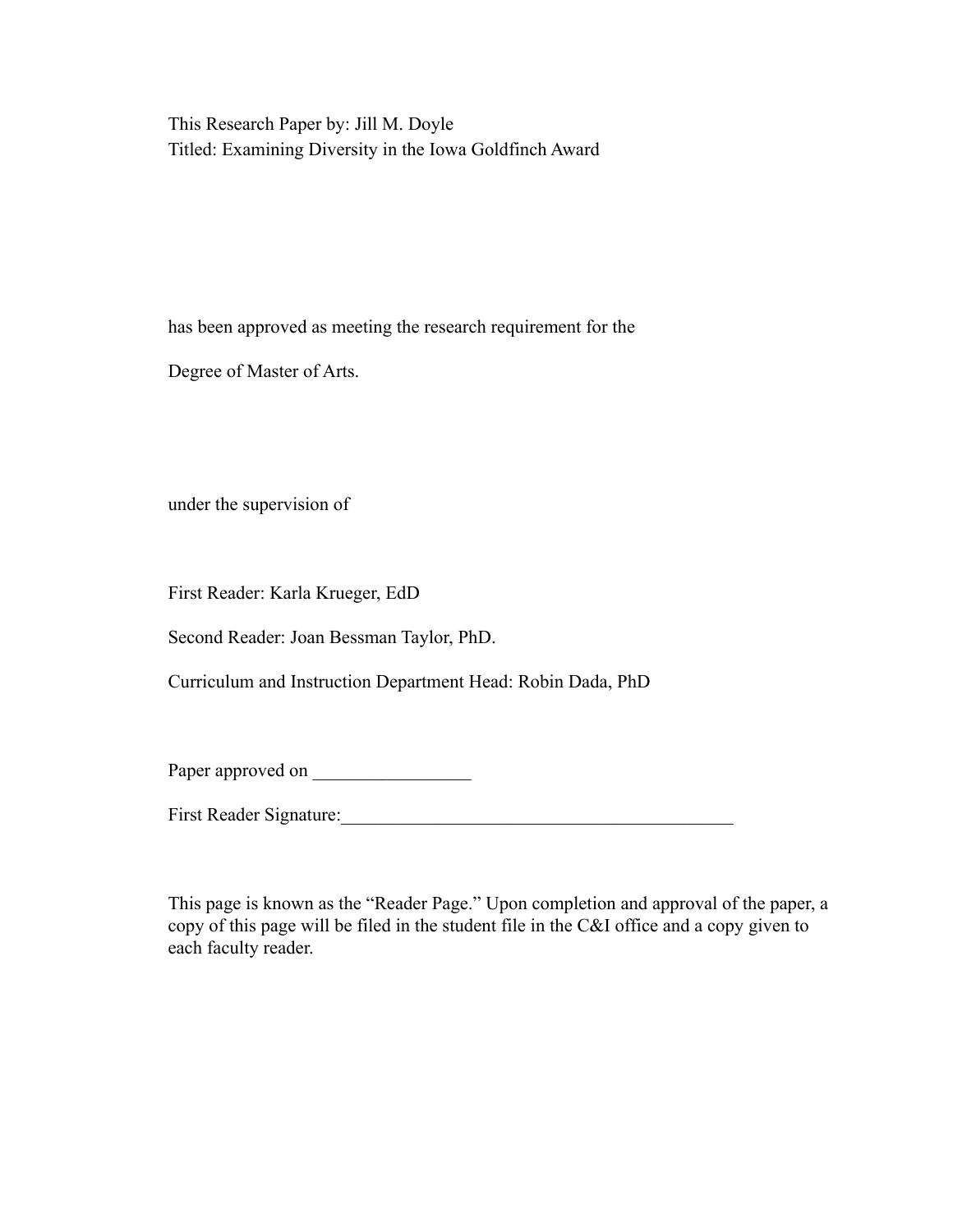#### ABSTRACT

The purpose of this quantitative content analysis was to evaluate the race/ethnicity of the main characters and authors in the picture books on the 2015-16 and 2020-21 Iowa Goldfinch Award lists, a student-nominated book list. The books were evaluated using coding that was adapted from earlier research. Then the statistics were compared to ascertain whether the portrayal of diverse cultures changed. Results indicated that the diversity of both the main characters and the authors increased by 25%, to include races other than White. The number of White main characters decreased from 6 to 3, while non-human characters decreased from 15 to 9; and the number of Black, Asian, and Latinx characters increased from 0 to 8. Likewise, the representation of authors of color increased from 0 to 5. It is vital that all children experience books that are by and about diverse cultures. In addition to student-nominated award list book purchases, teacher librarians must continue to seek out picture books that contain characters that reflect the increasing racial diversity in the United States.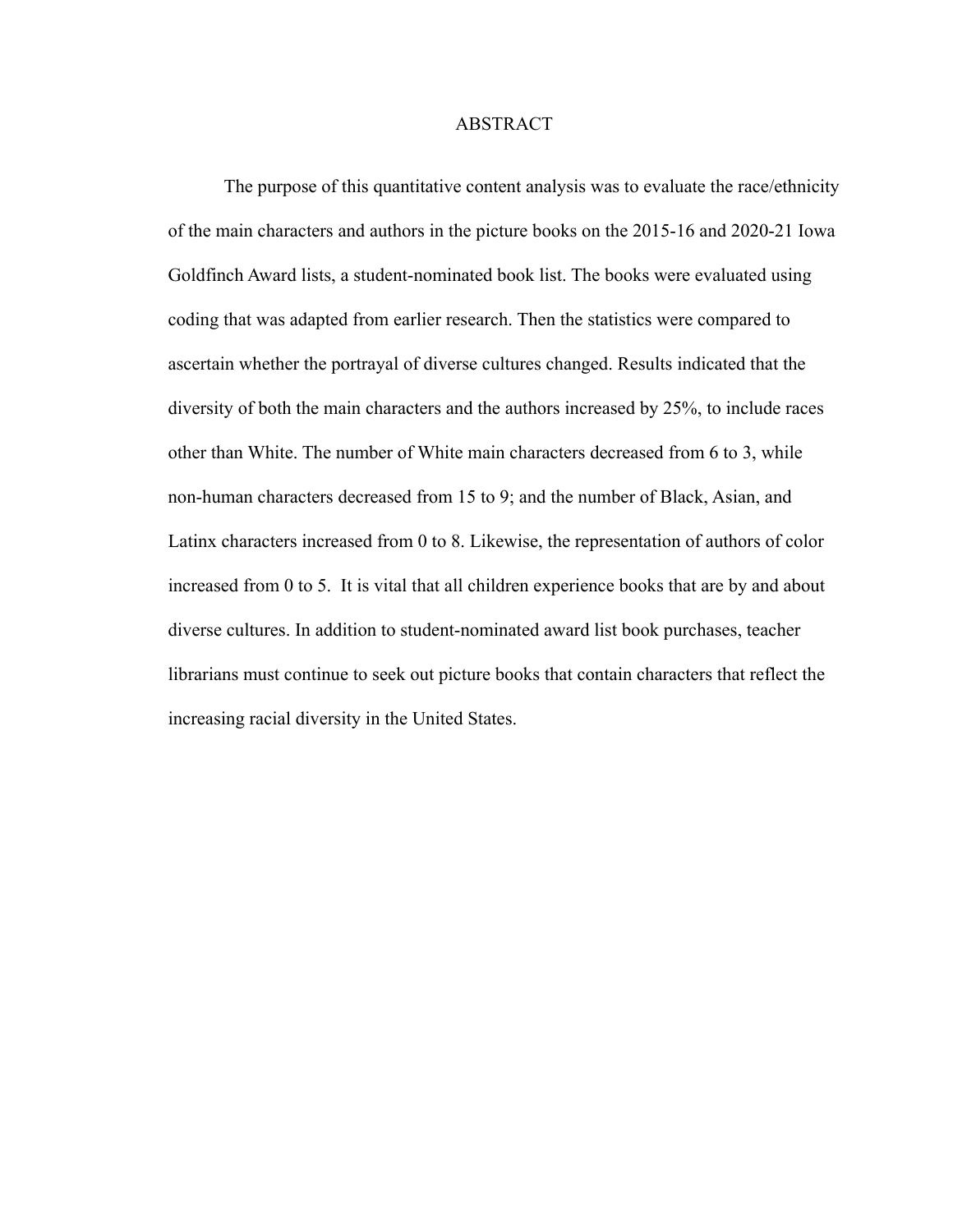# TABLE OF CONTENTS

| <b>CHAPTER 1. INTRODUCTION</b>                                                | $\mathbf{1}$   |
|-------------------------------------------------------------------------------|----------------|
| Justification of Problem                                                      | $\mathbf{1}$   |
| <b>AASL Standards Support for Diverse Collections</b>                         | $\overline{2}$ |
| Importance of Books by and About Diverse Populations                          | $\overline{2}$ |
| Furthering Past Research Regarding Diversity in Children's                    |                |
| Literature                                                                    | 3              |
| Rationale                                                                     | $\overline{4}$ |
| Summary of Problem Statement                                                  | 5              |
| Purpose                                                                       | 5              |
| <b>Research Questions</b>                                                     | 5              |
| Assumptions                                                                   | 5              |
| <b>CHAPTER 2. LITERATURE REVIEW</b>                                           | 6              |
| Lack of Diversity in Celebrated Caldecotts and Commonly-used Leveled          |                |
| <b>Books</b>                                                                  | 6              |
| Importance of Diverse Literature for All Learners                             | 8              |
| Selection Criteria to Build Diverse Collections with High Quality, Culturally |                |
| <b>Relevant Literature</b>                                                    | 10             |
| Summary                                                                       | 12             |
| <b>CHAPTER 3. METHODOLOGY</b>                                                 | 14             |
| Research Design                                                               | 14             |
| Sample of Books                                                               | 15             |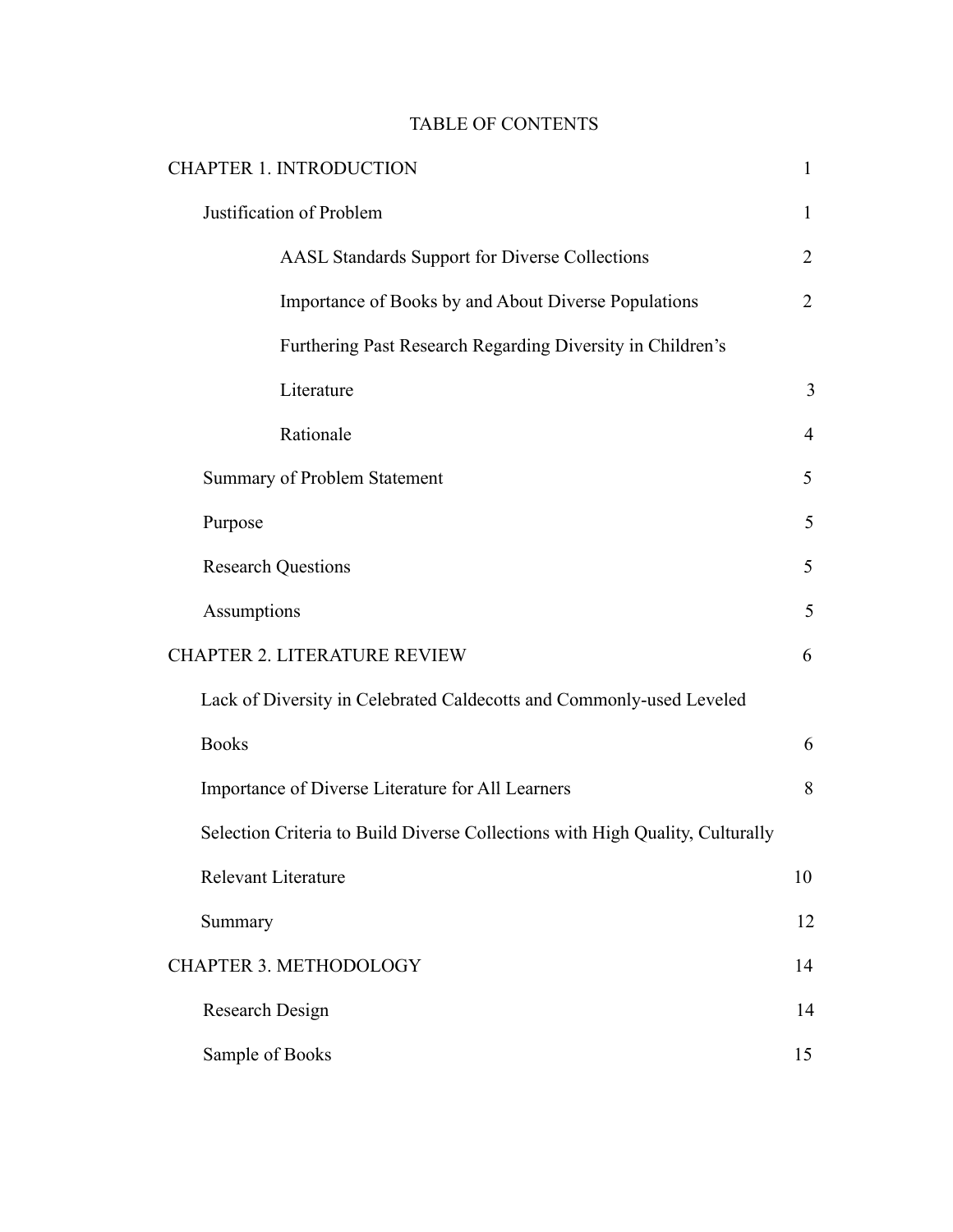| Procedures                                                              | 16 |
|-------------------------------------------------------------------------|----|
| Data Collection                                                         | 16 |
| Data Analysis                                                           | 16 |
| Limitations                                                             | 17 |
| <b>CHAPTER 4. FINDINGS</b>                                              | 18 |
| Research Question 1: Portrayal of Race/Ethnicity in Main Characters and |    |
| <b>Secondary Characters</b>                                             | 21 |
| Research Question 2: Portrayal of Race/Ethnicity of Authors             | 25 |
| Research Question 3: The Change in Diverse Characters from the 2015-16  |    |
| List to the $2020-21$ List                                              | 26 |
| Research Question 4: The Inclusion of Diverse Authors from 2015-16 to   |    |
| 2020-21                                                                 | 27 |
| <b>CHAPTER 5. CONCLUSIONS AND RECOMMENDATIONS</b>                       | 29 |
| Conclusions                                                             | 29 |
| Recommendations                                                         | 31 |
| Recommendations for Librarians and Educators                            | 31 |
| <b>Recommendations for Future Studies</b>                               | 32 |
| <b>REFERENCES</b>                                                       | 33 |
| APPENDIX A: 2015-16 IOWA GOLDFINCH BOOK LIST                            | 35 |
| APPENDIX B: 2015-16 IOWA GOLDFINCH BOOK LIST                            | 36 |
| APPENDIX C: CODING CATEGORIES                                           | 37 |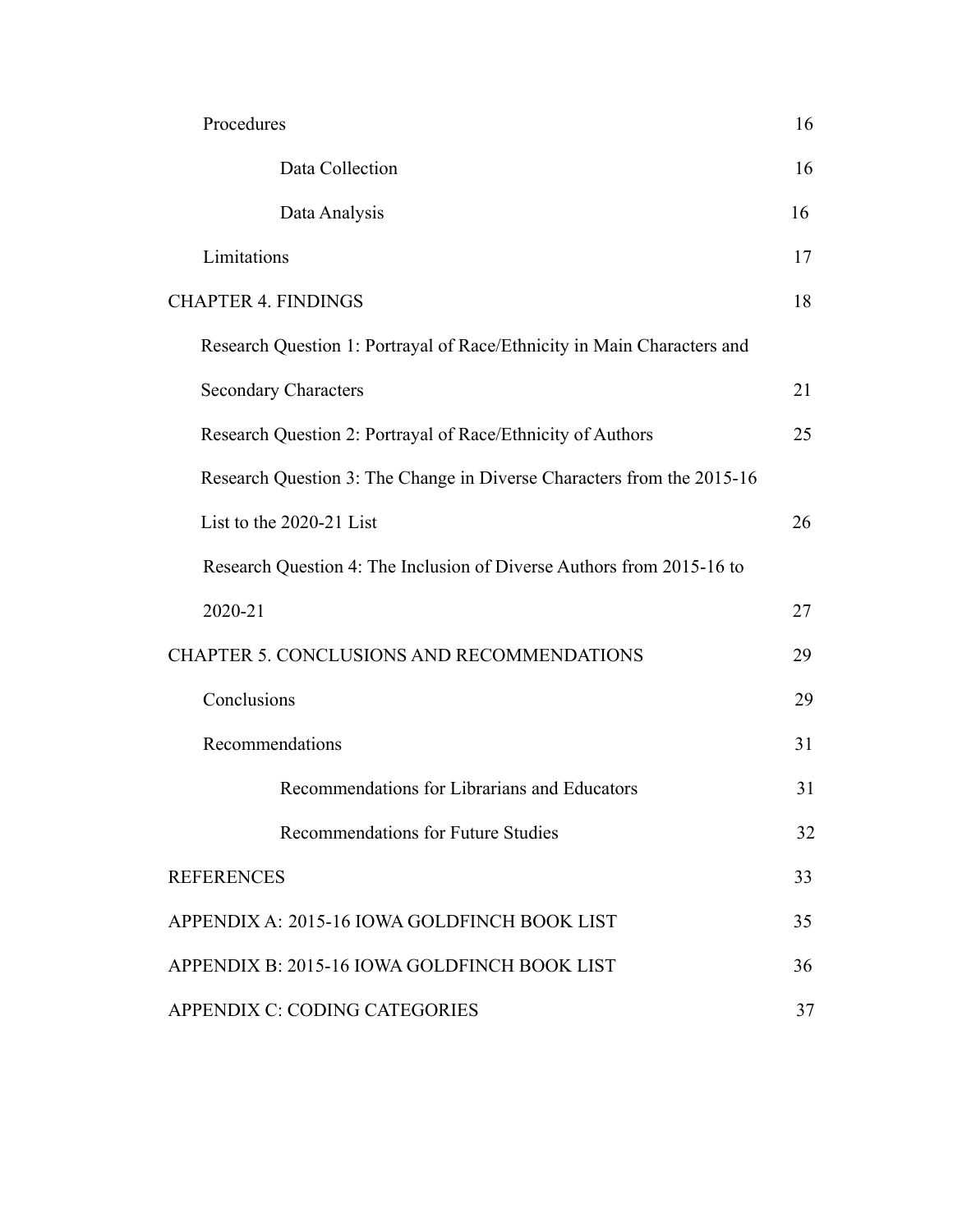# LIST OF TABLES

| <b>TABLE</b>                                                          | PAGE |
|-----------------------------------------------------------------------|------|
| 1 2015-16 Iowa Goldfinch Award List Race/Ethnicity of Main Characters |      |
| and authors                                                           | 18   |
| 2 2020-21 Iowa Goldfinch Award List Race/Ethnicity of Main Characters |      |
| and Authors                                                           | 20   |
| 3 Race/Ethnicity of Main Characters                                   | 22   |
| 4 Race of Human Secondary Characters in 2015-16 List                  | 23   |
| 5 Race of Human Secondary Characters in 2020-21 List                  | 24   |
| 6 Race/Ethnicity of Authors                                           | 25   |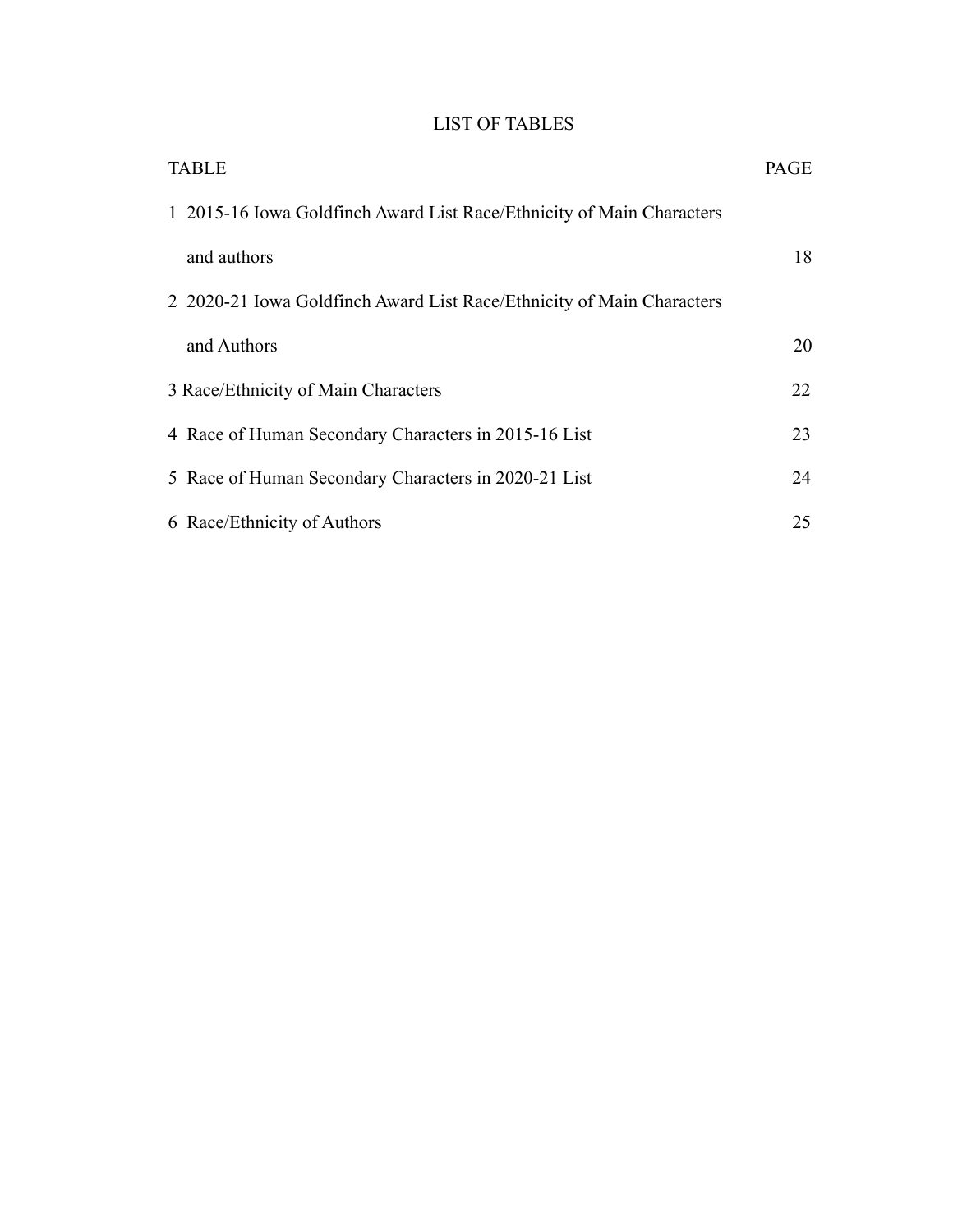# LIST OF FIGURES

| <b>FIGURE</b>                                     | <b>PAGE</b> |
|---------------------------------------------------|-------------|
| 1 Comparison of Race/Ethnicity of Main Characters |             |
| 2 Comparison of Race/Ethnicity of Authors         | 28          |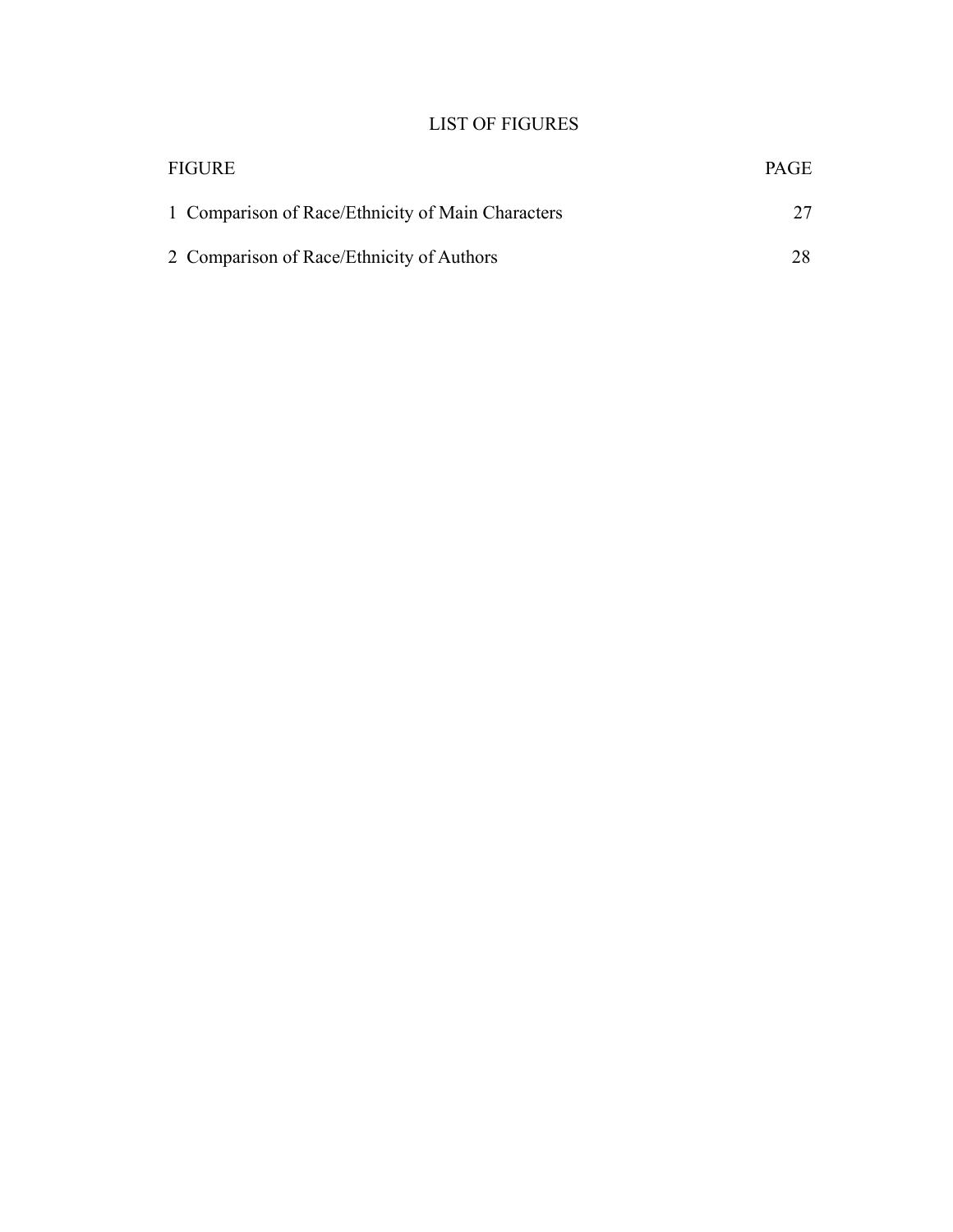#### **CHAPTER 1**

## **INTRODUCTION**

Books are sometimes windows, offering views of worlds that may be real or imagined, familiar or strange. These windows are also sliding glass doors, and readers have only to walk through in imagination to become part of whatever world has been created...by the author...a window can also be a mirror. Literature transforms human experience and reflects it back to us, and in that reflection we can see our own lives and experiences as part of the larger human experience. Reading, then, becomes a means of self-affirmation, and readers often seek their mirrors in books. (Bishop, 1990, para.1)

## **Justification of Problem**

A quality library consists of a diverse collection of books and resources to enable learners to not only meet educational goals but expand their worldly point of view. These books will "help [us] to understand each other better by helping to change our attitudes towards difference" (Bishop, 1990, para. 10). In her article, "Still an All-White World?," Kathleen Horning (2014) emphasized that "children's literature still represents a mostly White world in a real one that's becoming increasingly diverse" (p. 20). She also stressed that budgets are an obstacle many school librarians must deal with which "make[s] it an ongoing challenge to meet [students'] needs" (p. 20). A lack of characters who are of diverse races and ethnic groups in books is a continuing issue that needs to be resolved.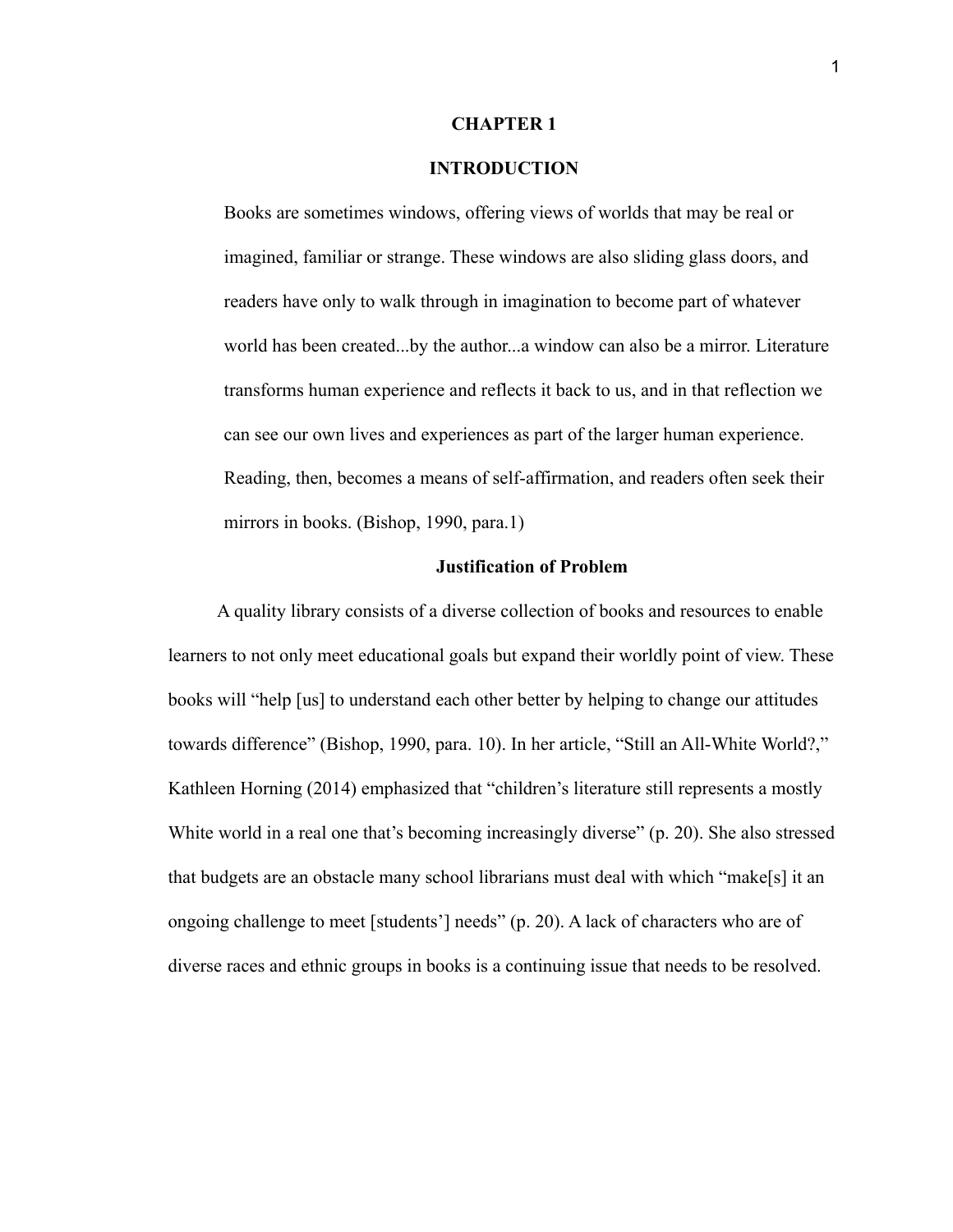#### **AASL Standards Support for Diverse Collections**

The American Association of School Librarians (AASL) (2018) National School Library Standards outline the school librarian's role in providing diverse materials to meet the needs of all learners. The emphasis of the AASL *Include Shared Foundation II*: Create Domain is about the diversity of the library collection that "represents all members... in a global learning community by establishing and maintaining a collection of reading and information materials...that support the diverse developmental, cultural, social, and linguistic needs of [all] learners" (AASL, 2018, p. 60). The Include Shared Foundation II: Grow Domain further accentuates the need for school libraries to contain "a diverse collection of sufficient size for the learner population" (p. 60). The American Library Association (ALA) (2006) addressed diverse collections in the Interpretation of the Library Bill of Rights where they spelled out what is needed: "A diverse collection should contain content by and about a wide array of people and cultures to authentically reflect a variety of ideas, information, stories, and experiences'' (para. 1).

#### **Importance of Books by and About Diverse Populations**

Paul and Russo, (n.d.) authors of "How to Raise a Reader" explain "Exposing children to diversity in books will prepare them for life in a diverse world" (p. 3). In a *New York Times* article, children's author-illustrator Christopher Myers (2014) reflected on the importance of diverse text pointing out, "recognizing oneself in a text" gives readers the "understanding that your life and lives of people like you are worthy of being told" (p. 2). The nature of this diverse world is further illustrated by the vision of young adult author Nic Stone (2020) when he said, "The more we see Black people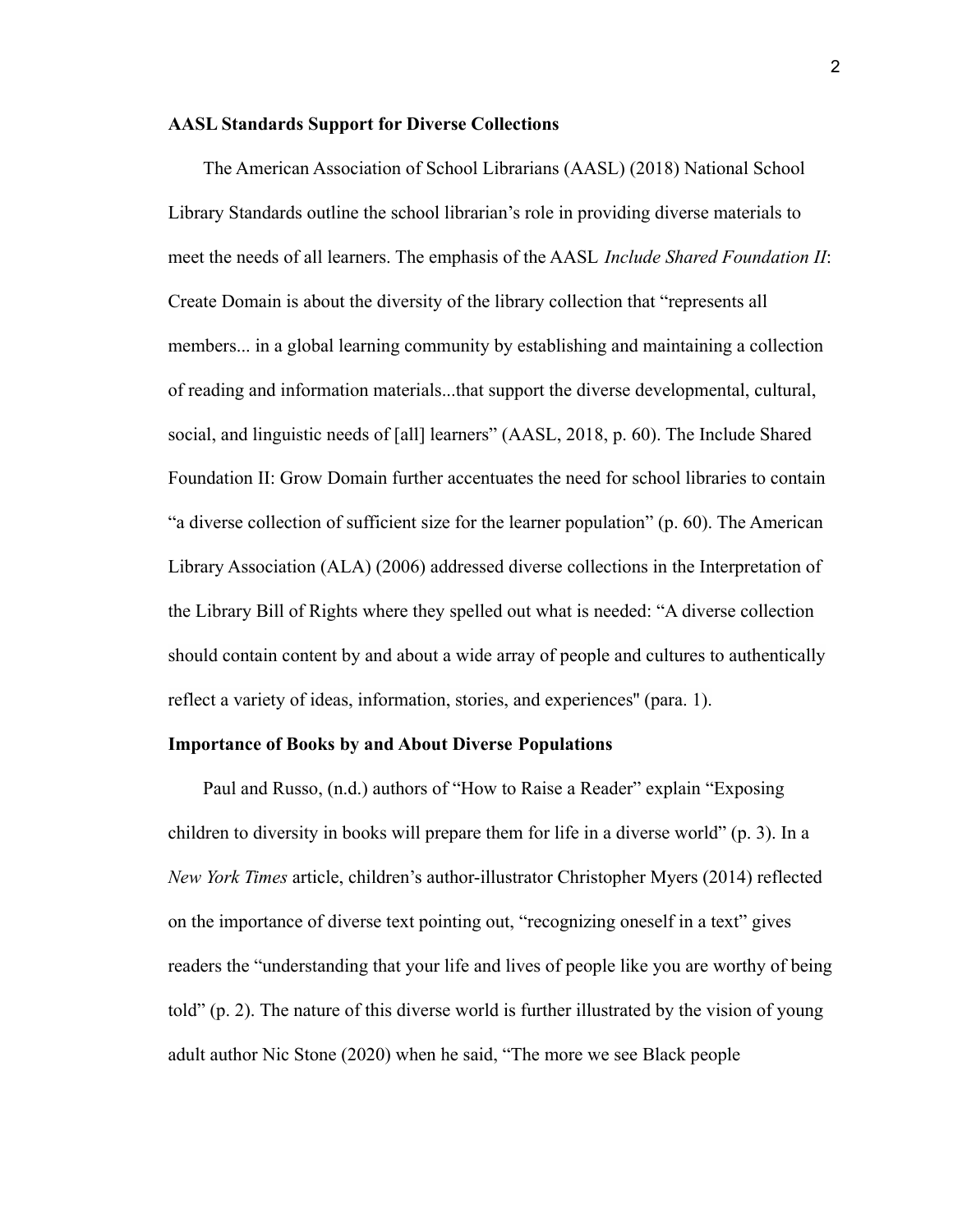living—loving and doing and being and feeling and going on adventures and solving mysteries and being the heroes—the more we come to recognize our shared humanity" (n. p.). A diverse library collection will provide all students access to books that will act as mirrors, windows, and sliding glass doors which will benefit entire school communities (Bishop, 1990; Koss, Johnson & Martinez, 2018; Martinez, Koss & Johnson, 2016). The Cooperative Children's Book Center (CCBC) (2020) evaluates children's and young adult books annually for their diversity or more specifically, how many books are written "by and about BIPOC (Black, Indigenous, and People of Color)" (para. 1). Their findings "continue to show...the number of books featuring BIPOC protagonists lags far behind the number of books with White main characters--or even those with animal main characters" (para. 14). They also noted that only 17.2% of the books published in 2019 contained a main character who was either Black or Latinx (CCBC, 2019, para. 12). Equal representation needs to come to the publishing industry to enable librarians to meet the needs of all learners.

### **Furthering Past Research Regarding Diversity in Children's Literature**

It is essential that books written for children contain characters that reflect the lives of the youth of America. A study by Martinez, Koss, and Johnson (2016) depicted the lack of ethnic diversity in the books on the Caldecott Award lists (p. 19). The researchers focused on the Caldecott books because they are commonly found in schools and are; therefore, easily accessible (p. 20). They discovered that 71% of the award winning books had White main characters. Martinez et al. (2016) encourage educators to seek out award lists that recognize "literature by and about diverse populations" (p. 25).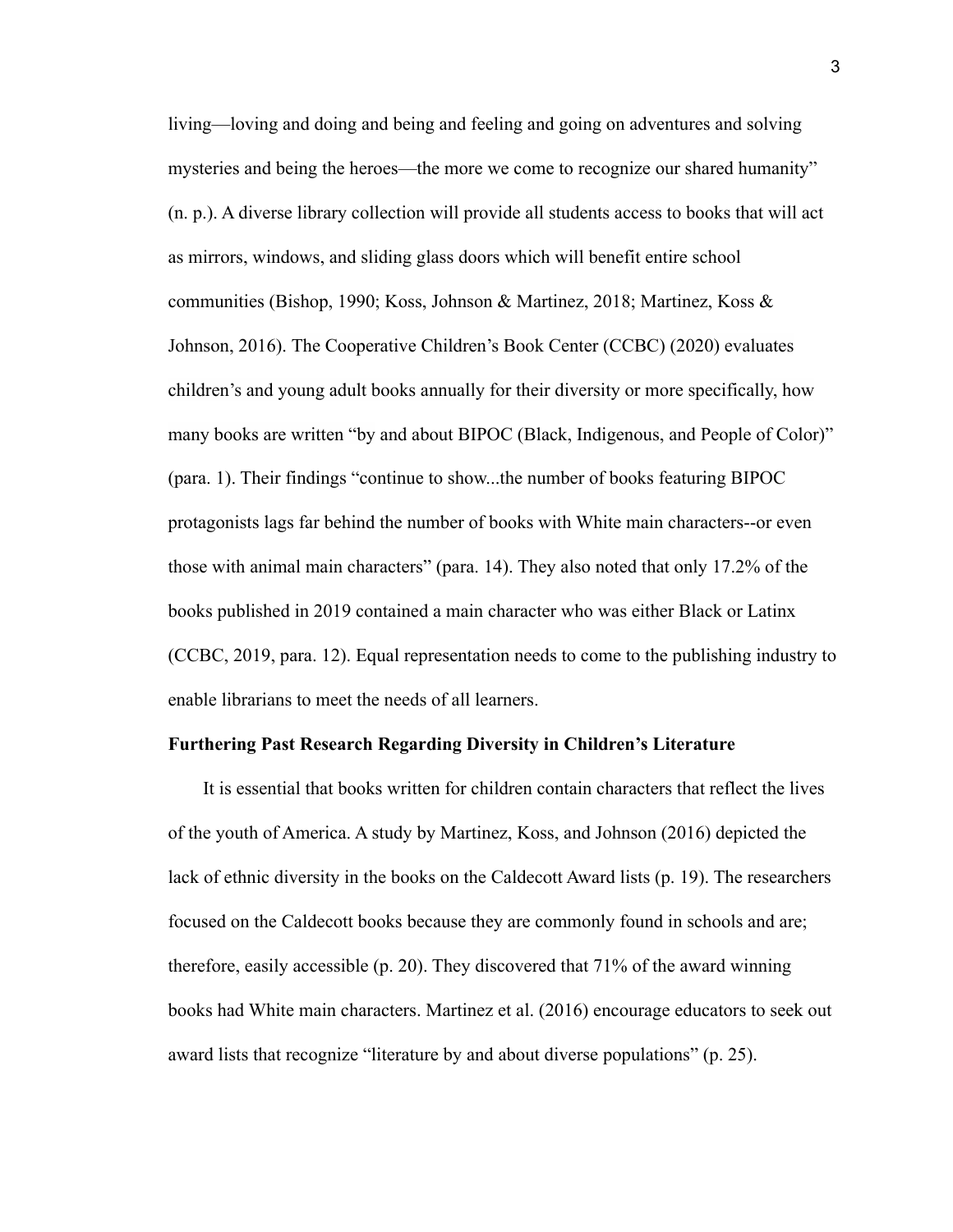#### **Rationale**

According to a report by demographer, Poston (2020) 59.7% of the United States population is currently non-Hispanic White people. "The next biggest group" is Hispanics "at 18.7%...followed by Blacks and Asians" (Poston, 2020, Racial proportions will shift section, para. 1). He predicts that in 2030, the Hispanics, Blacks, and Asian populations will all increase significantly while the total number of Whites will decrease to 55.8% of the U.S. population. It is imperative that school library collections contain books to reflect this diversity. A library that consists of a varied collection will enable children to see themselves in the characters, build learners' knowledge of and empathy for others, and broaden their global perspective when they simply read (AASL, 2018; Bishop, 1990; Myers, 2014). In a TED Talk, children's author Grace Lin (2016) expressed the significance of having books that act as mirrors and windows so we can relate to characters who are like us but also see and understand other cultures. She explained, "Kids who always see themselves in books need to be able to see things from other viewpoints. How can we expect kids to get along with others in this world, to empathize, and to share if they never see outside of themselves?" (TED, 2016, 10:58). Everyone deserves the opportunity to meet characters who look like them as well as characters from other cultures. School administrators and teacher librarians require solid information about diversity in a library collection in order to make informed decisions about library budgets to ensure the selection of books that will create a diverse collection.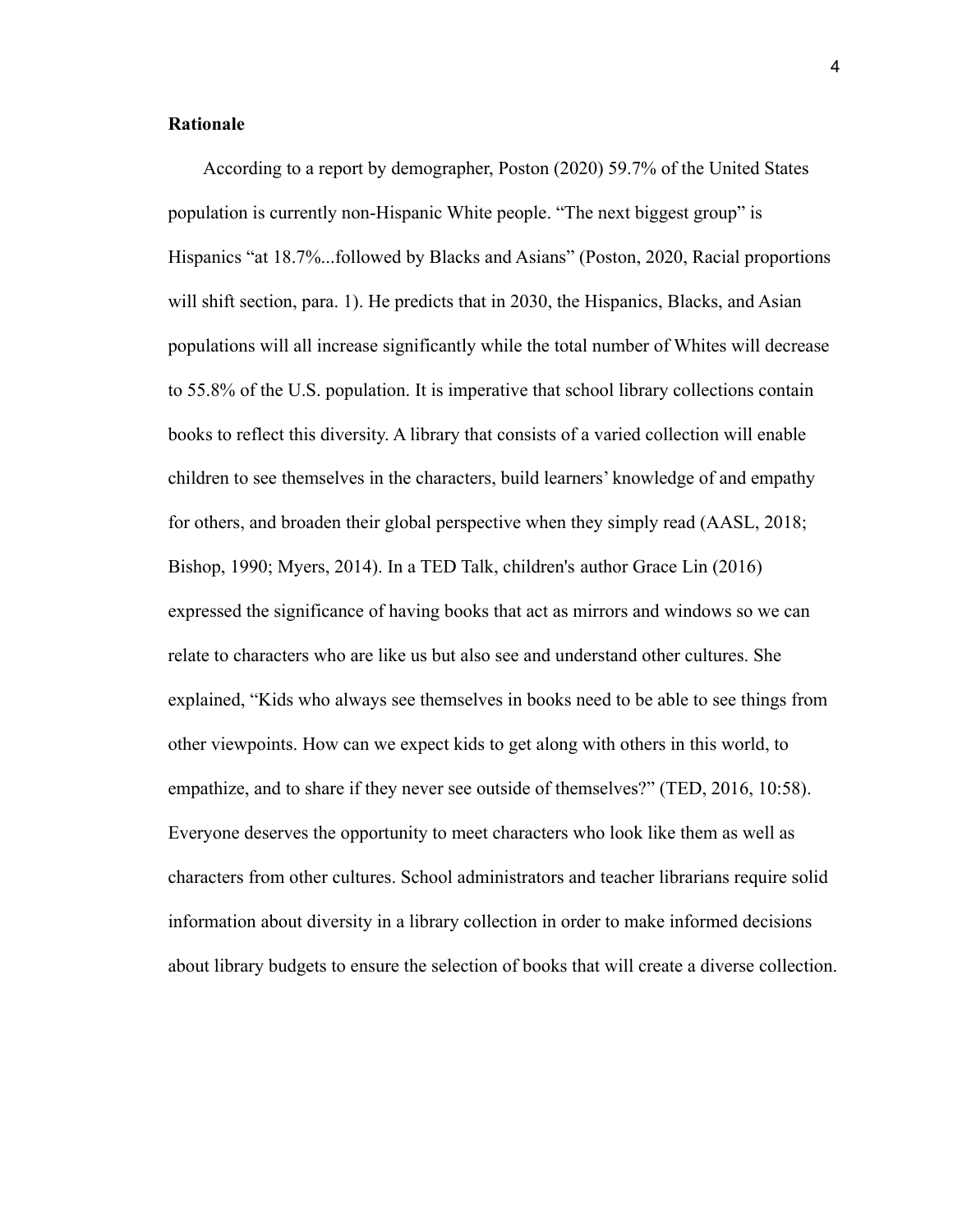#### **Summary of Problem Statement**

Children's book award lists do not contain equal representation of books by and about diverse races.

### **Purpose**

The purpose of this literary content analysis was to evaluate the picture books on the 2015-16 and the 2020-21 lists of Iowa Goldfinch Award to determine whether the portrayal of diverse cultures has changed.

## **Research Questions**

- 1. What is the race/ethnicity of each Goldfinch Award book's main character?
- 2. What is the race/ethnicity of each book's author on these Goldfinch Award lists?
- 3. How has the inclusion of diverse main characters changed from the 2015-16 list to the 2020-21 list?
- 4. How has the diversity of the authors changed from the 2015-16 list to the 2020-21 list?

## **Assumptions**

This researcher assumes that libraries with limited budgets are more likely to only purchase books on state award lists. Also, many of these picture books will not have human characters.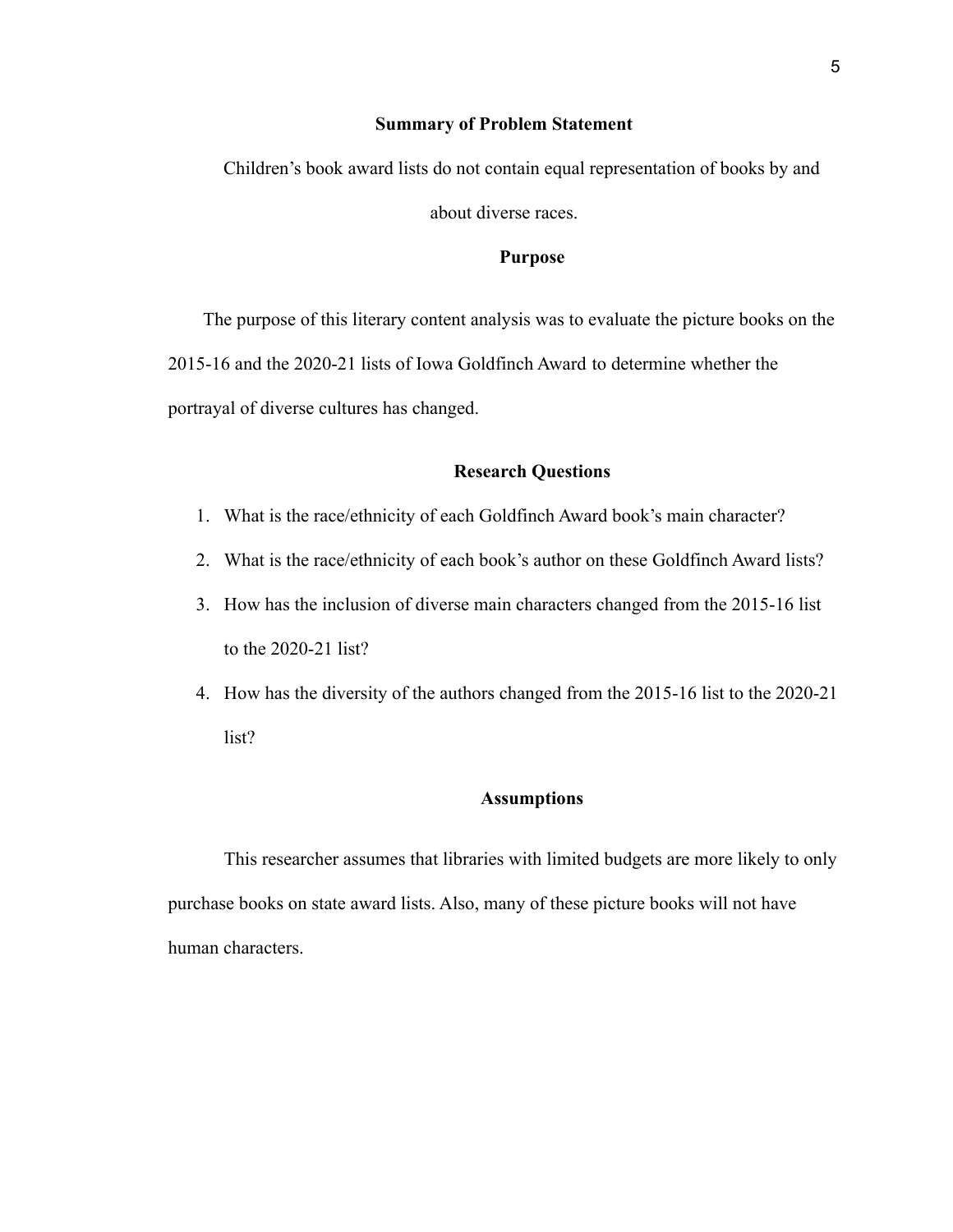#### **CHAPTER 2**

## **LITERATURE REVIEW**

The purpose of this literary content analysis was to evaluate the picture books on the 2015-16 and the 2020-21 lists of Iowa Goldfinch Award to determine whether the portrayal of diverse cultures has changed. The three areas of prior research that inform this study are a lack of diversity in Caldecott and commonly-used leveled books, the importance of diverse literature for all learners, and the selection criteria to build high quality, culturally relevant library collections.

#### **Lack of Diversity in Celebrated Caldecotts and Commonly-used Leveled Books**

Award books are easily accessible to children and seldom go out of print; therefore, the diversity within these lists is critical. Koss, Johnson, and Martinez (2018) examined the Caldecott Award books for racial and ethnic diversity of not only the main characters but also the books' authors and illustrators to judge whether America's diverse youth could identify with the characters (p. 4). Koss et al. asked how the diversity in Caldecott books changed since its beginning as reflected in the race/ethnicity of the main characters, authors, and illustrators (p. 7). The methodology included was a quantitative content analysis approach with coding for the race/ethnicity of all 337 Caldecott Medal and Honor books from 1938 to 2017. The codes, White, Black, Asian, Latinx, American Indian, Middle Eastern, Multiracial, and Other were based on the language used by "major children's book award committees" (p. 7). To establish the race/ethnicity of the book's main character, the researchers assessed the textual clues and the illustrations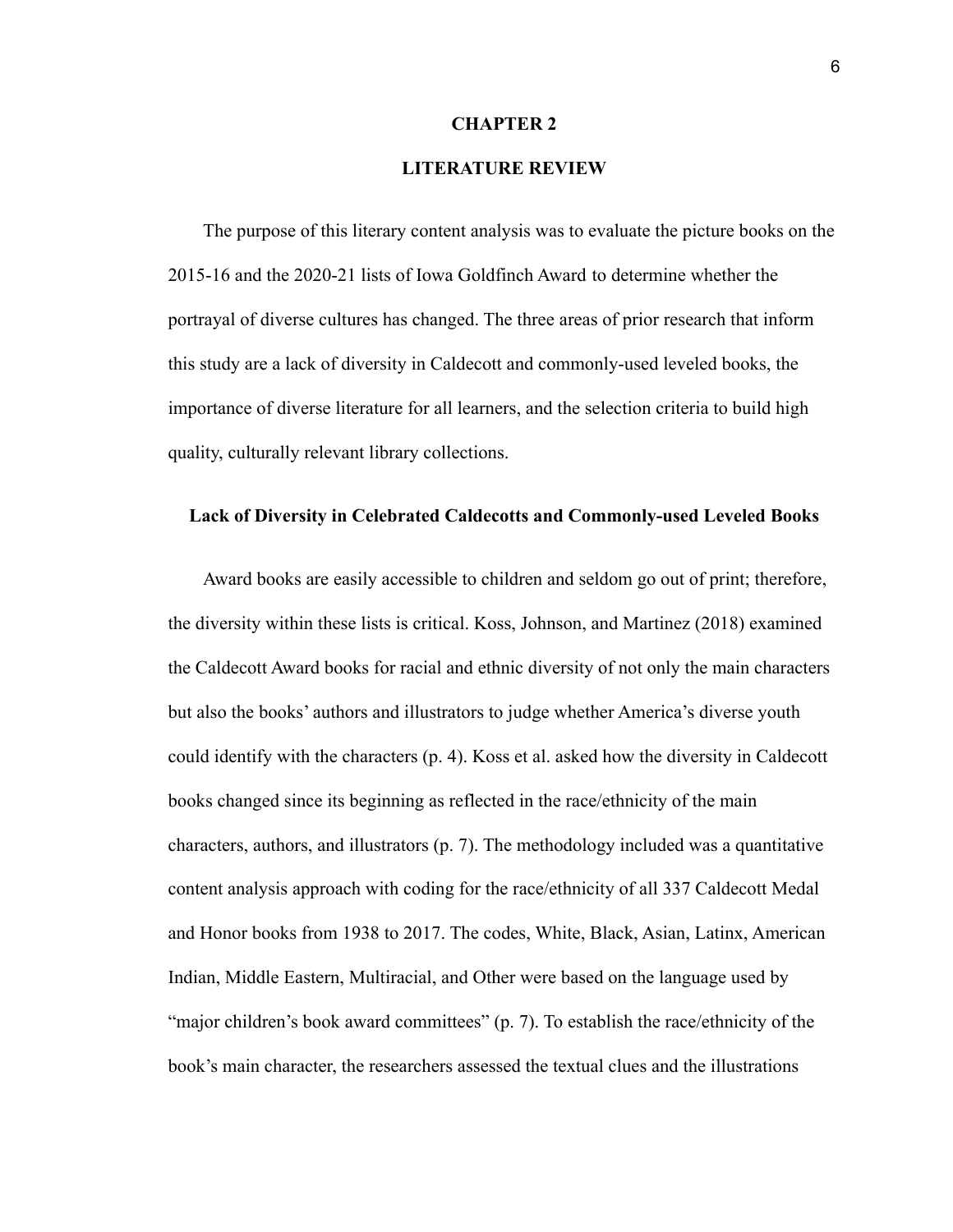including how characters were dressed, cultural details within the physical setting, whether cultural items such as a pinata were present, and the character's skin color. Koss et al. utilized several resources such as the author and illustrator's websites, publisher websites, book jacket information or photo, and online searches when identifying the race of the authors and illustrators. Codes were calculated using percentages and frequencies of the connection between the race/ethnicity of the books' main characters and that of the books' illustrators and authors, with attention to quantitative patterns by decades (p. 8). In the end, the data revealed that the majority of authors (86.9%) and illustrators (86.2%) were identified as White while most of the human main characters (70.6%) were also White. The researchers noted that factors such as social and historic events in America may have been influential in the results.

While Koss et al (2018) researched the diversity of books in an official collection, namely the Caldecott Award list, Hughes-Hassell, Barkley, and Koehler (2009) analyzed 556 Fountas and Pinnell leveled books, labeled as J through M transitional books by the publisher. These early chapter books were chosen because they were commonly used across the country as part of literacy instruction. Hughes-Hassell et al. defined their purpose as an examination of the presence of main characters who are people of color. The main questions that guided the research were what percentage of the books recommended for transitional or beginning readers featured people of color, what individual groups of color are represented and to what extent, and what race or ethnicity were the authors of the chosen books. To determine the race or ethnicity of the main characters and the book's author, researchers examined the illustrations, plot summaries,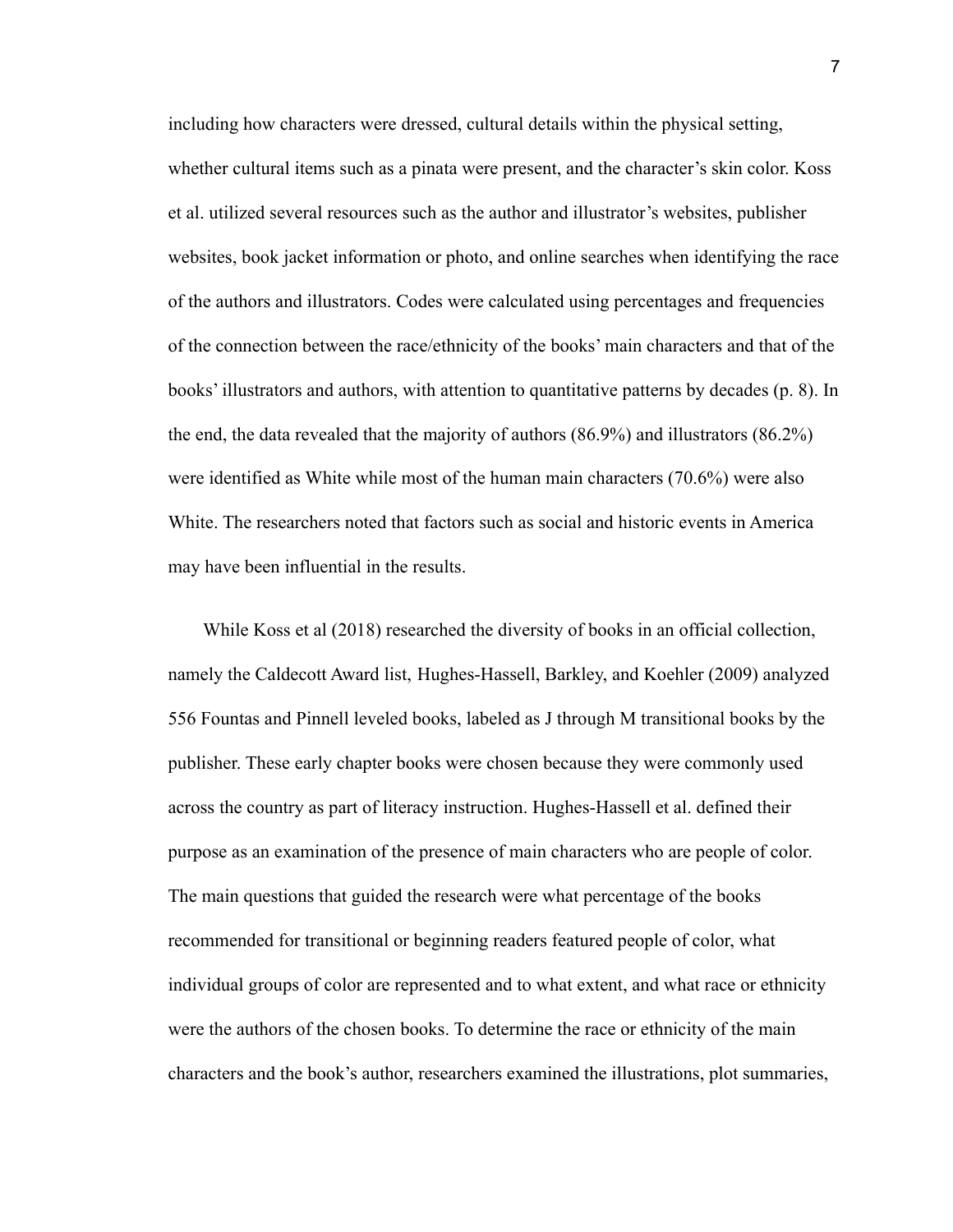and book reviews, plus other online book resources such as the authors' and publishers' websites. The researchers found that of the 556 transitional books analyzed, a total of 464 contained main or secondary characters who were White. This is in contrast to the 94 characters who represented African Americans, 73 non-human characters, and 49 who identified as Asian American, Hispanic, Multiracial, and American Indian/Alaska Native racial/ethnicities combined. There were 12 titles (2.2%) with authors of color, while the remaining 97.8% were White authors. The results of the two studies described above indicate that children of color have been rarely found in Caldecott and transitional books.

#### **Importance of Diverse Literature for All Learners**

Diverse literature has the potential to make a significant impact on student learning and development. Cavalovitch (2016) noticed a lack of diverse characters within children's books and discovered how to use representational literature in her diverse first grade classroom. She wondered how student engagement would be affected after sharing texts that contain varying perspectives and identities. The purpose of her research was to determine if teaching and learning improved with the inclusion of representational text (p. 5). A form of action research method was used to conduct this research by following a three step process of identifying the problem (lack of books that her students could connect with culturally), planning (choosing diverse texts and developing lessons), and then doing the action portion (conducting the lessons) of the study. Over an eight week period she read books to her first grade class initially containing only White characters, then adding stories with Hispanic main characters. While reading, she attempted to build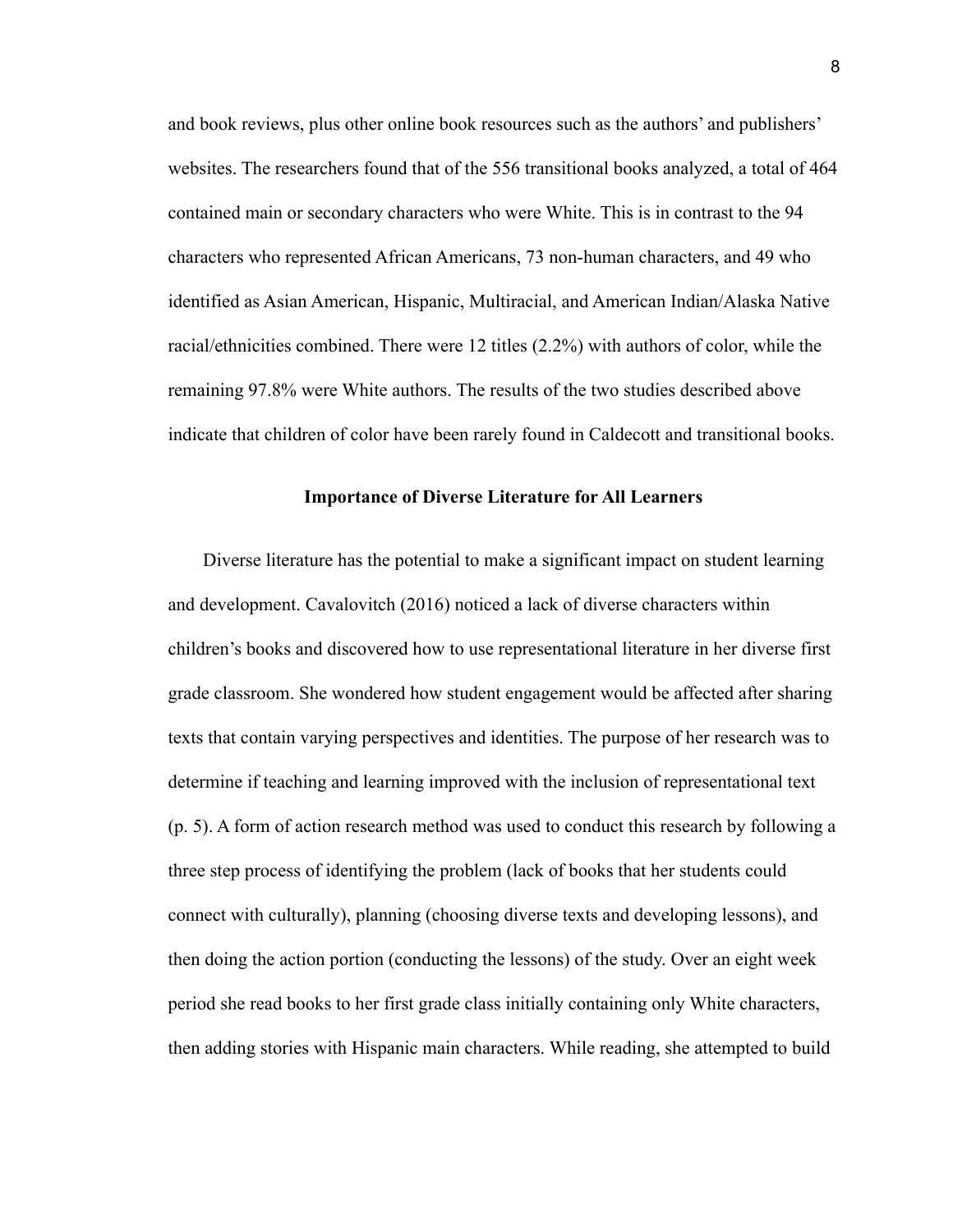personal connections between the diverse books and her Spanish speaking students. For instance, she told the students that one character was from Venezuela and she specifically asked for assistance from one of her students from Venezuela with the pronunciation of the Spanish words. She asked questions, observed reactions and levels of engagement, journaled about her findings and made conclusions based on her findings. By sharing literature that represented the students in her classroom, the researcher was able to see student engagement increase and attributes this to her validation of the students' identity and presence. This study demonstrated the benefits of providing students with books that contain varying perspectives and identities.

While Cavalovitch (2016) researched how student engagement was affected when students read diverse books, Sarraj, Bene, Li, and Burley (2015) developed and implemented a program for multicultural education. Their intention was to use the results of this study to demonstrate the need for multicultural education in a rapidly increasing minority population in the United States. A collaborative action research study partnered the researchers and 17 fifth grade students and their classroom teacher from a West Texas elementary school. During a two week period, students learned about other cultures through multicultural vocabulary, diverse stories read aloud and discussed as a group, and videos (depicting cultural music, dance, and traditional clothing); and then they answered open-ended questions. Next, Sarraj et al. analyzed the data within the students' assignments, researchers' field notes, and teacher observations and discovered four emerging themes that depicted classroom discussion about the diverse books: curiosity, empathy, preconceptions, and bullying. These results indicated that an increased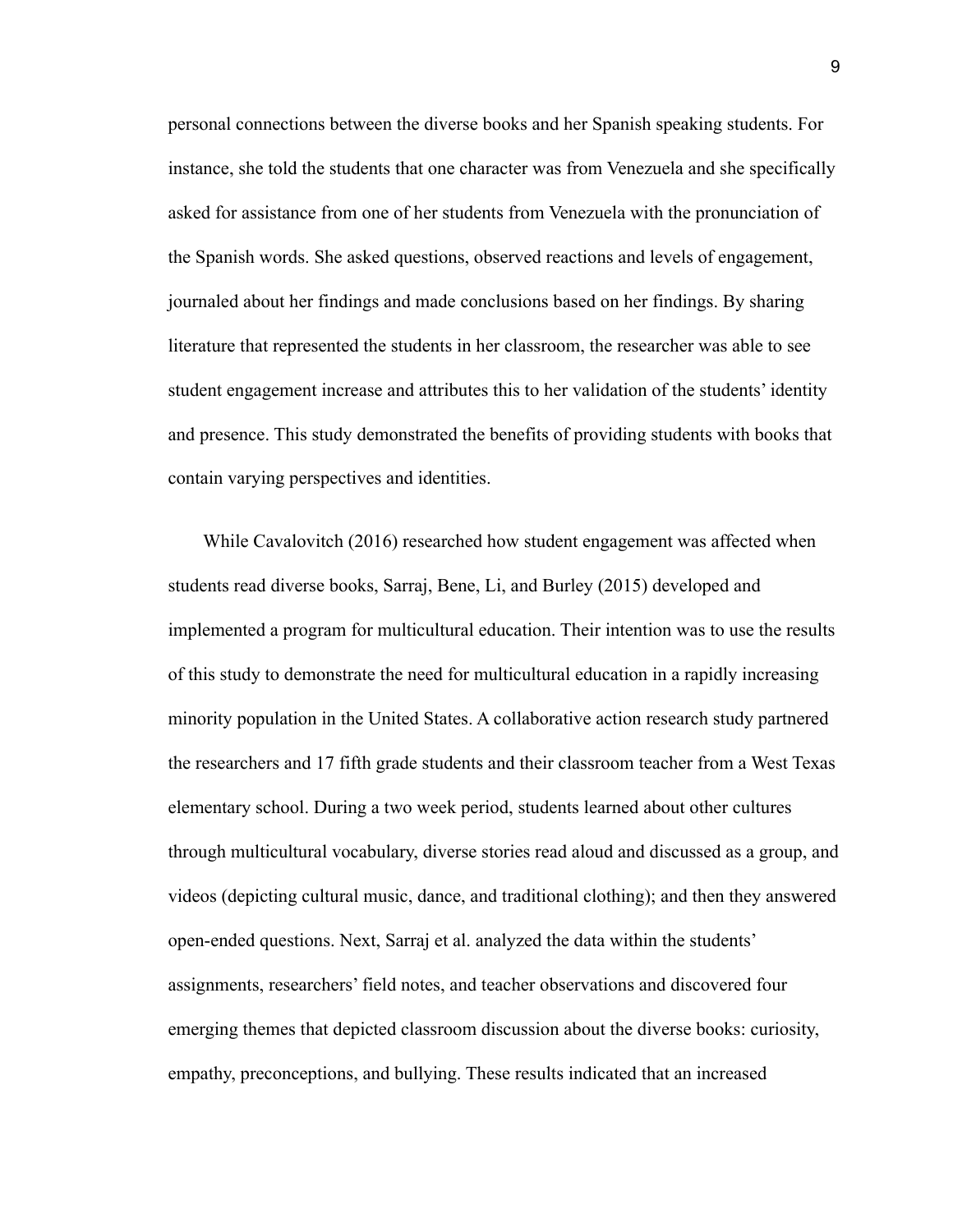knowledge of varying cultures benefited the students as they gained respect and understanding of others. The researchers recommended that schools add additional opportunities for multicultural lessons to provide students with the skills needed to appreciate differences and build positive relationships.

The results of these two studies offer evidence that support the use of multicultural literature in schools. Cavalovitch (2016) experimented with the use of reflective texts in her diverse first grade classroom while Sarraj et al. (2015) partnered with a fifth grade teacher to discover students' responses to cultural education. Both classes displayed positive attitudes which further promoted the impact of sharing diverse characters with students and ultimately enabling them to accept the world around them.

## **Selection Criteria to Build Diverse Collections with High Quality, Culturally Relevant Literature**

The selection of quality diverse literature has the potential to make a significant impact on student learning and development. Burns, Kimmel, and Garrison (2013) evaluated the diversity of 48 fiction books that make up the Appendix B of the Common Core Standards for English Language Arts. The authors wondered how these 48 titles from the K-5 lists reflected the current diversity of the reading interests and perspectives of a national and global population. The year of publication, genre, setting, major awards, the main character's diversity, plus defining cultural characteristics of the text were noted for each title as it was analyzed. Burns et al. (2013) discovered that a majority were out-dated with an average copyright date of 1970 making many books not relatable to current students. Researching the characteristics of the protagonist, Burns et al. (2013)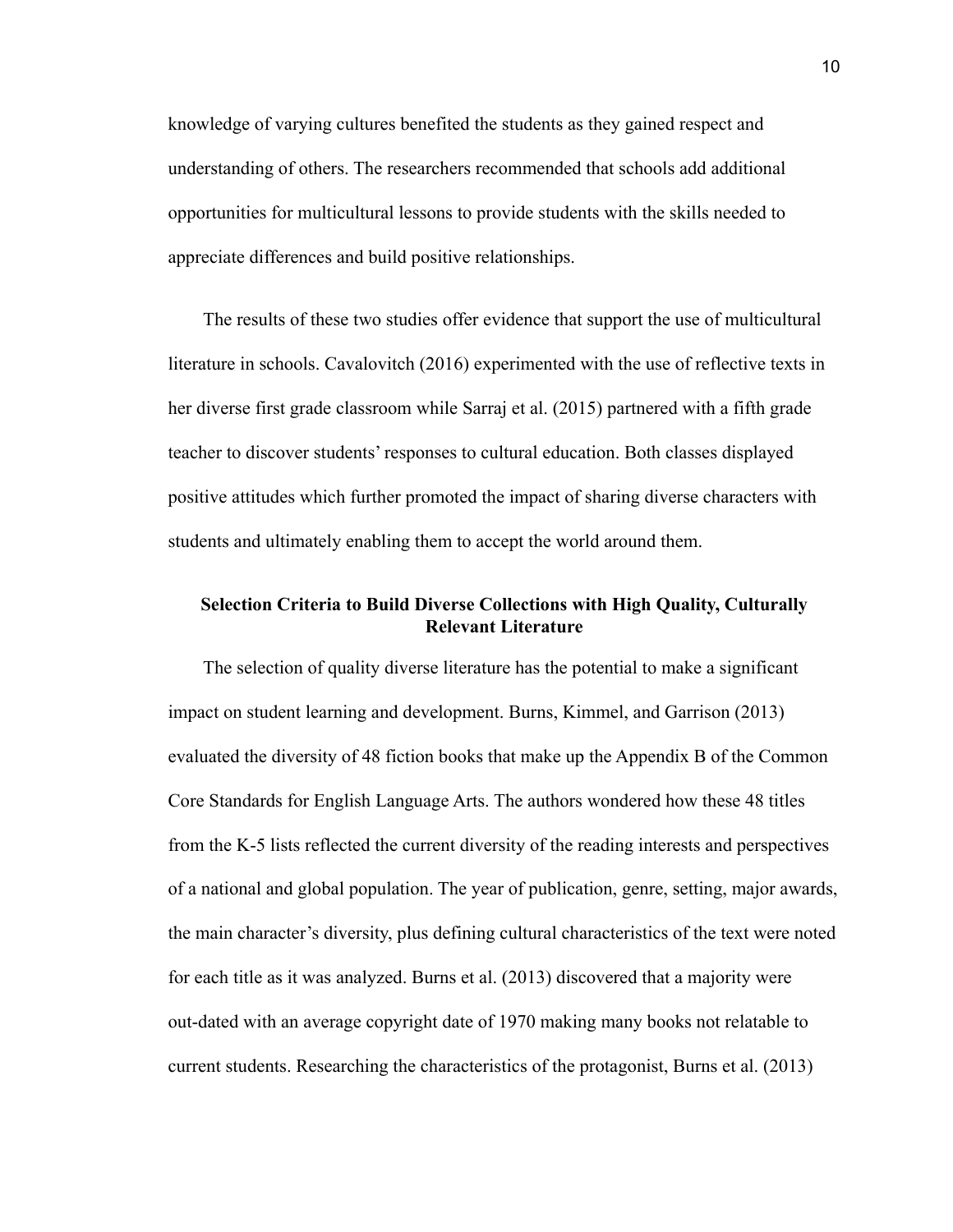found 37 books (77%) had male main characters whose race and ethnicity was identified as European or European American (61% or 19 books). Minority characters were found in only 12 books (of the 31 titles with human main characters) and had to serve the needs of all students in grades K-5. The researchers discussed the need for an updated, culturally inclusive list which would be representative of the diverse global population in America today. To ensure all American students can see themselves in the Common Core Standards, Burns et al. (2013) call on teacher librarians, who have expertise in selecting quality text, to follow selection criteria; appeal, currency, relevance, and appropriateness of titles to ensure the inclusion of quality, contemporary texts that represent all diverse cultures.

While Burns et al. (2013) evaluated the diversity of an existing list and introduced selection criteria for choosing quality texts, Zygmunt, Clark, Tancock, Mucherah, and Clausen (2015) taught teacher candidates specific selection criteria to choose quality diverse books. The researchers' focus was to increase culturally relevant children's literature in their community and educate teacher education candidates to evaluate books and identify culturally relevant text. The candidates searched for quality books in databases and lists of African American children's literature, evaluated the credentials of the databases, and then created an initial book list. Next, each title was evaluated using these criteria: relevance (to local kid's experiences), cultural appropriateness (reflecting values, traditions, histories, and experiences of the culture), illustrations (accurately represent a culture and are free of stereotypes) and language (dialogue is culturally authentic). A database listing the resulting 61 texts included the following details; title,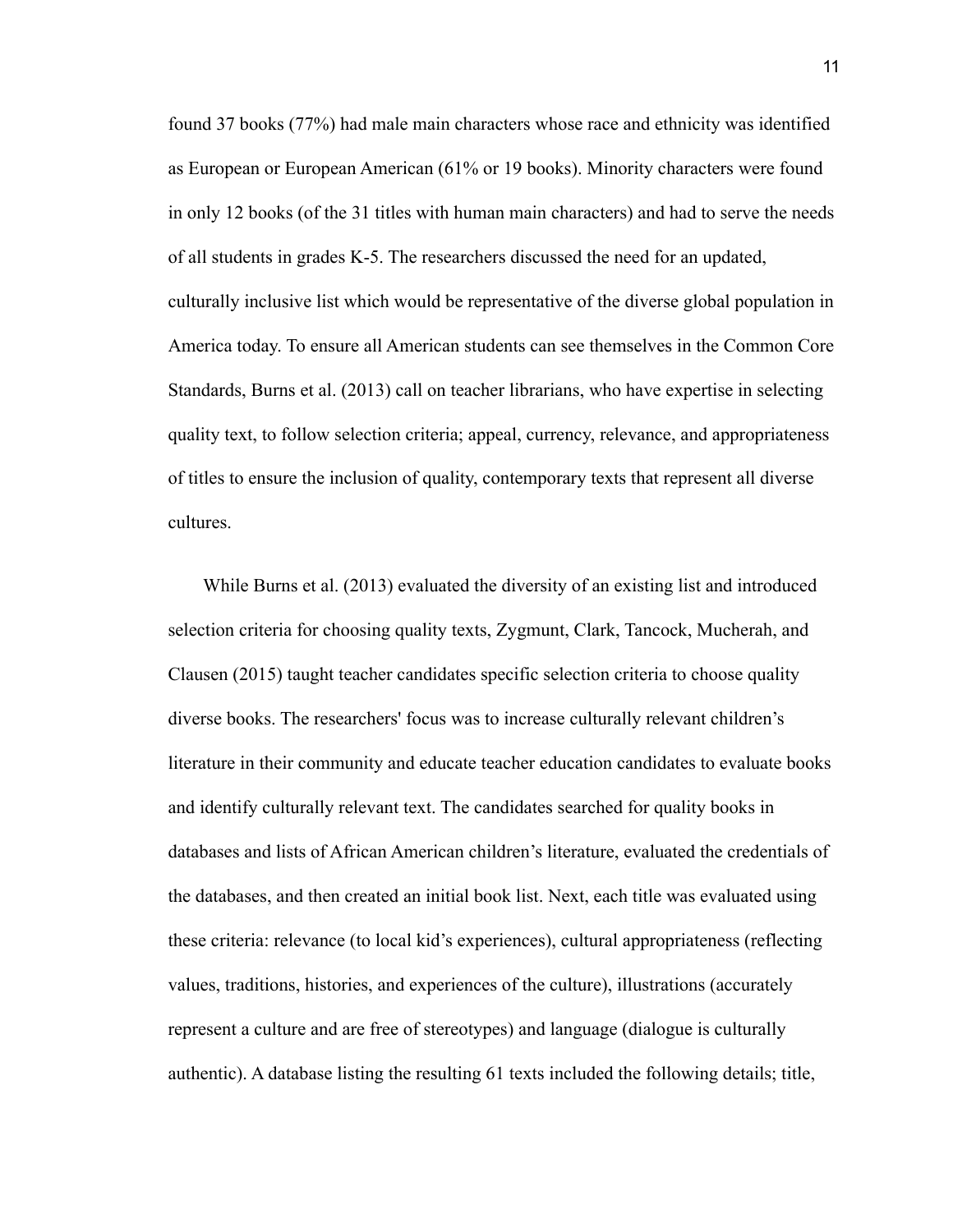author, illustrator, awards received, genre, reading level, and topic/theme. Twenty varied African American community members attended a two hour literacy event where they listened to book talks, interacted with the books, shared stories related to the texts, and then selected their favorite titles. The impact of the event and its relationship to culturally relevant text was noted in follow up interviews where the connections shared about the books were the most significant take-aways. Grant money allowed Zygmunt et al. to donate a set of 21 high quality, culturally relevant African American children's books to six local agencies. The two studies in this section showed that diverse texts are needed to allow all students to see themselves in books and that by following selection criteria, teacher librarians and teacher candidates will be able to evaluate and identify both quality diverse books and culturally relevant literature (Burns et al., 2013; Zygmunt et al., 2015).

#### **Summary**

The first two studies provided examples of the scarcity of diverse characters and authors in books that are easily accessible and therefore read by many school children (Koss, Johnson, & Martinez, 2018; Hughes-Hassell, Barkley, & Koehler, 2009). The Caldecott books examined by Koss et al. (2018) are commonly found in school libraries, while Hughes-Hassell et al. (2009) studied the transitional books published by Fountas and Pinnell which are often utilized in school literacy instruction. Both studies employed similar resources to determine the race/ethnicity of the characters and authors such as the book's illustrations, textual clues, as well as the author and publisher's websites. They also had related results, namely a lack of diversity in their books. Several studies examined the importance of diverse literature and the benefits they can have on student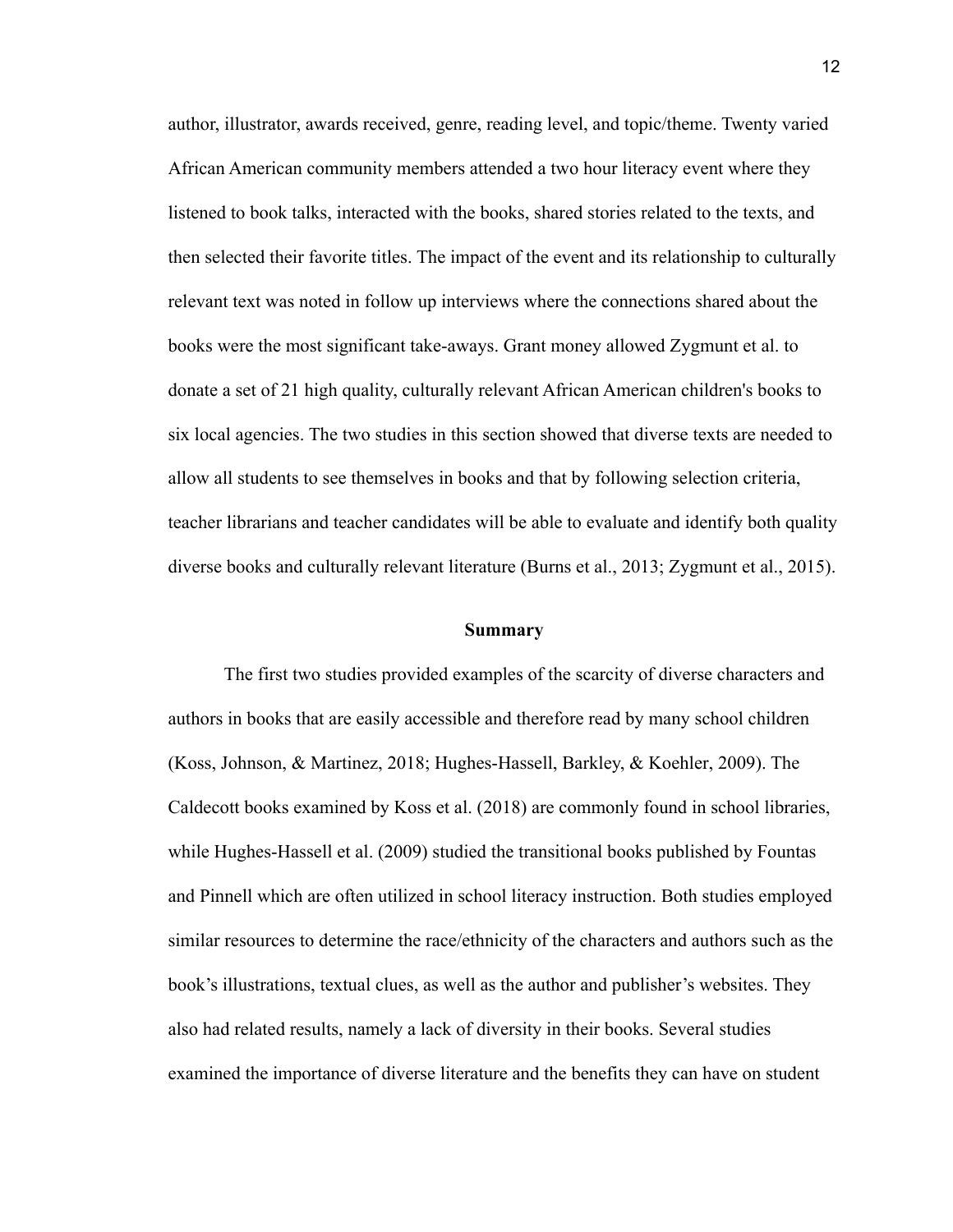engagement and learning (Cavalovitch, 2016; Sarraj, Bene, Li, & Burley, 2015). Research by Cavalovitch (2016) found the benefits of sharing representational literature with students while Sarraj et al. (2015) discovered an increased knowledge of varying cultures benefited the students. The final researchers presented selection criteria which enabled the evaluation and identification of quality diverse literature (Burns, Kimmel, & Garrison, 2013; Zygmunt, Clark, Tancock, Mucherah, & Clausen, 2015). Burns et al. (2013) evaluated Appendix B of the Common Core and implored teacher librarians to use their selection criteria to discover contemporary diverse books. Teacher candidates led by Zygmunt et al. (2015) learned specific selection criteria to choose culturally relevant children's literature. To extend the work of previous research, this study explores the 2015-16 and the 2020-21 lists of Iowa Goldfinch Award to determine whether the portrayal of diverse cultures has changed.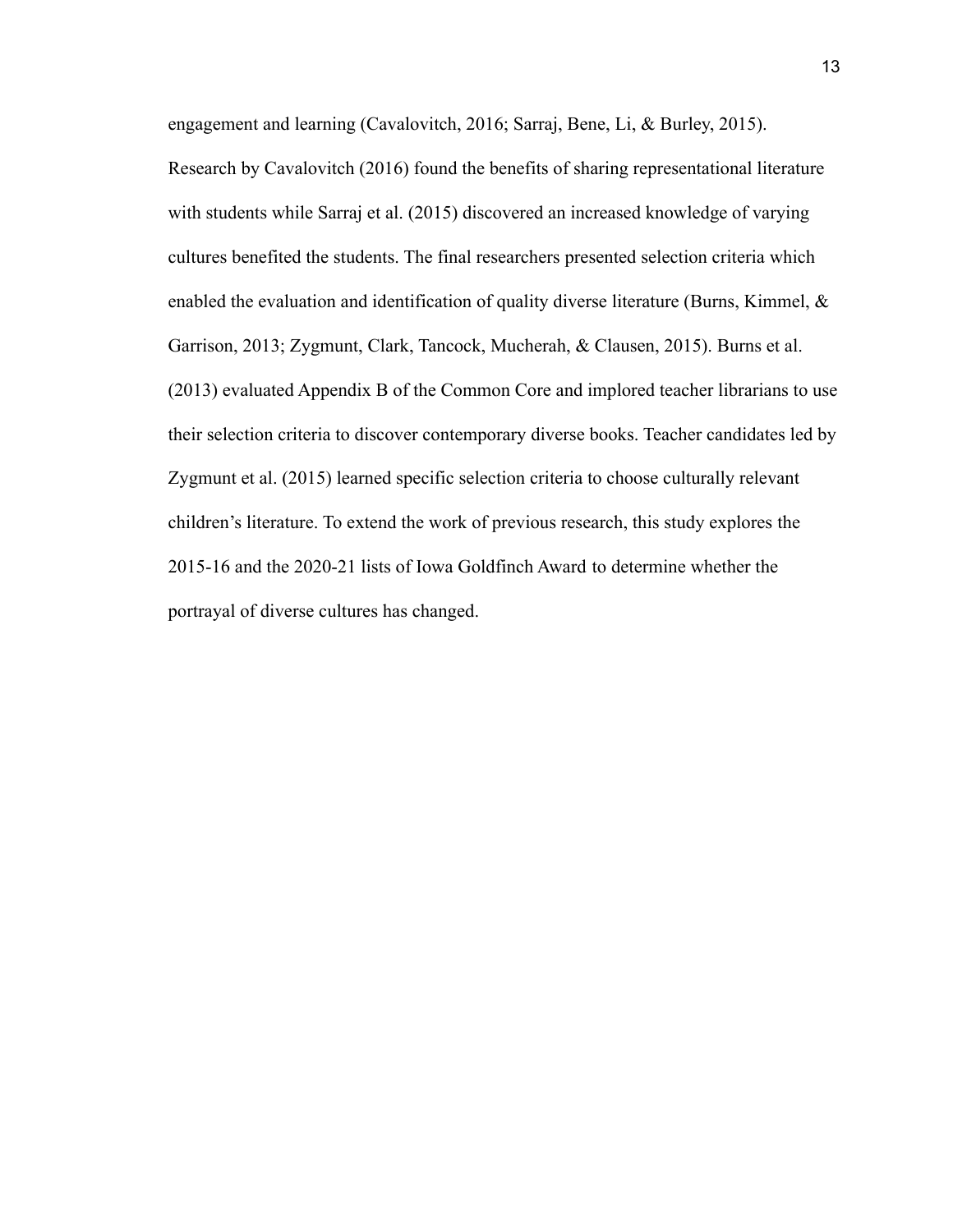### **CHAPTER 3**

#### **METHODOLOGY**

Previous studies have shown a continuing need for research about whether or not characters from diverse cultural groups are depicted in children's literature. The purpose of this literary content analysis was to evaluate the picture books on the 2015-16 and the 2020-21 lists of Iowa Goldfinch Award to determine whether the portrayal of diverse cultures has changed.

This study explored the following questions:

- 1. What is the race/ethnicity of each Goldfinch Award book's main character?
- 2. What is the race/ethnicity of each book's author on these Goldfinch Award lists?
- 3. How has the inclusion of diverse characters changed from the 2015-16 list to the 2020-21 list?
- 4. How has the diversity of the authors changed from the 2015-16 list to the 2020-21 list?

#### **Research Design**

A quantitative content analysis with a deductive approach was employed for this study. Wildemuth (2017) described quantitative content analysis as "the systematic, objective, quantitative analysis of… (essentially) any information captured and recorded in a fixed manner" (p. 307). This method was well suited for this study because content was objectively examined and the results were numeric statistics that aided in answering the research questions.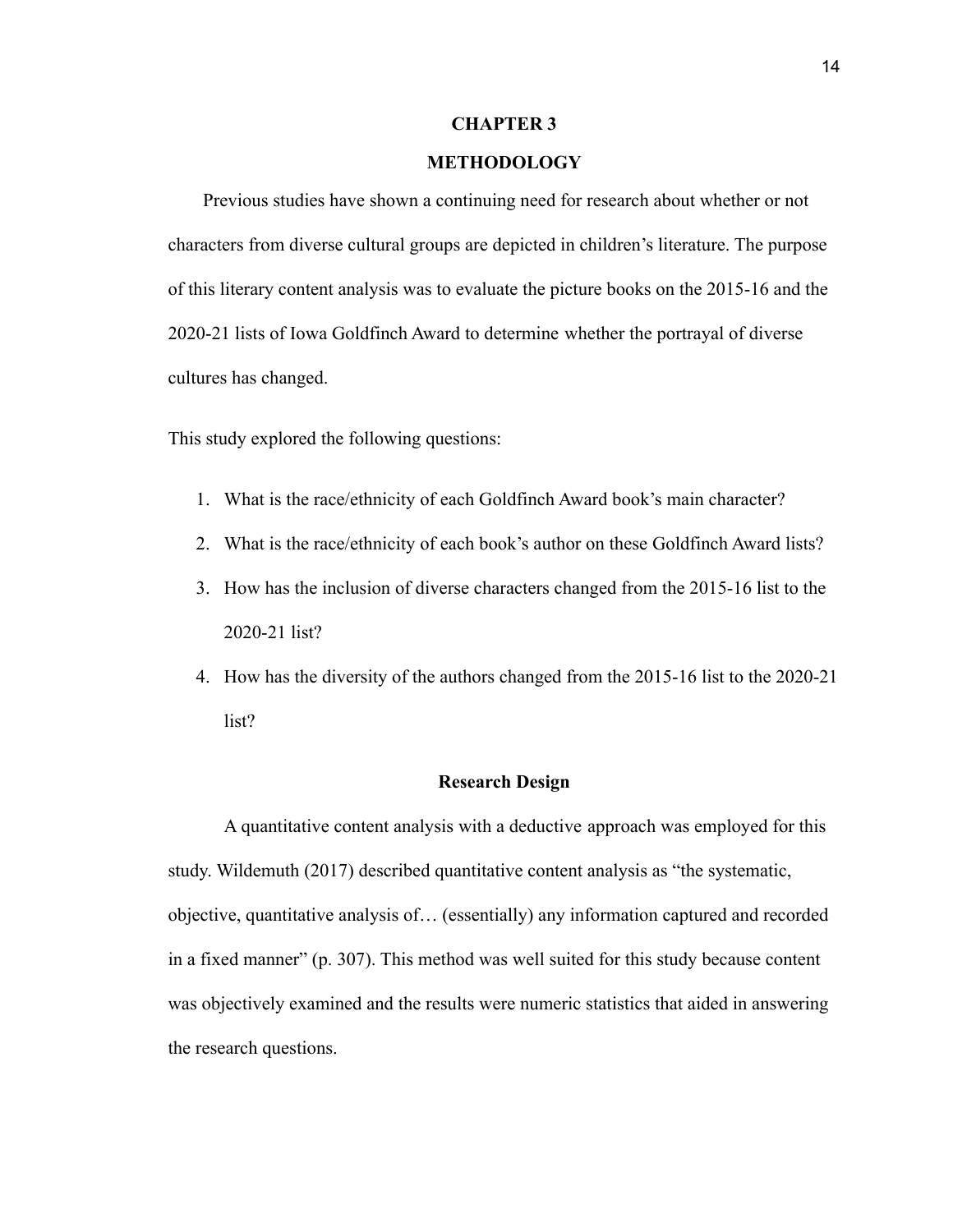#### **Sample of Books**

According to Wildemuth (2017), content analysis is a method that may be applied to texts such as books. The focus for this literary content analysis was the 41 picture books on the Iowa Goldfinch Award lists (21 books from the year 2015-16 and 20 books from the year 2020-21). A complete list of the titles and their authors is included in Appendix A and Appendix B, respectively. These particular texts were chosen for numerous reasons, but first and foremost because the Iowa award books are commonly a first purchase by Iowa teacher librarians, making them very accessible to Iowa children. In addition, according to the website, the Goldfinch committee strives to build a list that contains "fiction or nonfiction, with a wide range of interests and reading levels" (IASL, n.d., Book Criteria section). The Goldfinch Selection Criteria (n.d.) states, it is important that the chosen books are all fairly new with copyright dates within two years of being nominated. Although two years is the span of dates at the time of nomination, some books that were nominated may be up to five years old at the point of actual inclusion on a final Goldfinch Reading List. These books are also of high interest to students because the award reading lists are derived from recommendations by Iowa students in grades kindergarten through third. Five years separation between the lists was intentional to discover if any growth in diversity of the main characters and authors occurred. Together, these were key factors that influenced this researcher's selection process. It should be noted that it was not a goal of this study to analyze the Goldfinch Award itself, only the books therein. As such, this sample is not representative of all books or of all Goldfinch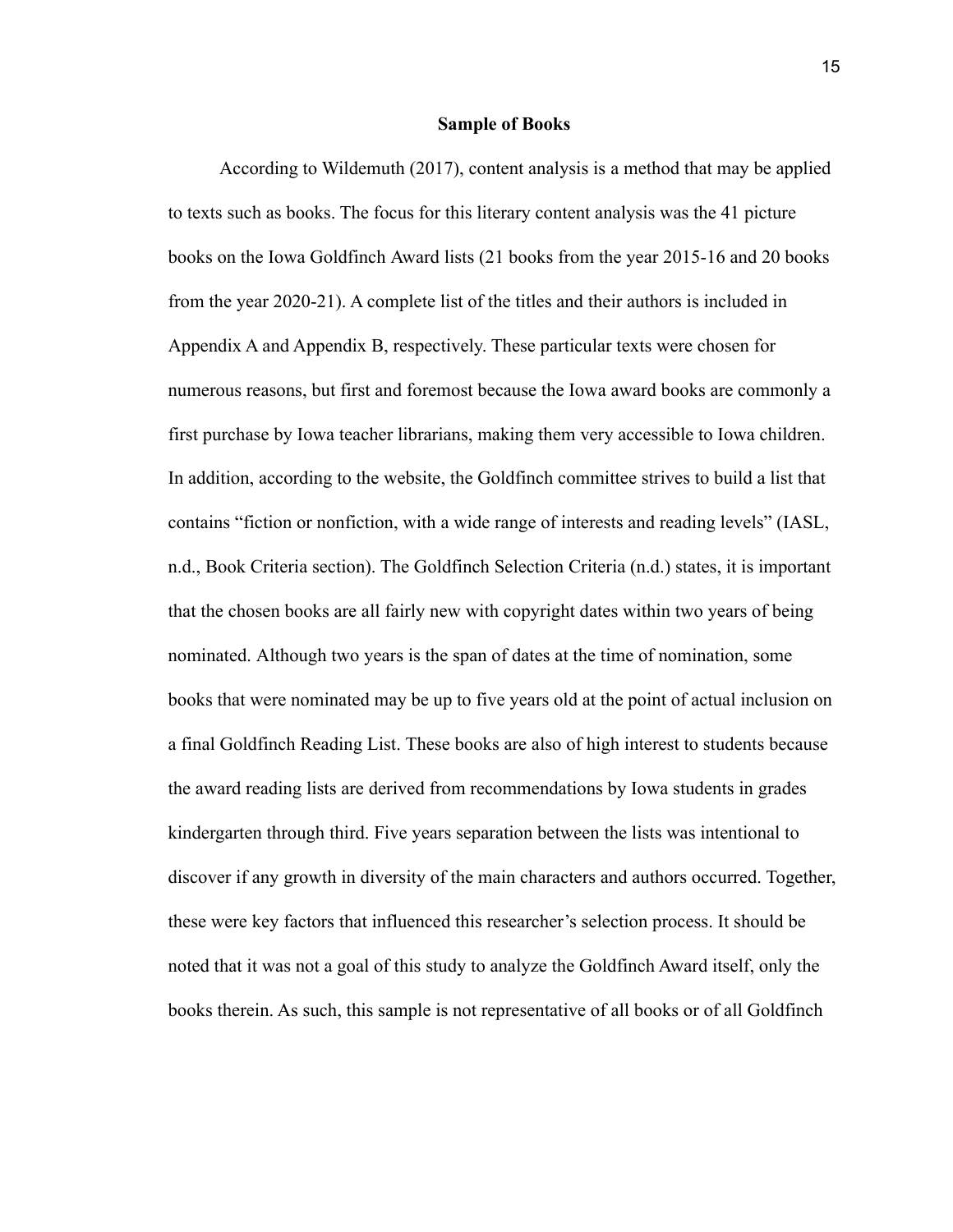lists; it only represents the list resulting from student nominations in the two years selected.

#### **Procedures**

## **Data Collection**

Following guidance from Wildemuth (2017), prior research was consulted regarding methods of data collection (p. 310). The content analysis categories created by Koss et al. (2018), Hughes-Hassell et al. (2009), and those used by CCBC (2020) were reviewed. As the researcher, I considered the goals of this research, namely identifying and recording the race/ethnicity of the books' main characters and authors, and I coded books using eight races/ethnicities (see Appendix C). I used a Google Form to tally data according to the criteria noted in Appendix C and a spreadsheet to aid in analyzing books with main characters and /or authors from various cultural backgrounds.

#### **Data Analysis**

Content analysis was performed on one book to ensure the approach was "unbiased, valid, reliable, and replicable" (Wildemuth, 2017, p. 308). The accuracy of the coding system was evaluated, and it was discovered that several edits were necessary. I followed the methodology of Koss et al. (2018) and Hughes-Hassel et al. (2009) to determine the race or ethnicity of the main characters. I examined the illustrations, paying close attention to cultural cues. I also read plot summaries and book reviews, plus I used online book resources such as the CCBC website and Amazon books. I adapted the codes for characters to include an "Other" option to represent any character whose race could not be identified and for books without a main character. Information about the author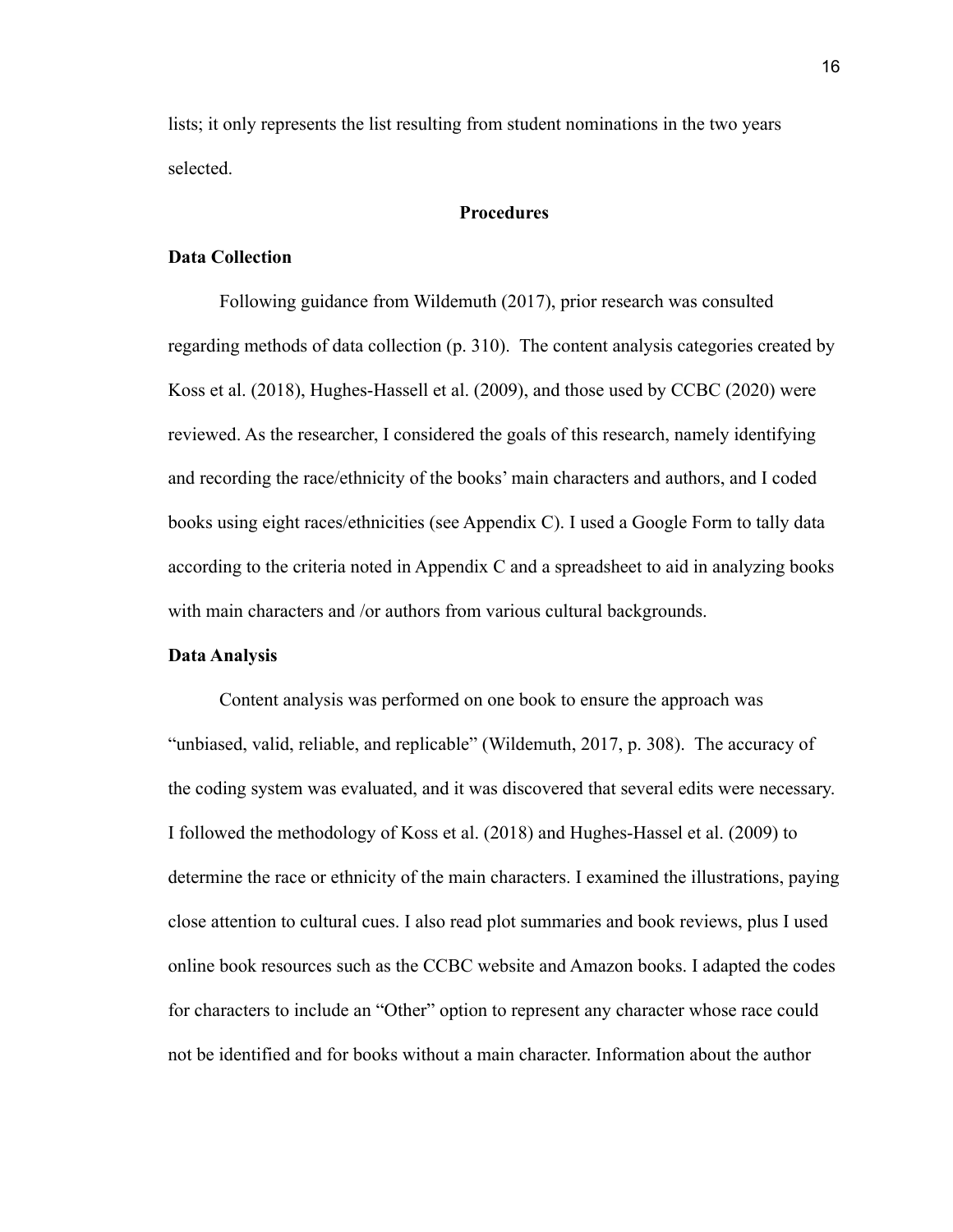was obtained from various sources such as, the author or publisher's webpage, an image on the book's cover, an author visit to the researcher's school, CCBC, Goodreads, and Amazon. The terms "Unknown Race" was utilized for authors whose race or ethnicity could not be determined (Hughes-Hassell, et al., 2009, Current study section). These edits ensured the code categories (see Appendix C) were "exhaustive" and the questions would not have more than one answer as directed by Wildemuth (2017, p. 311).

I paid special attention to the illustrations as well as the text. All books were read a second time, in which I checked for consistency and maintained recorder accuracy. Notes were kept during the coding process, specifically about the race/ethnicity of the characters and authors, and they were presented in the Findings section (Wildemuth, 2017, pp. 320-323). Finally, I analyzed the data to compare the lists from the two years using frequencies of the race of the main characters and authors.

#### **Limitations**

This study was limited to the selected texts that appeared on the Iowa Goldfinch Award 2015-16 list and the 2020-21 list. These picture books were nominated by students in kindergarten through third grades; therefore, many quality texts could have been overlooked. One researcher read and analyzed these books for the race/ethnicity of the characters and authors. Other factors such as the authenticity, quality, and accuracy of the literature were not addressed.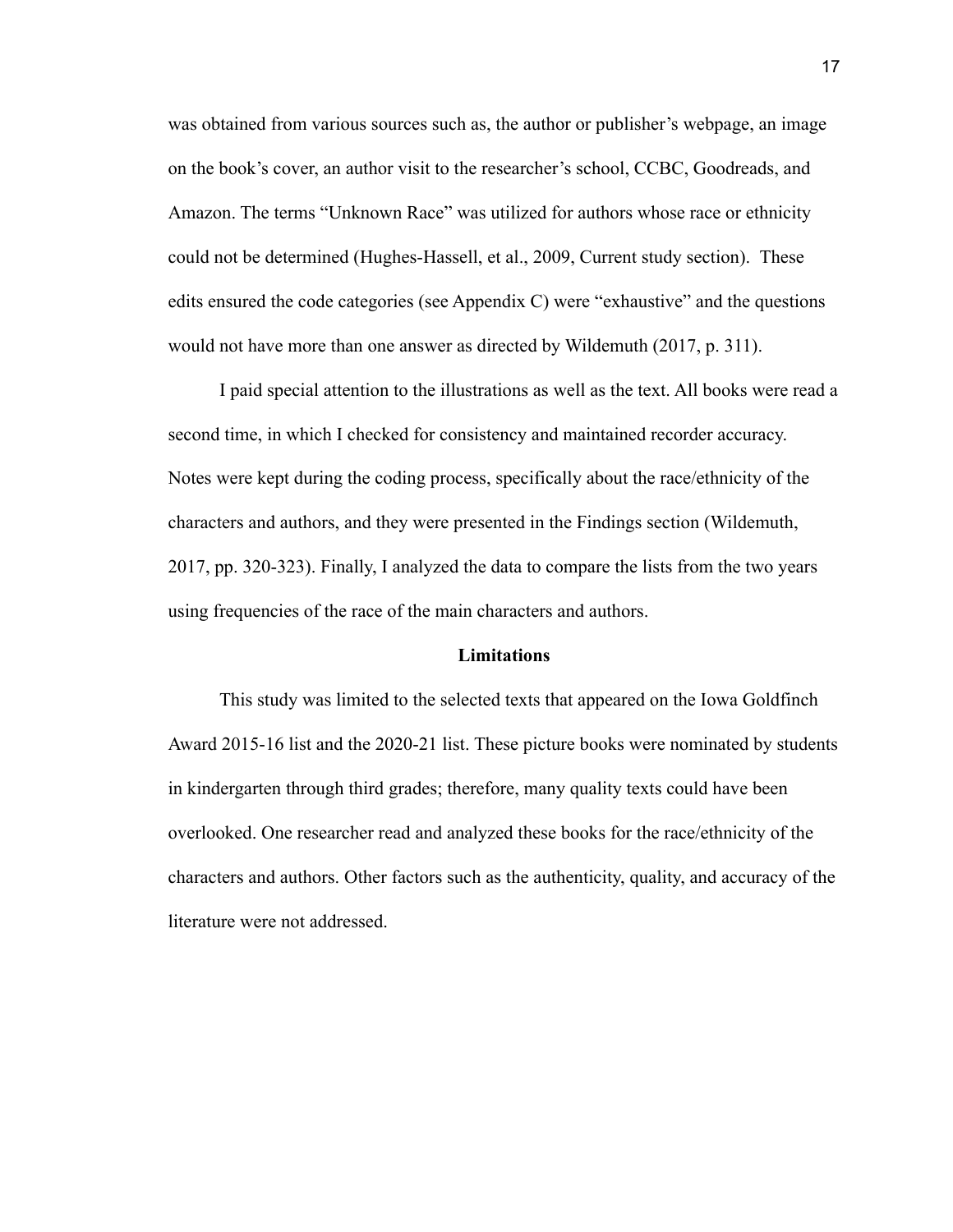### **CHAPTER 4**

## **FINDINGS**

A quantitative content analysis was conducted by keeping a list of the race/ethnicity of each book's main characters and authors. Tables 1 and 2 show the list of 41 book titles and corresponding authors with the year of the book's copyright date in parentheses. They also display the race or ethnicity of the main character and the author for each book. A note follows telling where the researcher identified the race/ethnicity of the main character and author. Table 1 lists this for the 2015-16 Iowa Goldfinch Award books, and Table 2 shows the information for the 2020-21 Goldfinch Award books.

## **Table 1**

| Book title<br>Author (Copyright)                              | Race/Ethnicity of Main<br>Character/Note Where it Was<br>Identified | Race/Ethnicity of<br>Author/Note where it<br>was Identified |
|---------------------------------------------------------------|---------------------------------------------------------------------|-------------------------------------------------------------|
| Aggie the Brave<br>Lori Ries $(2010)$                         | Not Human/Illustrations $\&$<br>Summary                             | White/Author's<br>Website                                   |
| Ball<br>Mary Sullivan (2013)                                  | Not Human/Illustrations $\&$<br><b>Plot Summary</b>                 | White/CCBC &<br>Amazon                                      |
| <b>Battle Bunny</b><br>Jon Scieszka and<br>Mac Barnett (2013) | Not Human/Illustrations &<br>Summary                                | White (both<br>authors)/CCBC $&$<br>Amazon                  |
| <b>Black Rabbit</b><br>Philippa Leathers (2013)               | Not Human/Illustrations $\&$<br>Summary                             | White/CCBC, Author<br>Website & Goodreads                   |
| Bugs in My Hair<br>David Shannon (2013)                       | White/Illustrations                                                 | White/CCBC &<br><b>Author Website</b>                       |
| Caterina and the Perfect Party<br>Erin Eitter Kono (2013)     | Not Human/Illustrations $\&$<br><b>Book Jacket Summary</b>          | White/Random House<br>Publishing Website                    |
| Chopsticks                                                    | Not Human/Illustrations $\&$                                        | White/CCBC &                                                |

*2015-16 Iowa Goldfinch Award List Race/Ethnicity of Main Characters and Authors*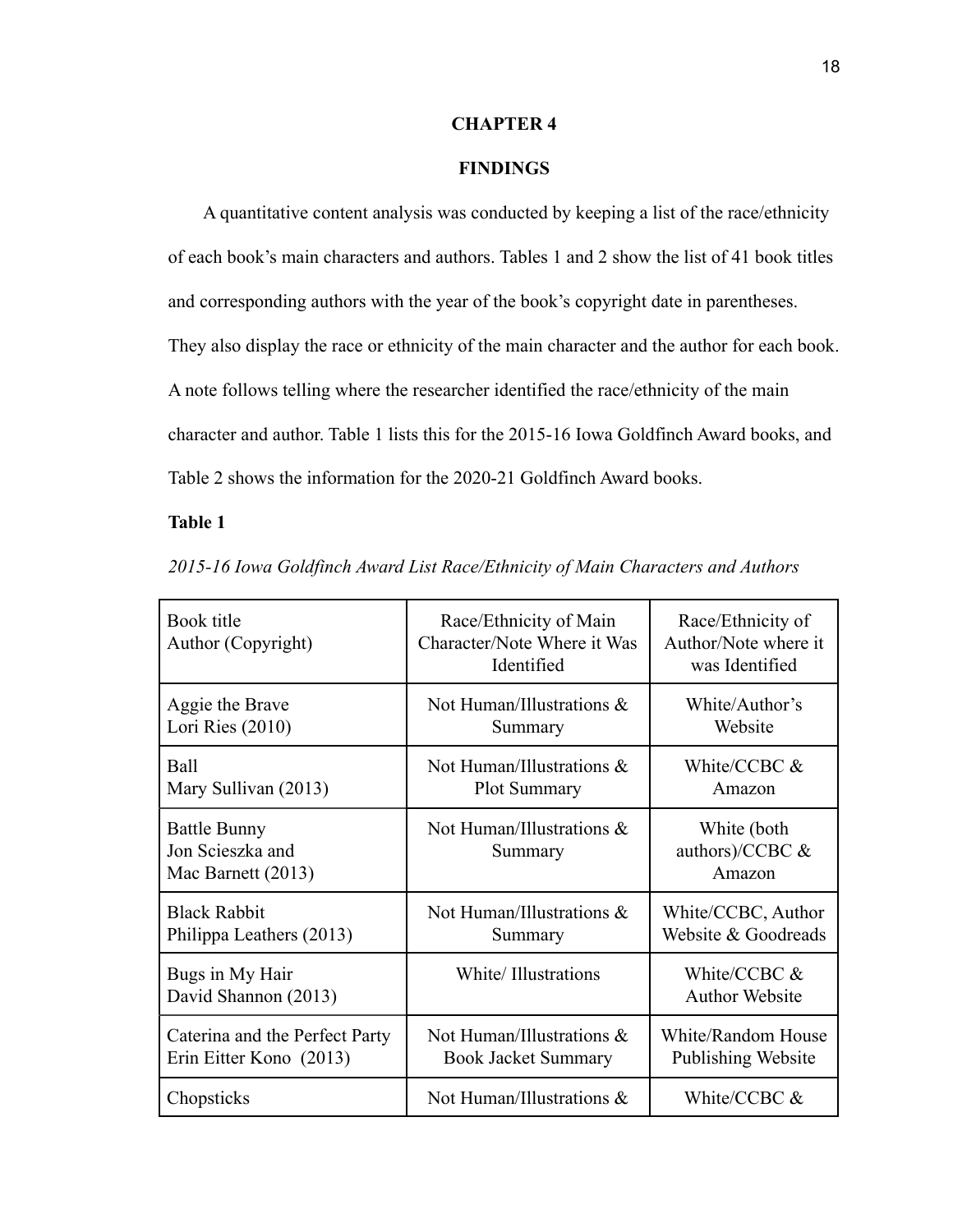| Amy Krouse Rosenthal (2012)                                          | <b>Book Jacket Summary</b>                                 | Goodreads                                           |
|----------------------------------------------------------------------|------------------------------------------------------------|-----------------------------------------------------|
| Clever Jack Takes the Cake<br>Candace Fleming (2010)                 | White/Illustrations & Textual<br>Cues                      | White/CCBC &<br>Goodreads                           |
| Count the Monkeys<br>Mac Barnett (2013)                              | Not Human/Illustrations                                    | White/CCBC &<br><b>Author Website</b>               |
| Crankenstein<br>Samantha Berger (2013)                               | White/Illustrations & Book<br>Summary                      | White/CCBC &<br>Goodreads                           |
| The Day the Crayons Quit<br>Drew Daywalt (2013)                      | Not Human/Illustrations $\&$<br><b>Book Jacket Summary</b> | White/CCBC, Book<br>Jacket photo, $\&$<br>Goodreads |
| Like Bug Juice on a Burger<br>Julie Sternberg (2013)                 | White/Illustrations & Book<br>Cover                        | White/Author's<br>Website & Goodreads               |
| Memoirs of a Hamster<br>Devin Scillian (2013)                        | Not Human/Illustrations,<br><b>Book Jacket Summary</b>     | White/CCBC &<br>Amazon                              |
| Mr. Tiger Goes Wild<br>Peter Brown (2013)                            | Not Human/Illustrations                                    | White/CCBC &<br>Goodreads                           |
| Painter and Ugly<br>Robert J. Blake (2011)                           | Not Human/Illustrations                                    | White/Author's<br>Website                           |
| Pick a Circle, Gather Squares<br>Felicia Sanzari Chernesky<br>(2014) | White/Illustrations & Book<br>Summary                      | White/Author's<br>Website                           |
| Princess Peepers<br>Pam Calvert (2011)                               | White/Illustrations & Book<br>Reviews                      | White/Author's<br>Website & Amazon                  |
| Say Hello to Zorro!<br>Carter Goodrich (2011)                        | Not Human/Illustrations                                    | White/CCBC &<br>Goodreads                           |
| Should I Share My Ice<br>Cream?<br>Mo Willems $(2011)$               | Not Human/Illustrations &<br><b>Author Website</b>         | White/CCBC &<br><b>Author Website</b>               |
| The Story of Fish and Snail<br>Deborah Freedman (2013)               | Not Human/Illustrations $\&$<br><b>Book Review</b>         | White/CCBC &<br><b>Author Website</b>               |
| The Watermelon Seed<br>Greg Pizzoli (2013)                           | Not Human/Illustrations &<br>Cover image                   | White/CCBC &<br><b>Author Website</b>               |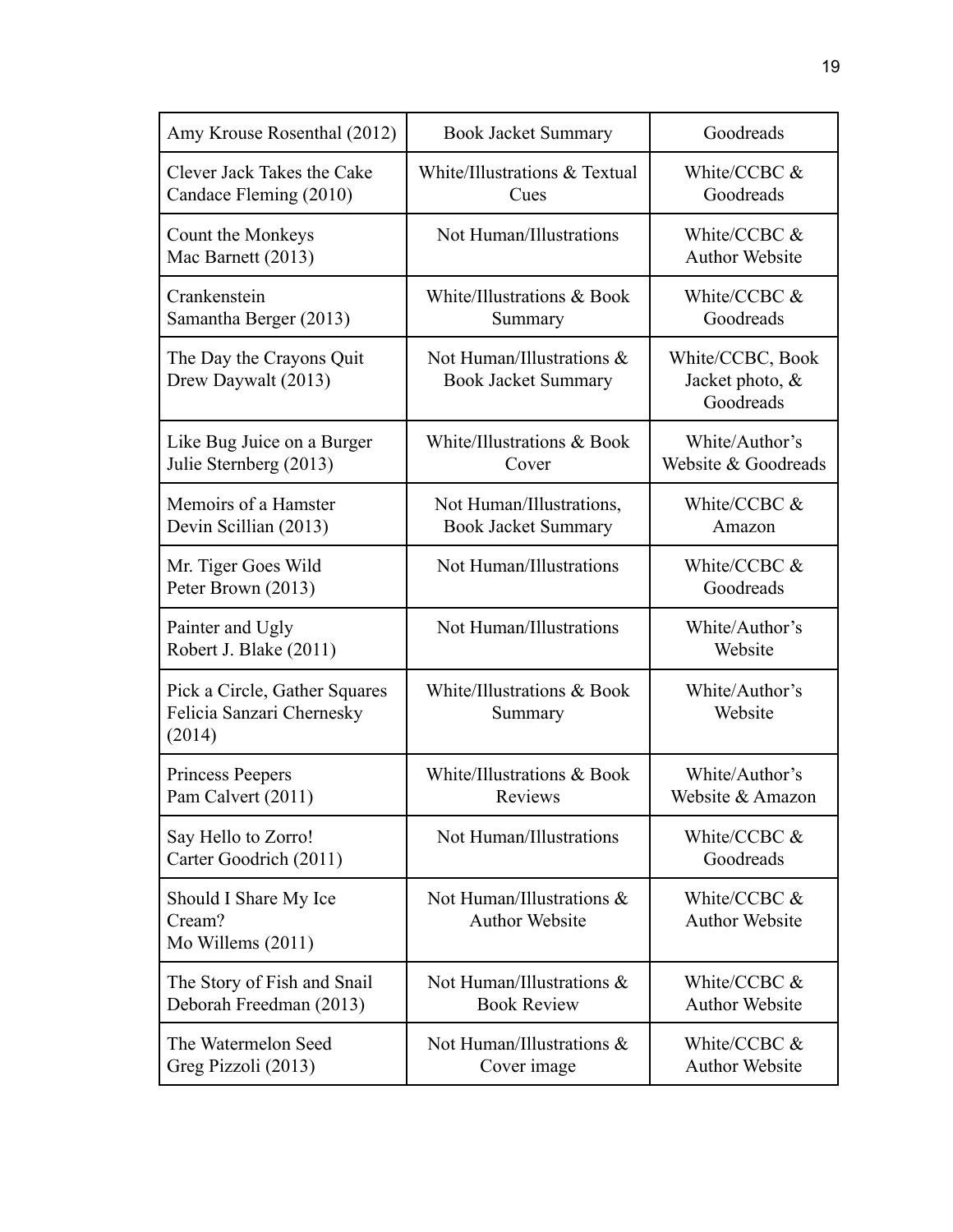# **Table 2**

*2020-21 Iowa Goldfinch Award List Race/Ethnicity of Main Characters and Authors*

| Book title<br>Author (Copyright)                                                            | Race/Ethnicity of Main<br>Character / Note of<br>Where Race/ Ethnicity<br>Were Identified | Race/Ethnicity of<br>Author / Note of Where<br>Race/ Ethnicity Were<br>Identified |
|---------------------------------------------------------------------------------------------|-------------------------------------------------------------------------------------------|-----------------------------------------------------------------------------------|
| After the Fall                                                                              | Not Human/Illustrations                                                                   | White/Book Jacket &                                                               |
| Dan Santat (2017)                                                                           | $&$ summary                                                                               | <b>CCBC</b>                                                                       |
| <b>Bad Seed</b>                                                                             | Not Human/Illustrations                                                                   | White/CCBC & Author                                                               |
| Jory John (2018)                                                                            | & GoodReads summary                                                                       | Website                                                                           |
| The Bear and the Piano                                                                      | Not Human/Illustrations                                                                   | White/CCBC &                                                                      |
| David Litchfield (2018)                                                                     | & Book Jacket Summary                                                                     | Goodreads                                                                         |
| Can I Be Your Dog?                                                                          | Not Human/Illustrations                                                                   | White/Author Visit &                                                              |
| Troy Cummings (2018)                                                                        | & Author Visit                                                                            | <b>CCBC</b>                                                                       |
| Counting on Katherine: How<br>Katherine Johnson Saved Apollo<br>13<br>Helaine Becker (2018) | Black/Illustrations,<br>CCBC, & Book Review                                               | White/CCBC &<br>Goodreads                                                         |
| Dad and the Dinosaur Gennifer<br>Choldenko (2017)                                           | White/Illustrations                                                                       | White/CCBC & Book<br>Jacket                                                       |
| Drawn Together                                                                              | Asian/Illustrations &                                                                     | Asian/CCBC & Book                                                                 |
| Minh Le (2018)                                                                              | <b>CCBC</b>                                                                               | Jacket                                                                            |
| Dreamers                                                                                    | Latinx/Illustrations $\&$                                                                 | Latinx/CCBC & Author                                                              |
| Yuyi Morales (2018)                                                                         | <b>Author Website</b>                                                                     | Website                                                                           |
| <b>Elbow Grease</b>                                                                         | Not Human/Illustrations                                                                   | White/CCBC & Author                                                               |
| John Cena (2018)                                                                            | & Book Summary                                                                            | Website                                                                           |
| The Epic Adventures of Huggie<br>and Stick<br>Drew Daywalt (2018)                           | Not Human/Illustrations<br>& Book Summary                                                 | White/CCBC & Book<br>Jacket                                                       |
| I am Human: A Book of<br>Empathy<br>Susan Verde (2018)                                      | Black/CCBC &<br>Illustrations                                                             | White/Author Website<br>& Amazon                                                  |
| I Walk With Vanessa: A Story                                                                | Black/Illustrations &                                                                     | White/CCBC &                                                                      |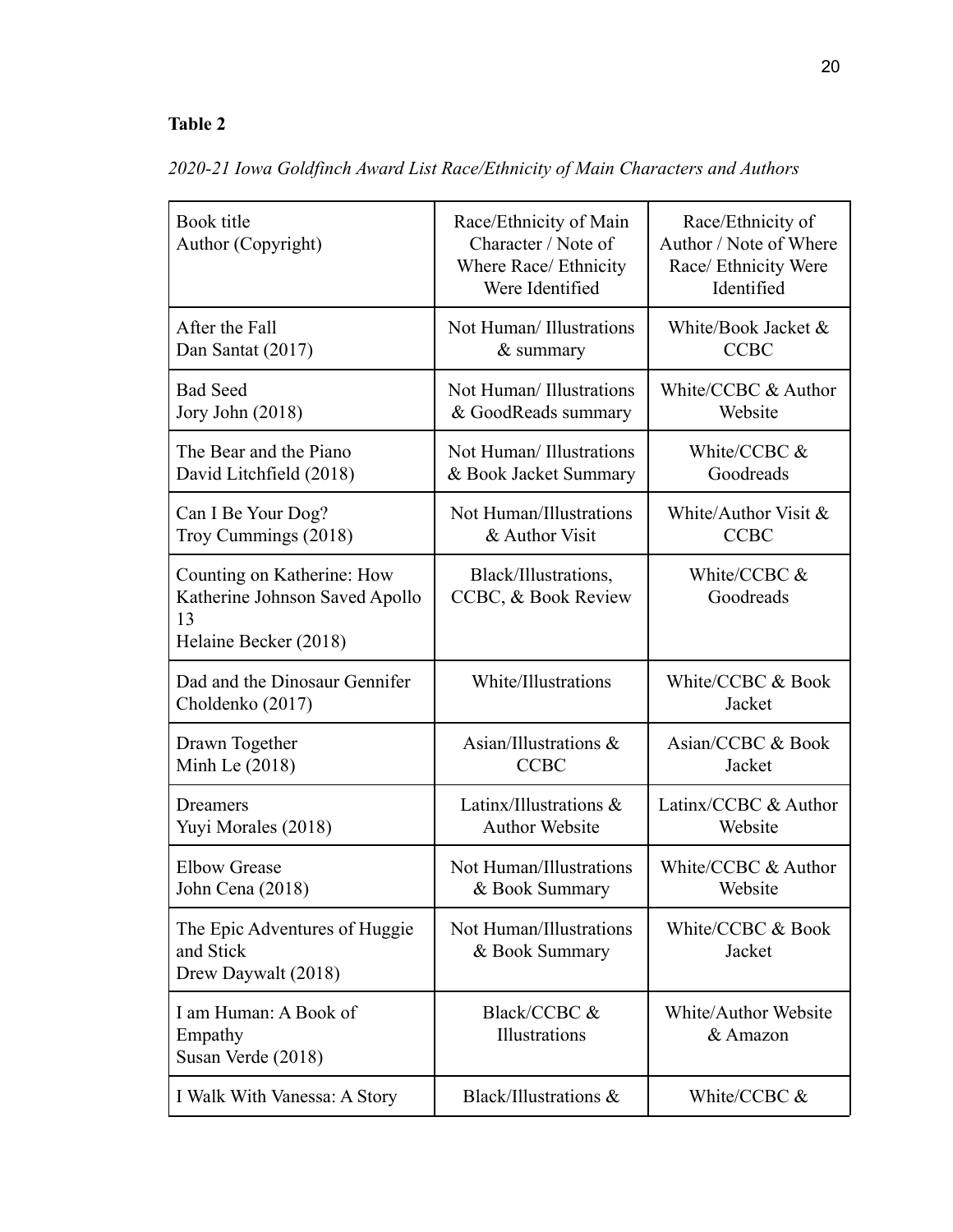| About a Simple Act of Kindness<br>Kerascoet (2018)                 | <b>CCBC</b>                                                              | Goodreads                                    |
|--------------------------------------------------------------------|--------------------------------------------------------------------------|----------------------------------------------|
| Mae Among the Stars<br>Roda Ahmed (2018)                           | Black/Illustrations &<br><b>CCBC</b>                                     | Black/Book Jacket &<br><b>CCBC</b>           |
| Rescue & Jessica<br>Jessica Kensky (2018)                          | White/Illustrations, Photo<br>on Acknowledgements<br>Page, & Book Jacket | White/CCBC & Book<br>Jacket                  |
| 7 Ate 9: The Untold Story<br>Tara Lazar (2017)                     | Not Human/Illustrations<br>& Summary                                     | White/CCBC &<br>Goodreads                    |
| There Are No Bears in This<br>Bakery<br>Julia Sarcone-Roach (2019) | Not Human/Book Jacket<br>Summary & Illustrations                         | White/CCBC &<br>Goodreads                    |
| Wall in the Middle of the Book<br>Jon Agee (2018)                  | White/Illustrations &<br><b>Book Jacket Summary</b>                      | White/CCBC & Author<br>Website               |
| We Don't Eat Our Classmates<br>Ryan T. Higgins (2018)              | Not Human/Illustrations<br>& Book Jacket Summary                         | White/CCBC &<br>Goodreads                    |
| What If You Had Animal Feet?<br>Sandra Markle (2015)               | Other-No Main<br>Character/Illustrations &<br><b>Book Reviews</b>        | White/Amazon $&$<br><b>CCBC</b>              |
| <b>Word Collector</b><br>Peter H. Reynolds (2018)                  | Black/Illustrations &<br><b>Book Jacket</b>                              | White/CCBC,<br>Goodreads & Author<br>Website |

## **Research Question 1: Portrayal of Race/Ethnicity in Main Characters and**

## **Secondary Characters**

Research question 1 referred to the race/ethnicity of each book's main character. This was evaluated using each picture book's illustrations, textual clues, information on the book jacket, book summaries, as well as online sources such as CCBC, author websites, Goodreads, and Amazon. A majority of the main characters in 2015-16 (15 books) and 2020-21 (9 books) of the Goldfinch lists were not human (71.4% and 45% respectively).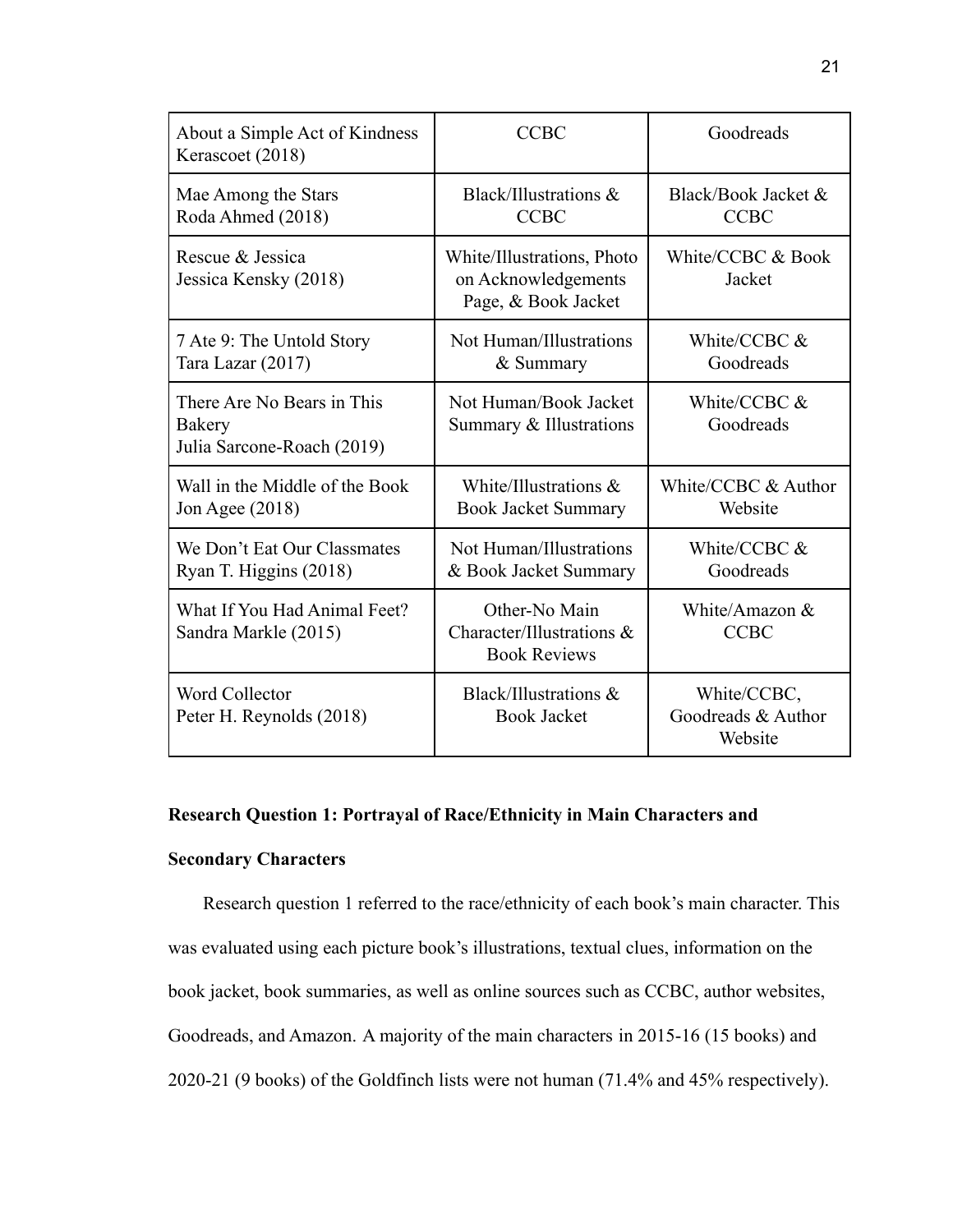The remaining six books on the 2015-16 list had White main characters. The 2020-21 list featured three White main characters plus other ethnicities including five Black, one for each Latinx, Asian and other (see Table 3).

## **Table 3**

|                | 2015-16 Goldfinch list |               |              |               |  | 2020-21 Goldfinch list |
|----------------|------------------------|---------------|--------------|---------------|--|------------------------|
|                | $\mathbf n$            | $\frac{0}{0}$ | $\mathbf n$  | $\frac{0}{0}$ |  |                        |
| White          | 6                      | 28.6          | 3            | 15            |  |                        |
| <b>Black</b>   |                        |               | 5            | 25            |  |                        |
| Latinx         |                        |               | $\mathbf{1}$ | 5             |  |                        |
| Indigeonous    |                        |               |              |               |  |                        |
| Asian          |                        |               | $\mathbf{1}$ | 5             |  |                        |
| Middle Eastern |                        |               |              |               |  |                        |
| Mixed          |                        |               |              |               |  |                        |
| Not Human      | 15                     | 71.4          | 9            | 45            |  |                        |
| Other          |                        |               | $\mathbf{1}$ | 5             |  |                        |
| Total          | 21                     | 100           | 20           | 100           |  |                        |

*Race/Ethnicity of Main Characters*

Note. n=number of main characters meeting that race/ethnicity

Many of the picture books do not have human characters, which is consistent with the annual findings from CCBC and the previous research of Koss et al. (2018) and Hughes-Hassell et al. (2009). This researcher noticed this continued theme in the books contained in this study and investigated the race of the central human featured in the books with no human main character. The illustrations were the only source the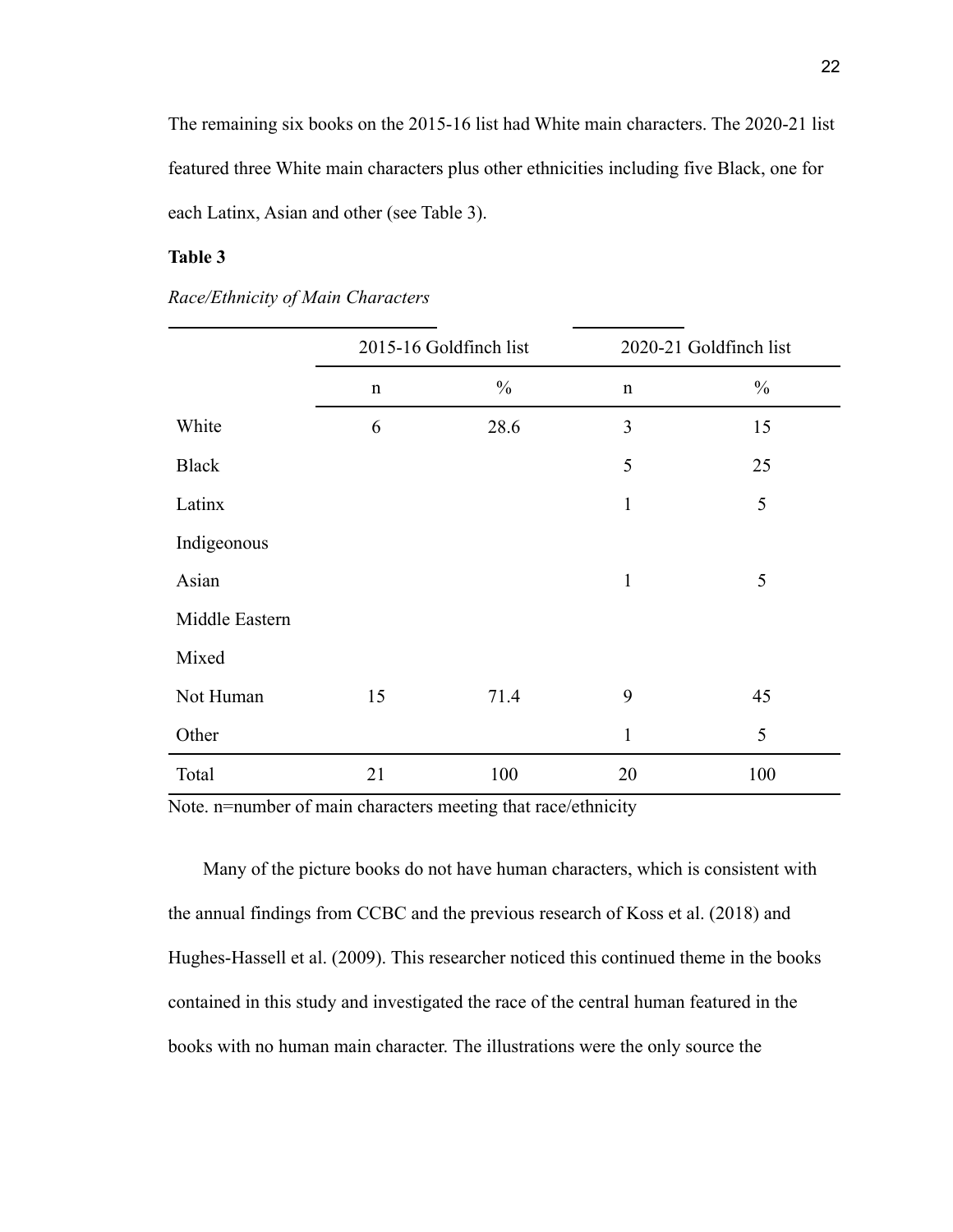researcher used, which posed some limitations. Several of the images only show part of the human's body. When this occurred, the researcher used whatever information was available to best determine the race/ethnicity. As seen in Table 4, nine of the 15 books without a human main character in the 2015-16 list contained only animals or inanimate objects such as chopsticks, while the remaining six books each had a White human secondary character. As seen in Table 5, two of the nine books without a human main character in the 2020-21 list contained only animals or inanimate objects, while the remaining seven books had a secondary character who was White (3), Asian (2), Black (1) and Other (1). This last book, *We Don't Eat Our Classmates*, was evaluated as Other because it did not have a primary, human character and the humans represented were of diverse races. For more details, see Table 5.

#### **Table 4**

| <b>Book Title</b>               | Main Character<br>is Not Human | All Characters are<br>Animals or<br>Inanimate Objects | Race of Human<br>Secondary<br>Character/<br>Per Illustrations |
|---------------------------------|--------------------------------|-------------------------------------------------------|---------------------------------------------------------------|
| Aggie the Brave                 | V                              |                                                       | White                                                         |
| <b>Ball</b>                     | V                              |                                                       | White                                                         |
| <b>Battle Bunny</b>             | V                              | V                                                     |                                                               |
| <b>Black Rabbit</b>             | V                              | V                                                     |                                                               |
| Caterina and the<br>Perfect Day | V                              | V                                                     |                                                               |
| Chopsticks                      |                                |                                                       |                                                               |

*Race of Human Secondary Characters in 2015-16 List*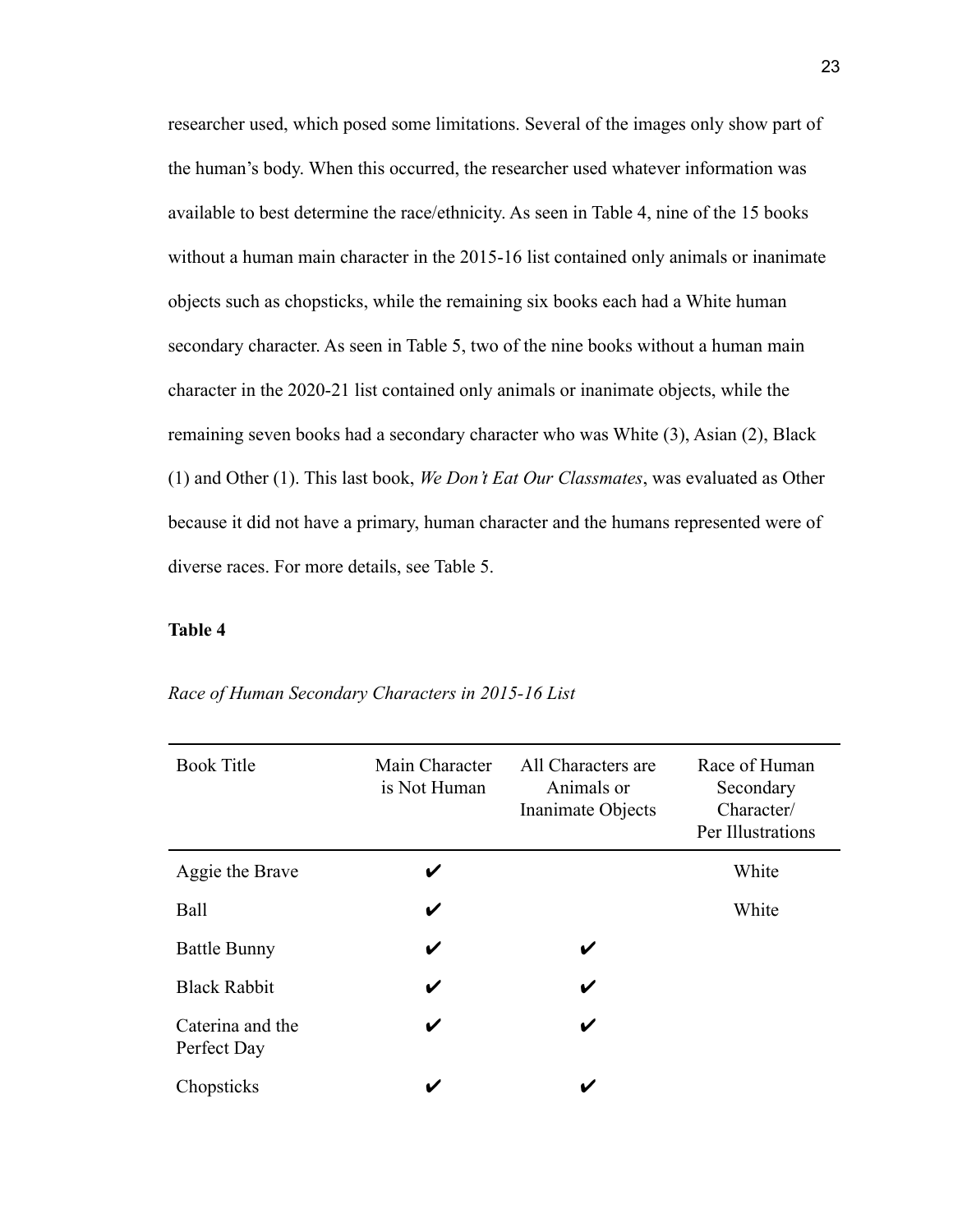| Count the Monkeys               |   |   | White |
|---------------------------------|---|---|-------|
| The Day the Crayons<br>Quit     | V | V |       |
| Memoirs of a Hamster            | V |   | White |
| Mr. Tiger Goes Wild             | V | V |       |
| Painter and Ugly                | V |   | White |
| Say Hello to Zorro!             | V |   | White |
| Should I Share My Ice<br>Cream? | V | V |       |
| The Story of Fish and<br>Snail  | ✔ | V |       |
| The Watermelon Seed             |   | V |       |

# **Table 5**

# *Race of Human Secondary Characters in 2020-21 List*

| <b>Book Titles</b>                            | Main Character is<br>Not Human | All Characters are<br>Animals or<br>Inanimate Objects | Race of Human<br>Secondary<br>Character/<br>Per Illustrations |
|-----------------------------------------------|--------------------------------|-------------------------------------------------------|---------------------------------------------------------------|
| After the Fall                                | V                              | V                                                     |                                                               |
| <b>Bad Seed</b>                               | V                              |                                                       | White                                                         |
| The Bear and the<br>Piano                     | V                              |                                                       | White                                                         |
| Can I Be Your Dog?                            | V                              |                                                       | Asian                                                         |
| <b>Elbow Grease</b>                           | V                              |                                                       | <b>Black</b>                                                  |
| The Epic<br>Adventures of<br>Huggie and Stick | V                              |                                                       | White                                                         |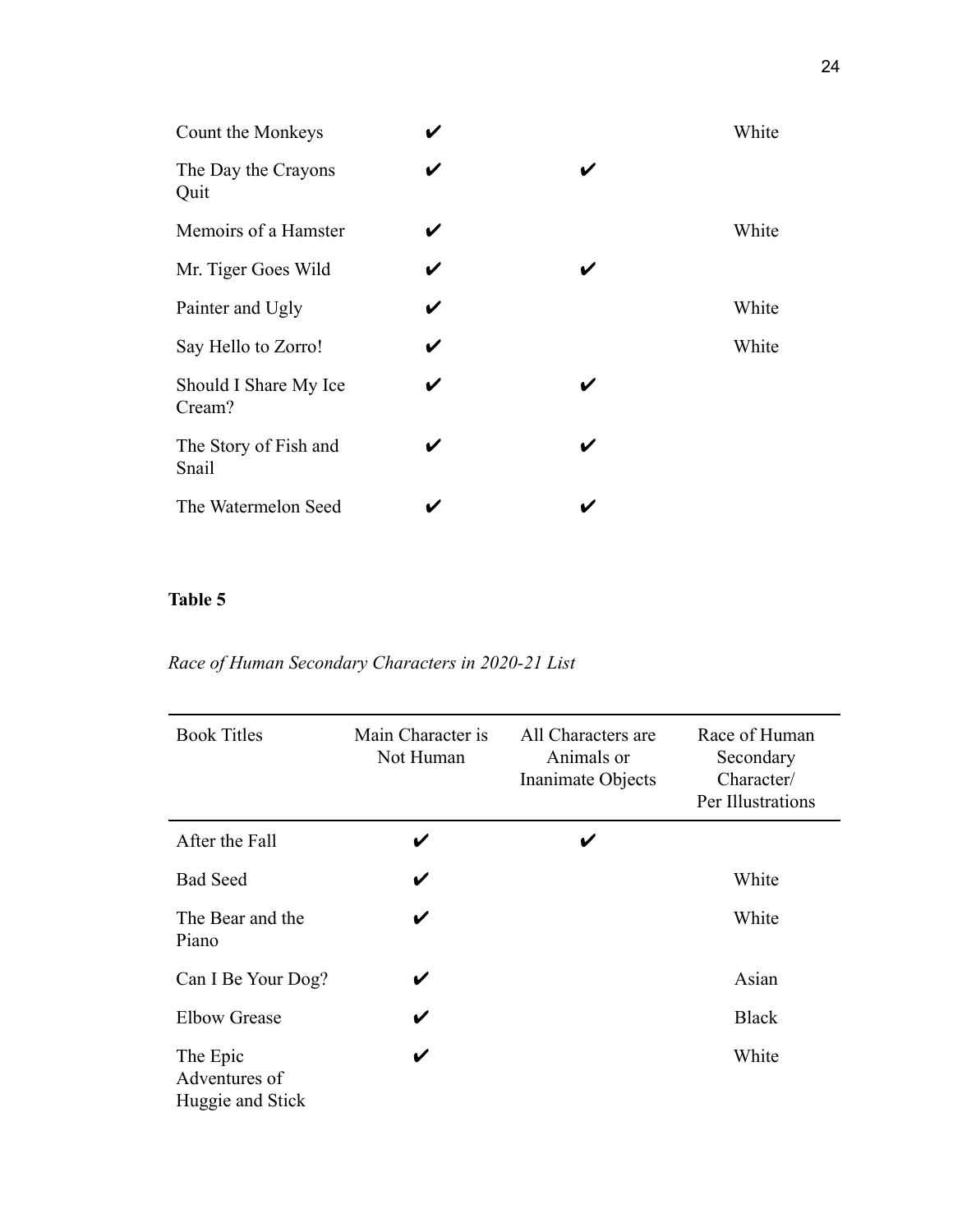| 7 Ate 9: The Untold<br><b>Story</b>  |  |                            |
|--------------------------------------|--|----------------------------|
| There Are No Bears<br>in This Bakery |  | Asian                      |
| We Don't Eat Our<br>Classmates       |  | No Main Secondary<br>Human |

#### **Research Question 2: Portrayal of Race/Ethnicity of Authors**

The race/ethnicity of each book's author was assessed for the second research question. The CCBC (2021) website was used as a guide, but I also pursued other sources to obtain this information including the photo on the book's dust jacket, the author or publisher's website, a picture from an author visit, plus, Amazon and Goodreads websites. All authors on the 2015-16 Goldfinch list identified as White. The 2020-21 list had only 15 White authors while Asian, Black, Latinx, and Unknown were also represented with 2, 1, 1, 1 respectively. Table 6 shows the race/ethnicity of the authors in the 2015-16 and 2020-21 Goldfinch lists.

## **Table 6**

|              | 2015-16 Goldfinch list |               | 2020-21 Goldfinch list |               |
|--------------|------------------------|---------------|------------------------|---------------|
|              | n                      | $\frac{0}{0}$ | n                      | $\frac{0}{0}$ |
| White        | 21                     | 100           | 15                     | 75            |
| <b>Black</b> |                        |               |                        | 5             |
| Latinx       |                        |               |                        | 5             |
| Indigeonous  |                        |               |                        |               |

*Race/Ethnicity of Authors*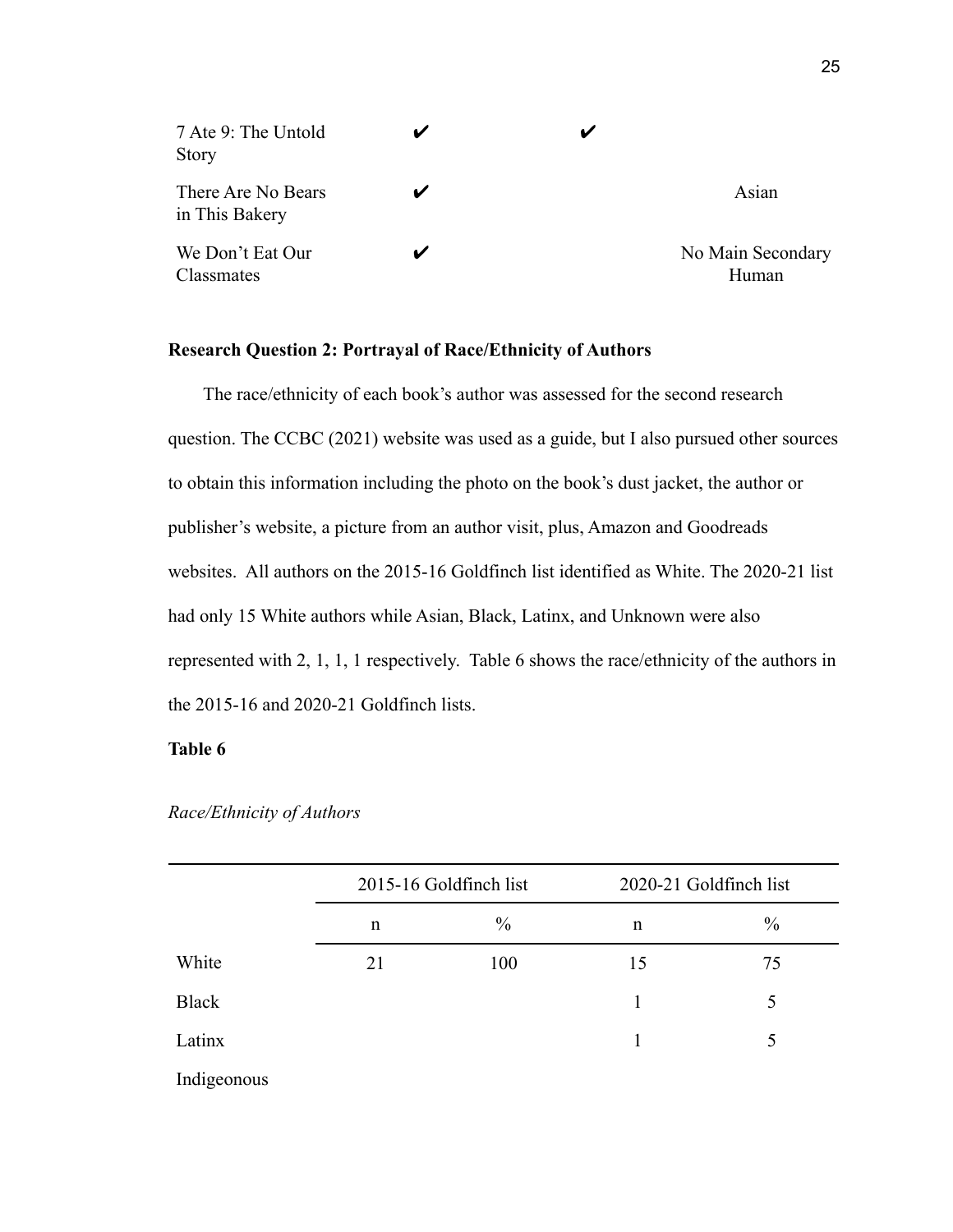| Asian                      |    |     | 2            | 10  |
|----------------------------|----|-----|--------------|-----|
| Middle Eastern             |    |     |              |     |
| Mixed                      |    |     |              |     |
| Unknown/<br>Race Not Found |    |     | $\mathbf{1}$ | 5   |
| Other                      |    |     |              |     |
| Total                      | 21 | 100 | 20           | 100 |

Note. n=number of authors meeting that race/ethnicity

# **Research Question 3: The Change in Diverse Characters from the 2015-16 List to the 2020-21 List**

Research question 3 asked, How has the inclusion of diverse main characters changed from the 2015-16 list to the 2020-21 list?. The 2015-16 list contained only White (28.6%) or non-human (71.4%) main characters. The 2020-21 list had main characters with varied races/ethnicities namely non-human (45%), Black (25%), White (15%), Asian (5%), Latinx (5%) and Other (5%). Black main characters exceeded White characters, and Asian and Latinx characters were also represented in this list. See Figure 1 for a detailed comparison.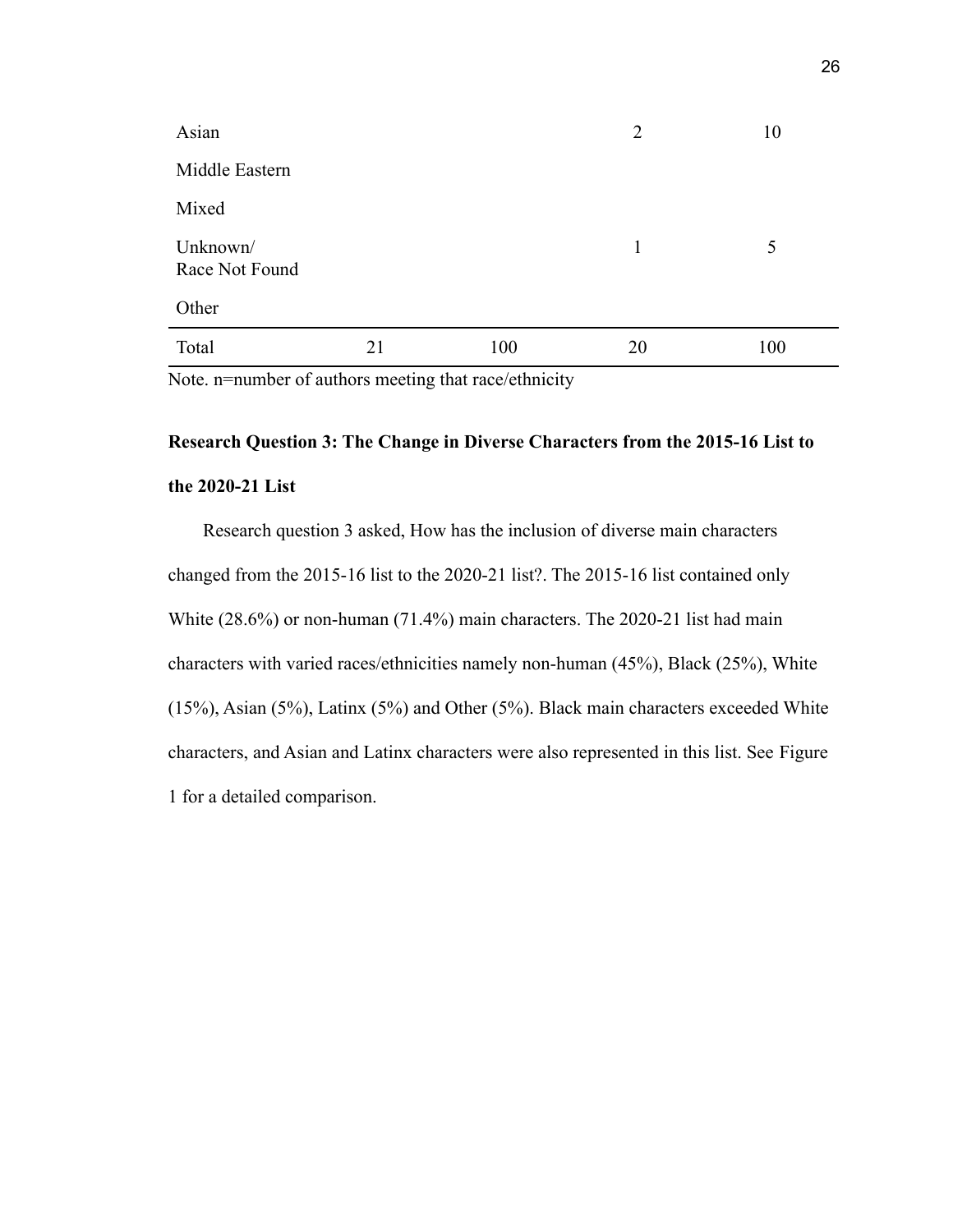## **Figure 1**





#### **Research Question 4: The Inclusion of Diverse Authors from 2015-16 to 2020-21**

Research question 4 asked, How has the diversity of the authors changed from the 2015-16 list to the 2020-21 list?. The race of the authors in the 2015-16 and 2020-21 Goldfinch lists was defined and then analyzed for any difference. As seen in Figure 2, the earlier list was composed of all White authors, but the 2020-21 list was authored by White (15 books, 75%), Asian (2 books, 10%), Black (1 book, 5%), Latinx (1 book, 5%), and Unknown (1 book, 5%) individuals. This constitutes a 25% increase in the diversity of the authors, similar to the change in the race of the main characters. See Figure 2 for more details.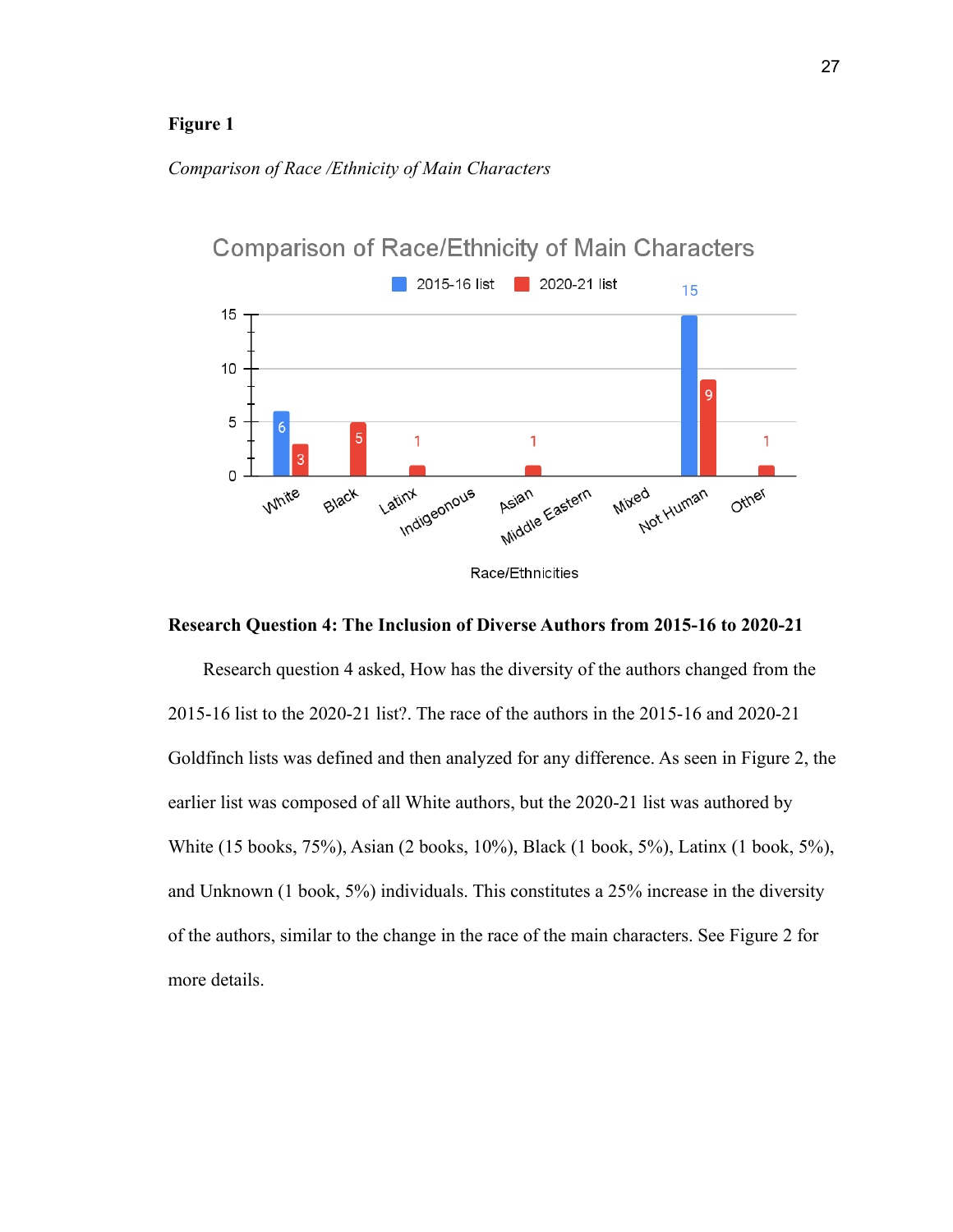# **Figure 2**

# *Comparison of Race/Ethnicity of Authors*



Race/Ethnicities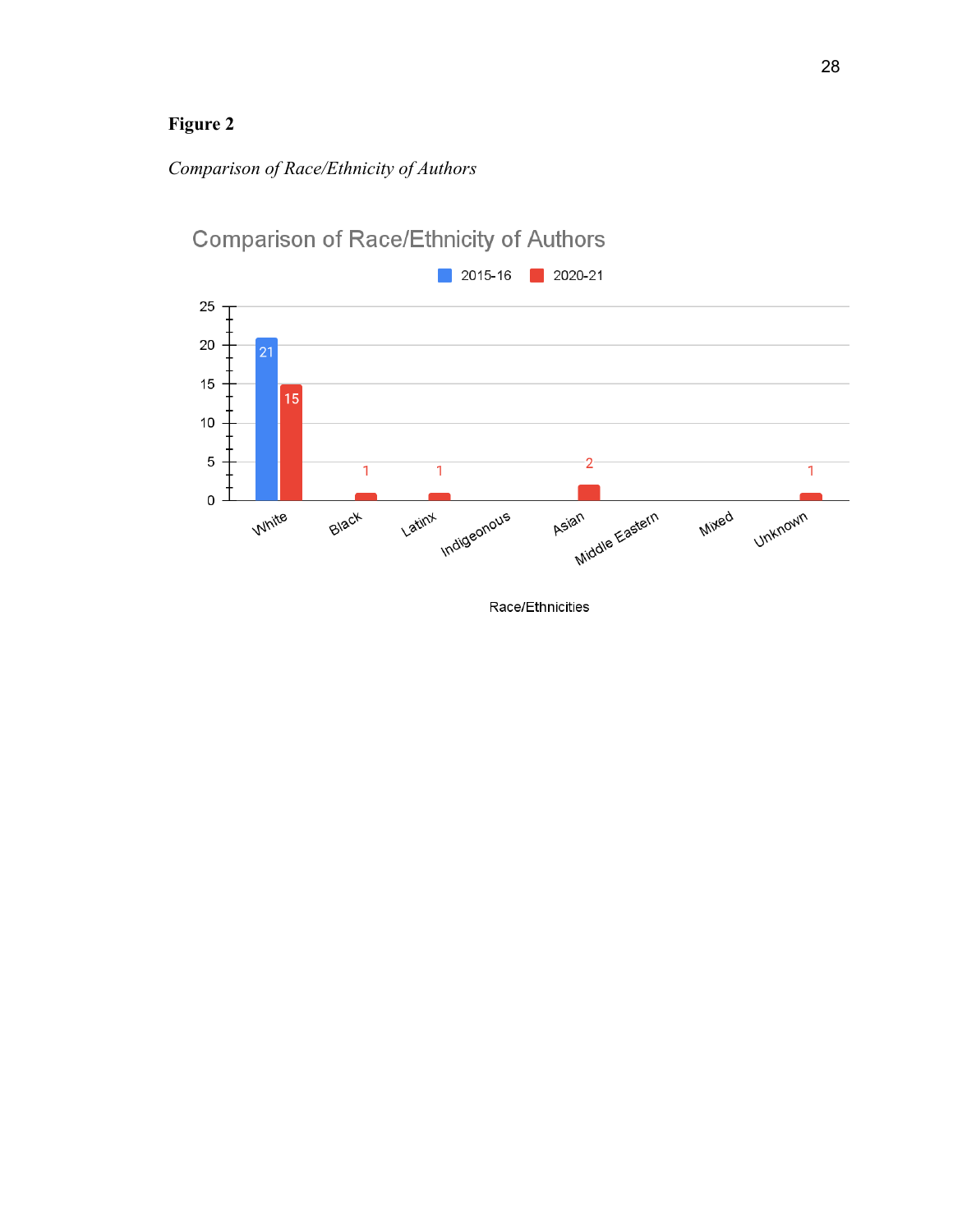#### **CHAPTER 5**

## **CONCLUSIONS AND RECOMMENDATIONS**

The purpose of this quantitative content analysis was to evaluate the race/ethnicity of the main characters and authors in the picture books on the 2015-16 and 2020-21 Iowa Goldfinch Award lists, a student-nominated book list. The books were evaluated using coding that was adapted from earlier research. Then the statistics were compared to ascertain whether the portrayal of diverse cultures changed. Results indicated that the diversity of both the main characters and the authors increased by 25%, to include races other than White. The number of White main characters decreased from 6 to 3, while non-human characters decreased from 15 to 9; and the number of Black, Asian, and Latinx characters increased from 0 to 8. Likewise, the representation of authors of color increased from 0 to 5. It is vital that all children experience books that are by and about diverse cultures. In addition to student-nominated award list book purchases, teacher librarians must continue to seek out picture books that contain characters that reflect the increasing racial diversity in the United States.

#### **Conclusions**

The Iowa Goldfinch award list contains books targeted to children in grades K-3. These picture books are commonly a first purchase by teacher librarians therefore they are found in many Iowa elementary schools, and thus very accessible to Iowa children. To understand if Iowa children are exposed to books that can act as mirrors (Bishop,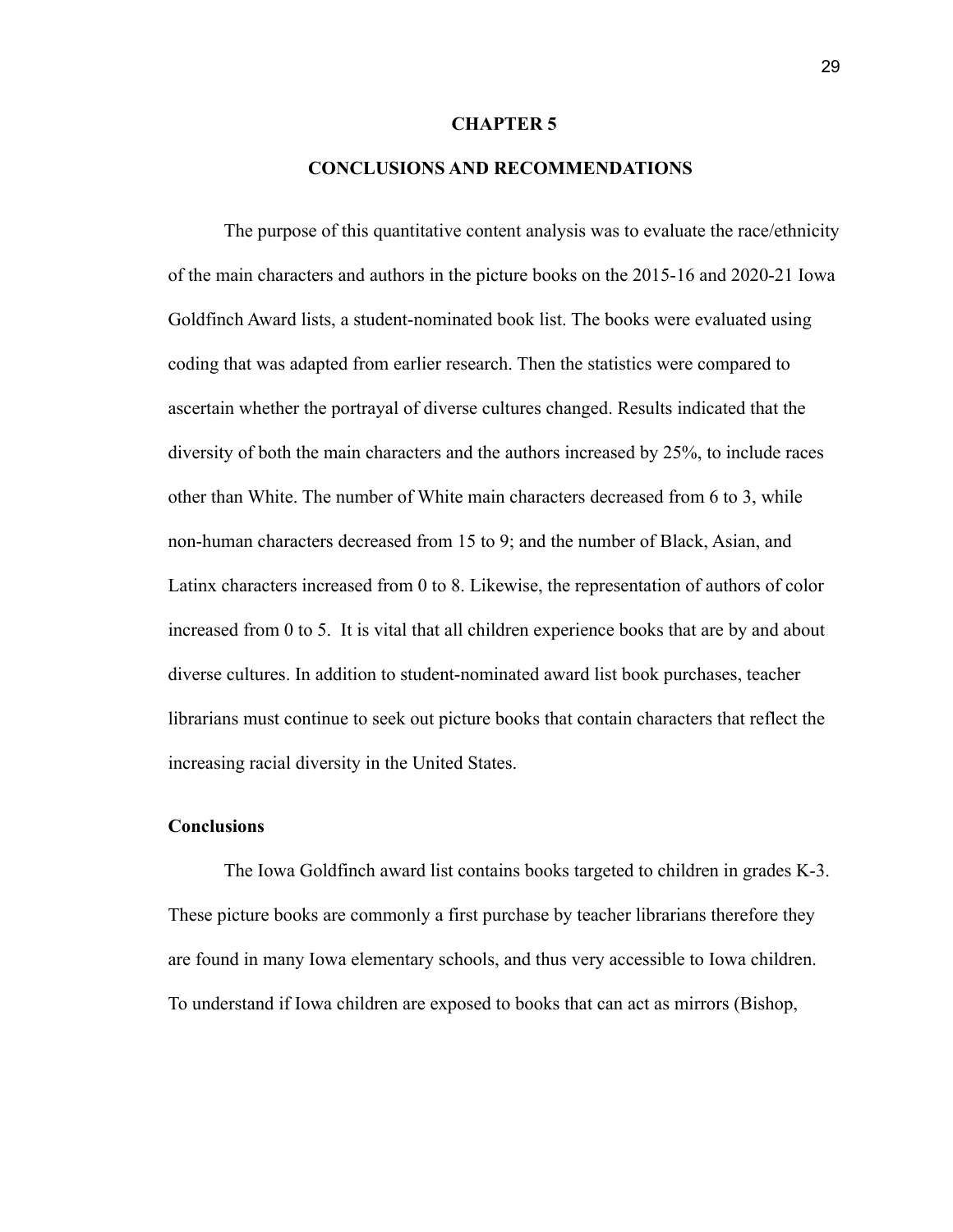1990), the focus of this study was to identify the race/ethnicity of the main characters and authors of the picture books on the 2015-16 and 2020-21 Goldfinch award lists.

The first research question focussed on the evaluation of these 41 picture books specifically for the race/ethnicity of the main characters. Research has shown countless benefits when children encounter books that contain characters who resemble them (Cavalovitch, 2016; Sarraj, Bene, Li, & Burley, 2015). Keeping this in mind, I coded and recorded the race of each title's main character. Given that past research of the CCBC (2019) found a majority of picture books portray main characters who are White and a large number portray Non-human main characters, it was not surprising that a majority of the books in the Goldfinch lists also featured main characters who were portrayed as either White or Not Human characters (such as animals or inanimate objects). The 2020-21 Goldfinch list had fewer non-human main characters, and had more diverse main characters represented as Black, Asian, and Latinx. The same was true for the analysis of the secondary characters in books that did not have a human main character. These also saw an increase in non-White characters in the 2020-21 list.

Next, this study sought to find the race of the authors of these Goldfinch books. A majority were created by individuals who identify as White (2015-16=100%  $\&$ 2020-21=75%), and this makes it imperative that consumers and librarians purchase books by diverse authors and urge publishers to pursue and publish works created by diverse authors. In the end, purchasing books by and about diverse cultures will send publishers this vital message.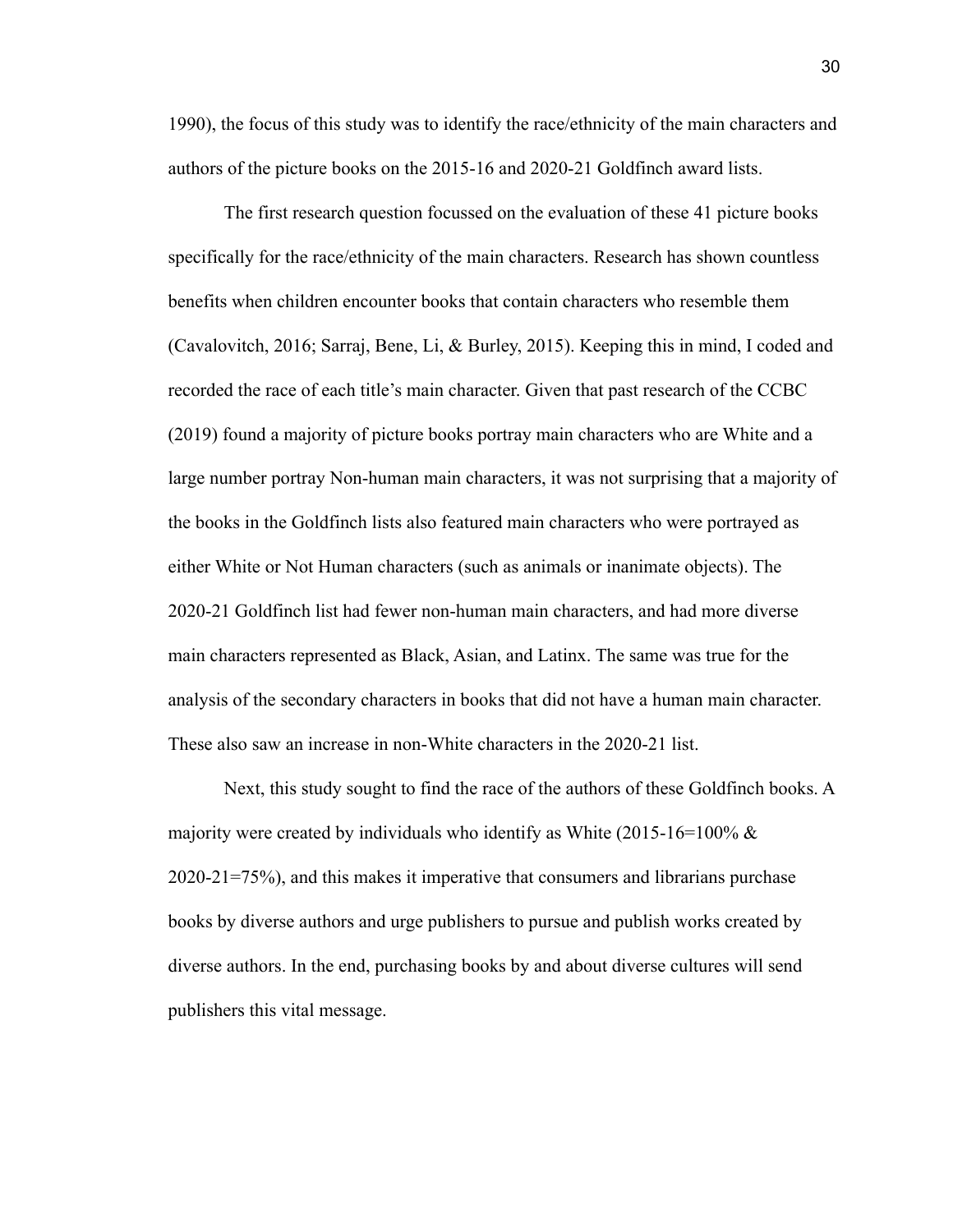The growth or lack of growth in diverse races as reflected in the race of the main characters and authors were the focal points of this research project. The third and fourth questions for this study asked how the inclusion of diverse characters and authors changed from the 2015-16 list to the 2020-21 list. There were marked advancements in the diversity of these lists which shows that the Iowa Goldfinch list has become increasingly inclusive. Similar to the positive effects of diverse characters, books that are authored by varied races demonstrate to children that people of all races can do anything, even write books. This researcher looks to the future with hopes that this is a continued trend in the Iowa Goldfinch award, which is made up of books nominated by children. As such, this list represents trends in books popular among students in school libraries, which may also be a reflection of trends in purchasing and/or book promotions. This researcher believes that every reader deserves the opportunity to meet characters who look like them as well as characters from other cultures. This is especially a necessity of award books that are readily available in school libraries and easily attainable to today's youth.

#### **Recommendations**

#### **Recommendations for Librarians and Educators**

Teacher librarians and educators must pay close attention when ordering picture books. Just because a book is nominated or on a state award list, does not constitute it as an accurate representation of the diverse population within the school. To meet the needs of all students, diverse texts are a necessity. In addition to librarians selecting books chosen by students for their popularity on a children-nominated book award, teacher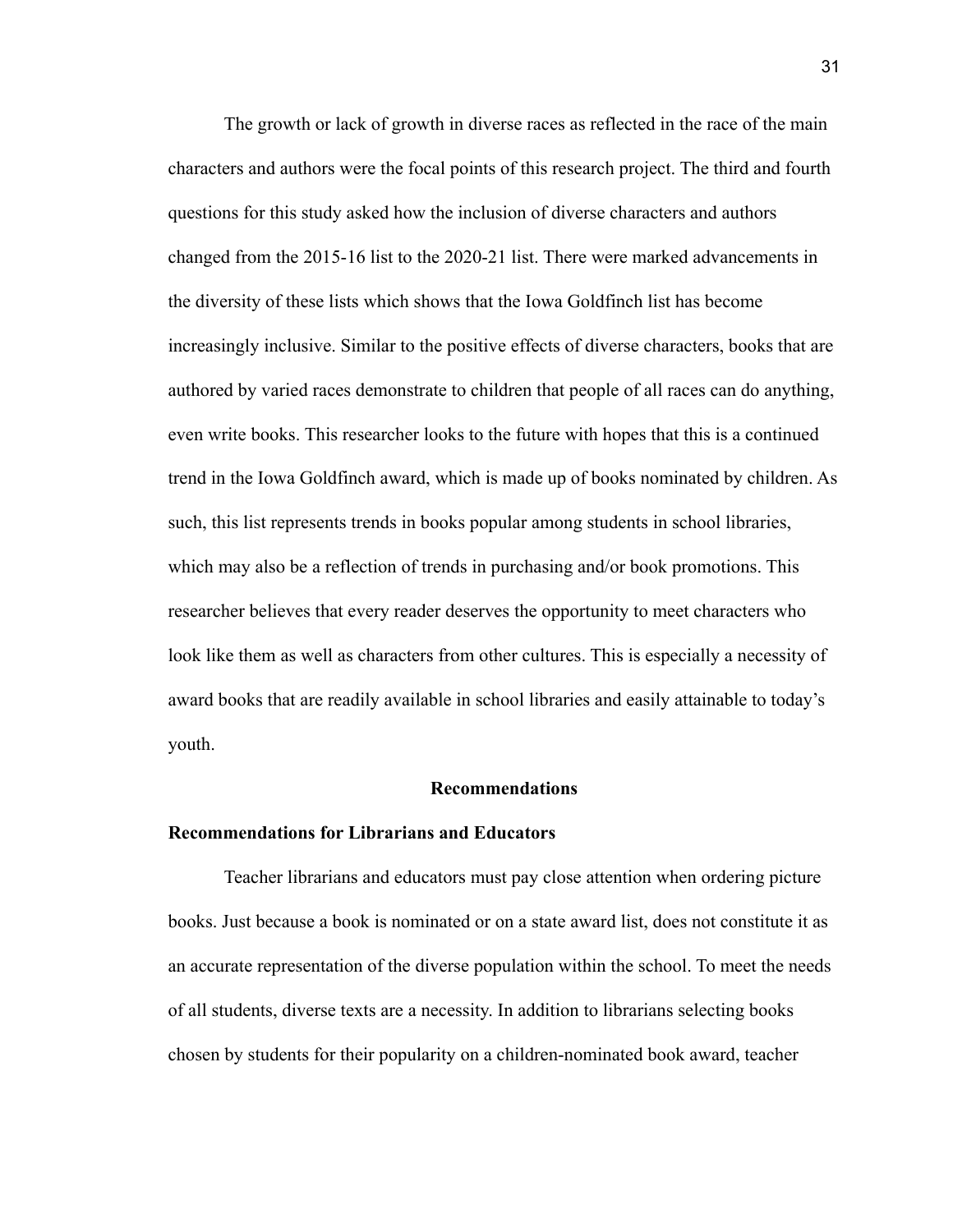librarians must be diligent to select books beyond these lists. This researcher encourages the use of online selection tools that are available on websites such as the Cooperative Children's Book Center (CCBC) and We Need Diverse Books (WNDB). Both sites contain book search fields that are user friendly and help to identify current books and authors from varied races. They also feature recommended book lists such as, the CCBC's Book of the Week and the Walter Dean Myers Award at the WNDB site. Referring to national diverse book award lists such as the Belpré Award which celebrates the Latino cultural experience is also recommended because the award committees follow procedures and protocols to ensure quality and culturally legitimate selections are included. Following these steps will enable educators to pinpoint diverse books as well as culturally relevant texts.

#### **Recommendations for Future Studies**

Continued studies focused on the diversity of books on award lists would be beneficial especially one geared to older or younger children since K-3rd grade was my focus. An updated evaluation of this list regarding the representation of diverse races every five years would be helpful to check if improvement continues. Another consideration is to follow the Koss et al. study and research social and national events that may have influenced the Iowa Goldfinch list or whether the books on the award list follows the diversity in publishing trends as reported annually by the CCBC. Researchers could examine all picture books chosen as Goldfinch winners to see whether diverse characters appear within these titles and if they are authored by diverse individuals.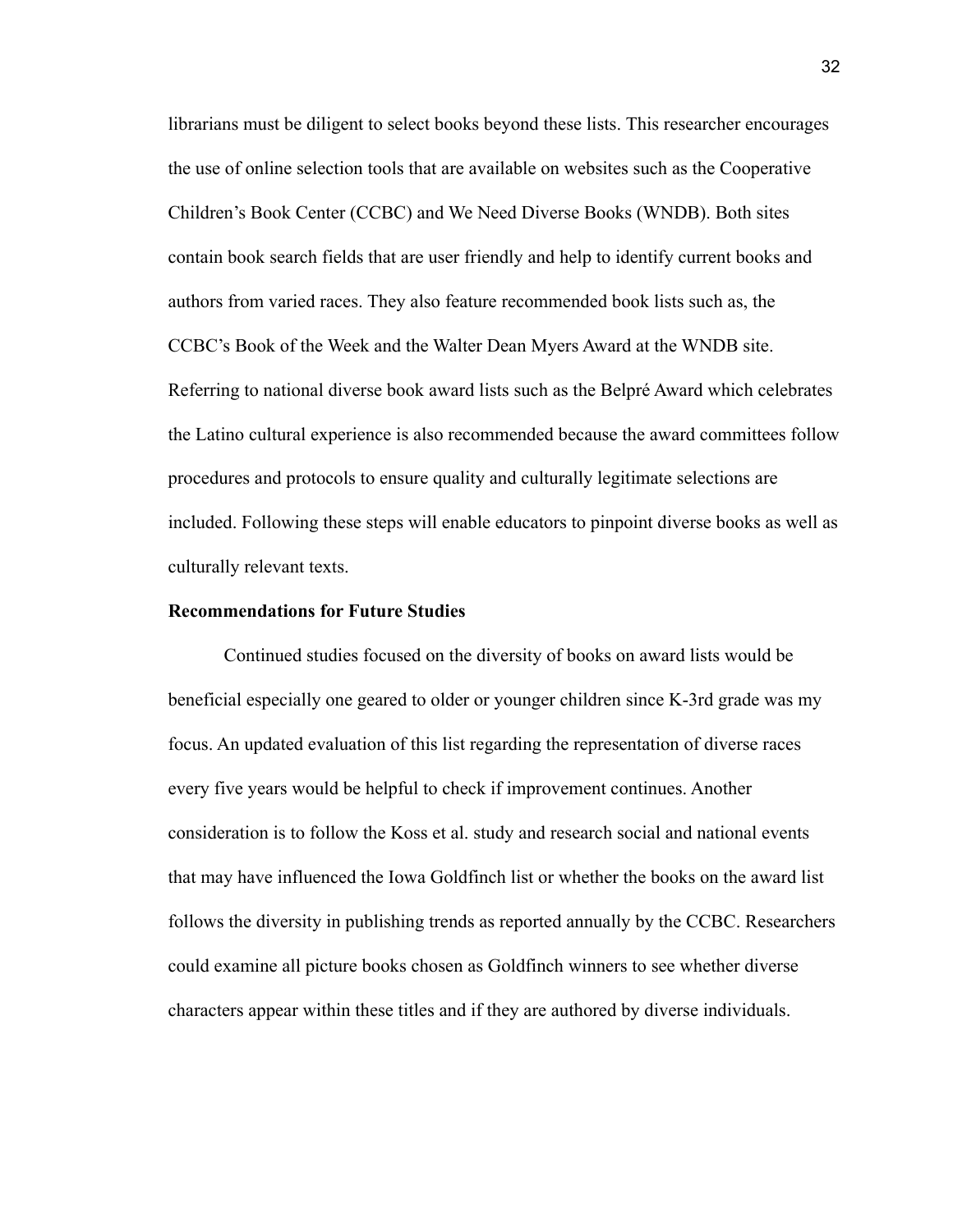#### **REFERENCES**

- American Association of School Librarians (AASL). (2018). *National school library standards for learners, school librarians, and school libraries.* ALA Editions, an imprint of the American Library Association.
- American Library Association (ALA). (2006, July 26). *Diverse collections: An interpretation of the library bill of rights*. American Library Association. http://www.ala.org/advocacy/intfreedom/librarybill/interpretations/diversecollecti ons
- Bishop, R. S. (1990). Mirrors, windows, and sliding glass doors. *Perspectives*, *6*(3), ix-xi.
- Burns, E., Kimmel, S., & Garrison, K. L. (2013). How common is common?. *Teacher Librarian*, *41*(1).
- Cavalovitch, T. (2016). Representation matters: How representation in children's literature influences children of different ethnicities. *Duquesne Scholarship Collection.*
- Cooperative Children's Book Center (CCBC). (June 16, 2020). *The numbers are in: 2019 CCBC diversity statistics.* http://ccblogc.blogspot.com/2020/06/the-numbers-are-in-2019-ccbc-diversity.htm l
- Cooperative Children's Book Center (CCBC), (2021). Data on books by and about Black, Indigenous and People of Color published for children and teens compiled by the Cooperative Children's Book Center, School of Education, University of Wisconsin-Madison. https://ccbc.education.wisc.edu/literature-resources/ccbc-diversity-statistics/books -by-about-poc-fnn/
- Horning, K. T. (2014). Still an all-white world? *School Library Journal*, *60*(5), 18+. https://link-gale-com.proxy.lib.uni.edu/apps/doc/A367298628/AONE?u=uni\_rodit &sid=AONE&xid=4ed5c7d3
- Hughes-Hassell, S., Barkley, H. A., & Koehler, E. (2009). Promoting equity in children's literacy instruction: Using a critical race theory framework to examine transitional books. *School Library Media Research*, *12*. https://files.eric.ed.gov/fulltext/EJ877497.pdf
- Iowa Association of School Librarians (IASL). (n.d.). *Iowa goldfinch award.* https://www.iasl-ia.org/awards/book-awards/goldfinch-award-k-3-winners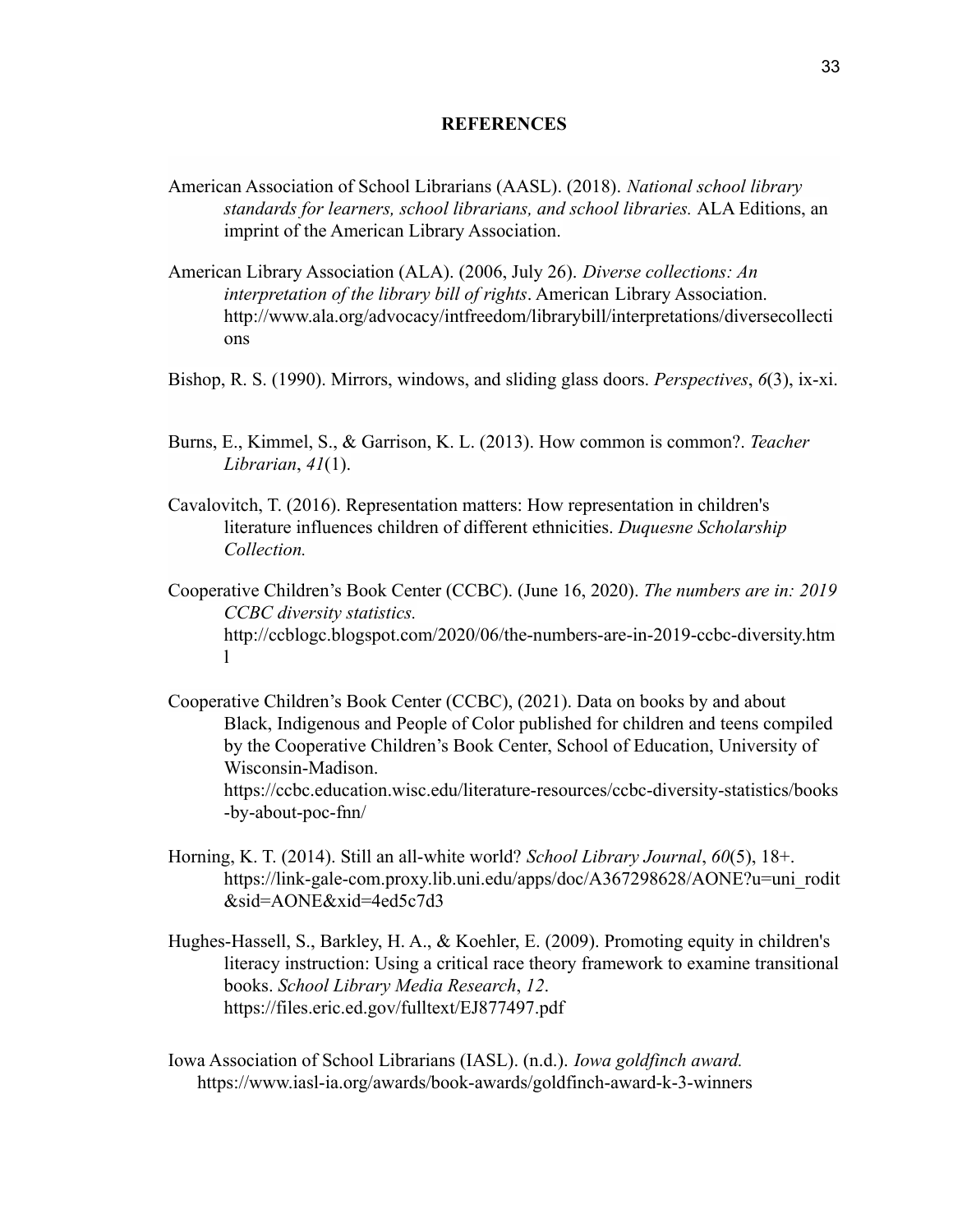- Koss, M. D., Johnson, N. J., & Martinez, M. (2018). Mapping the diversity in Caldecott books from 1938 to 2017: The changing topography. *Journal of Children's Literature, 44*(1), 4–20.
- Martinez, M., Koss, M. D., & Johnson, N. J. (2016). Meeting characters in Caldecotts: What does this mean for today's readers?. *Reading Teacher, 70*(1), 19–28. https://doi-org.proxy.lib.uni.edu/10.1002/trtr.1464
- Myers, C. (2014, March 15). The apartheid of children's literature. *New York Times.* https://www.nytimes.com/2014/03/16/opinion/sunday/the-apartheid-of-childrens-l iterature.html
- Paul, P. & Russo, M. (n.d.). How to raise a reader*. New York Times.* https://www.nytimes.com/guides/books/how-to-raise-a-reader
- Poston, D. L. Jr. (2020, January 2). Three big ways that the U.S. will change over the next decade. *The Conversation.* https://theconversation.com/3-big-ways-that-the-us-will-change-over-the-next-dec ade-126908
- Sarraj, H., Bene, K., Li, J., & Burley, H. (2015). Raising cultural awareness of fifth-grade students through multicultural education: An action research study. *Multicultural Education*, *22*(2), 39-45.
- Stone, N. (2020). *Don't just read about racism—read stories about black people living.* Hearst Magazine Media, Inc. https://www.cosmopolitan.com/entertainment/books/a32770951/read-black-books -nic-stone/?utm\_campaign=likeshopme&src=dashhudson&utm\_medium=instagra m&utm\_source=dash%20hudson&utm\_content=www.instagram.com/p/CBMPFE rhHJD/
- TEDx Talks. (2016, January 18). *The windows and mirrors of your child's bookshelf* [video]. YouTube. https://www.youtube.com/watch?v= wQ8wiV3FVo&feature=youtu.be
- *We Need Diverse Books* (WNDB). (2021). https://diversebooks.org
- Wildemuth, B. M. (Ed.). (2017). *Applications of social research methods to questions in information and library science*. Libraries Unlimited.
- Zygmunt, E., Clark, P., Tancock, S., Mucherah, W., & Clausen, J. (2015). Books like me: Engaging the community in the intentional selection of culturally relevant children's literature. *Childhood Education*, *91*(1), 24-34.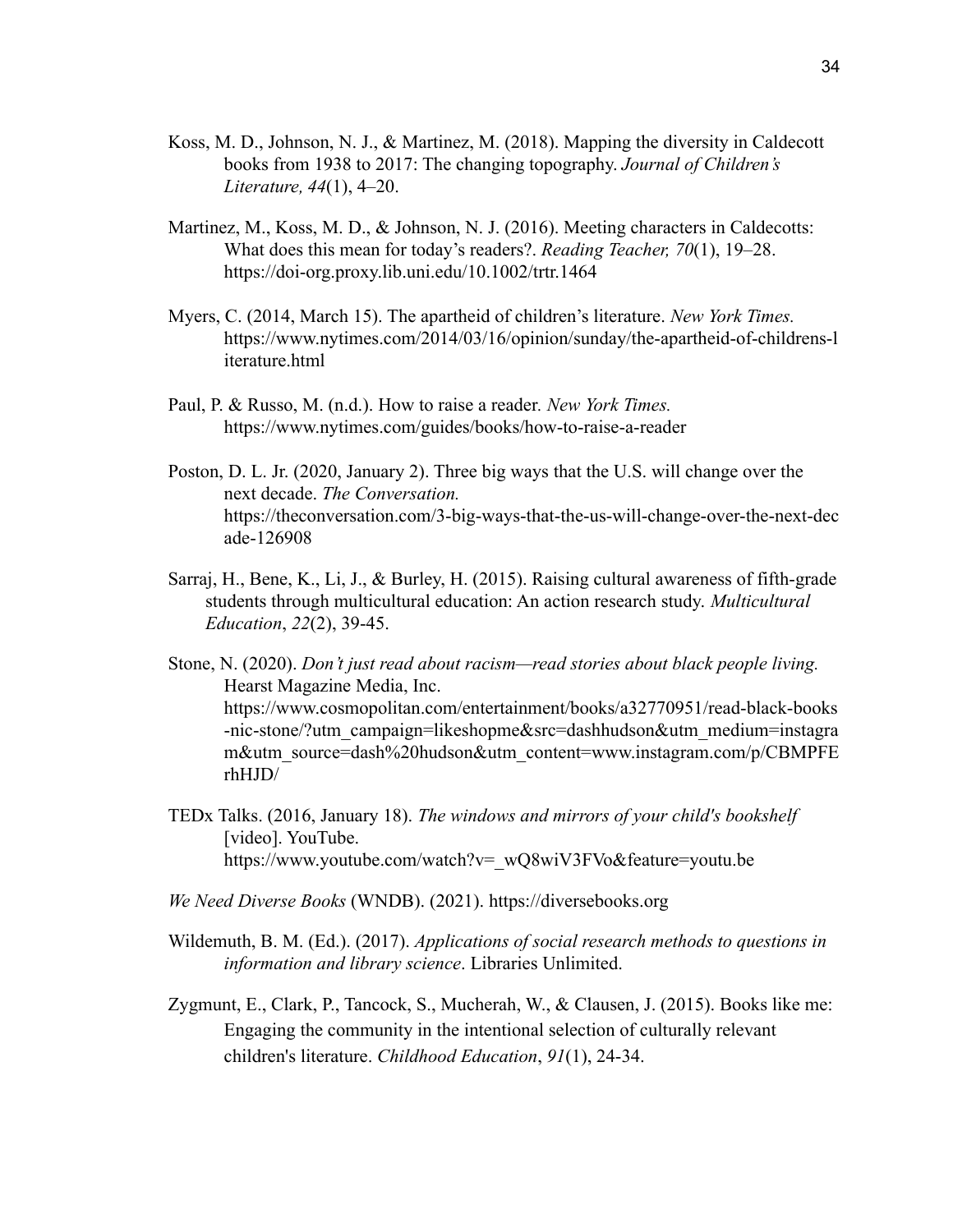# **APPENDIX A**

# **2015-16 IOWA GOLDFINCH BOOK LIST**

|    | <b>Title</b>                   | Author(s)                    |
|----|--------------------------------|------------------------------|
| 1  | Aggie the Brave                | Lori Ries                    |
| 2  | Ball                           | Mary Sullivan                |
| 3  | <b>Battle Bunny</b>            | Jon Scieszka and Mac Barnett |
| 4  | <b>Black Rabbit</b>            | Philippa Leathers            |
| 5  | Bugs in My Hair                | David Shannon                |
| 6  | Caterina and the Perfect Party | Erin Eitter Kono             |
| 7  | Chopsticks                     | Amy Krouse Rosenthal         |
| 8  | Clever Jack Takes the Cake     | <b>Candace Fleming</b>       |
| 9  | Count the Monkeys              | Mac Barnett                  |
| 10 | Crankenstein                   | Samantha Berger              |
| 11 | The Day the Crayons Quit       | Drew Daywalt                 |
| 12 | Like Bug Juice on a Burger     | Julie Sternberg              |
| 13 | Memoirs of a Hamster           | Devin Scillian               |
| 14 | Mr. Tiger Goes Wild            | Peter Brown                  |
| 15 | Painter and Ugly               | Robert J. Blake              |
| 16 | Pick a Circle, Gather Squares  | Felicia Sanzari Chernesky    |
| 17 | Princess Peepers               | Pam Calvert                  |
| 18 | Say Hello to Zorro!            | Carter Goodrich              |
| 19 | Should I Share My Ice Cream?   | Mo Willems                   |
| 20 | The Story of Fish and Snail    | Deborah Freedman             |
| 21 | The Watermelon Seed            | Greg Pizzoli                 |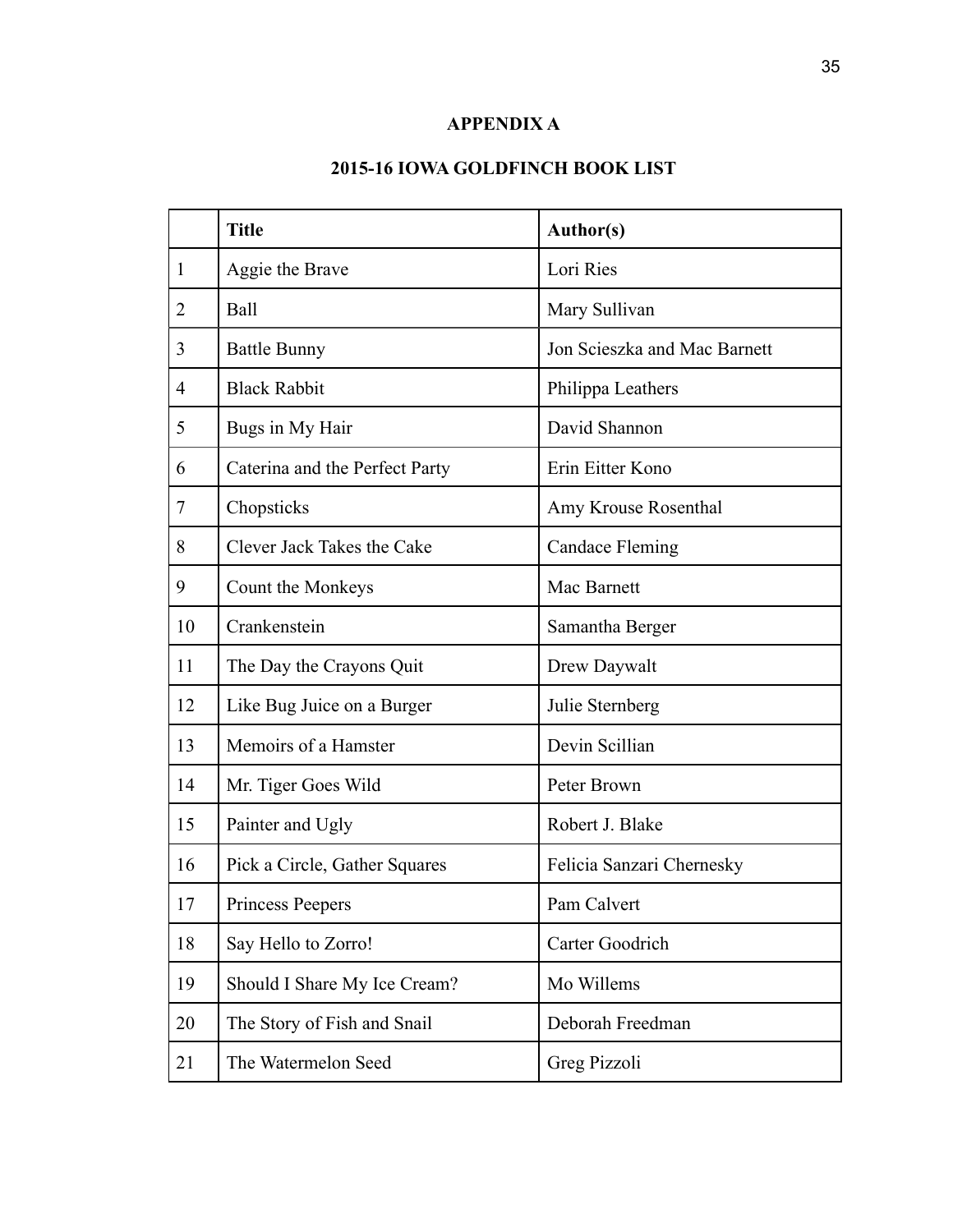# **APPENDIX B**

| 2020-21 IO WA GOLDFINCH BOOK LIST |                                                                 |                                                                                                                                                                                                                                                                                                                                    |  |
|-----------------------------------|-----------------------------------------------------------------|------------------------------------------------------------------------------------------------------------------------------------------------------------------------------------------------------------------------------------------------------------------------------------------------------------------------------------|--|
|                                   | <b>Title</b>                                                    | <b>Author(s)</b>                                                                                                                                                                                                                                                                                                                   |  |
| $\mathbf{1}$                      | After the Fall                                                  | Dan Santat                                                                                                                                                                                                                                                                                                                         |  |
| 2                                 | <b>Bad Seed</b>                                                 | Jory John                                                                                                                                                                                                                                                                                                                          |  |
| 3                                 | The Bear and the Piano                                          | David Litchfield                                                                                                                                                                                                                                                                                                                   |  |
| 4                                 | Can I Be Your Dog?                                              | <b>Troy Cummings</b>                                                                                                                                                                                                                                                                                                               |  |
| 5                                 | Counting on Katherine: How Katherine<br>Johnson Saved Apollo 13 | Helaine Becker                                                                                                                                                                                                                                                                                                                     |  |
| 6                                 | Dad and the Dinosaur                                            | Gennifer Choldenko                                                                                                                                                                                                                                                                                                                 |  |
| 7                                 | Drawn Together                                                  | Minh Le                                                                                                                                                                                                                                                                                                                            |  |
| 8                                 | Dreamers                                                        | Yuyi Morales                                                                                                                                                                                                                                                                                                                       |  |
| 9                                 | <b>Elbow Grease</b>                                             | John Cena                                                                                                                                                                                                                                                                                                                          |  |
| 10                                | The Epic Adventures of Huggie and Stick                         | Drew Daywalt                                                                                                                                                                                                                                                                                                                       |  |
| 11                                | I am Human: A Book of Empathy                                   | <b>Susan Verde</b>                                                                                                                                                                                                                                                                                                                 |  |
| 12                                | I Walk With Vanessa: A Story About a<br>Simple Act of Kindness  | Kerascoët                                                                                                                                                                                                                                                                                                                          |  |
| 13                                | Mae Among the Stars                                             | Roda Ahmed                                                                                                                                                                                                                                                                                                                         |  |
| 1 <sub>4</sub>                    | In or                                                           | $\mathbf{I}$ $\mathbf{I}$ $\mathbf{I}$ $\mathbf{I}$ $\mathbf{I}$ $\mathbf{I}$ $\mathbf{I}$ $\mathbf{I}$ $\mathbf{I}$ $\mathbf{I}$ $\mathbf{I}$ $\mathbf{I}$ $\mathbf{I}$ $\mathbf{I}$ $\mathbf{I}$ $\mathbf{I}$ $\mathbf{I}$ $\mathbf{I}$ $\mathbf{I}$ $\mathbf{I}$ $\mathbf{I}$ $\mathbf{I}$ $\mathbf{I}$ $\mathbf{I}$ $\mathbf{$ |  |

## **2020-21 IOWA GOLDFINCH BOOK LIST**

| 1 T | I am Human, <i>A</i> DOOK OF Empathy                           | Quodii vuluv        |
|-----|----------------------------------------------------------------|---------------------|
| 12  | I Walk With Vanessa: A Story About a<br>Simple Act of Kindness | Kerascoët           |
| 13  | Mae Among the Stars                                            | Roda Ahmed          |
| 14  | Rescue & Jessica                                               | Jessica Kensky      |
| 15  | 7 Ate 9: The Untold Story                                      | Tara Lazar          |
| 16  | There Are No Bears in This Bakery                              | Julia Sarcone-Roach |
| 17  | Wall in the Middle of the Book                                 | Jon Agee            |
| 18  | We Don't Eat Our Classmates                                    | Ryan T. Higgins     |
| 19  | What If You Had Animal Feet?                                   | Sandra Markle       |
| 20  | Word Collector                                                 | Peter H. Reynolds   |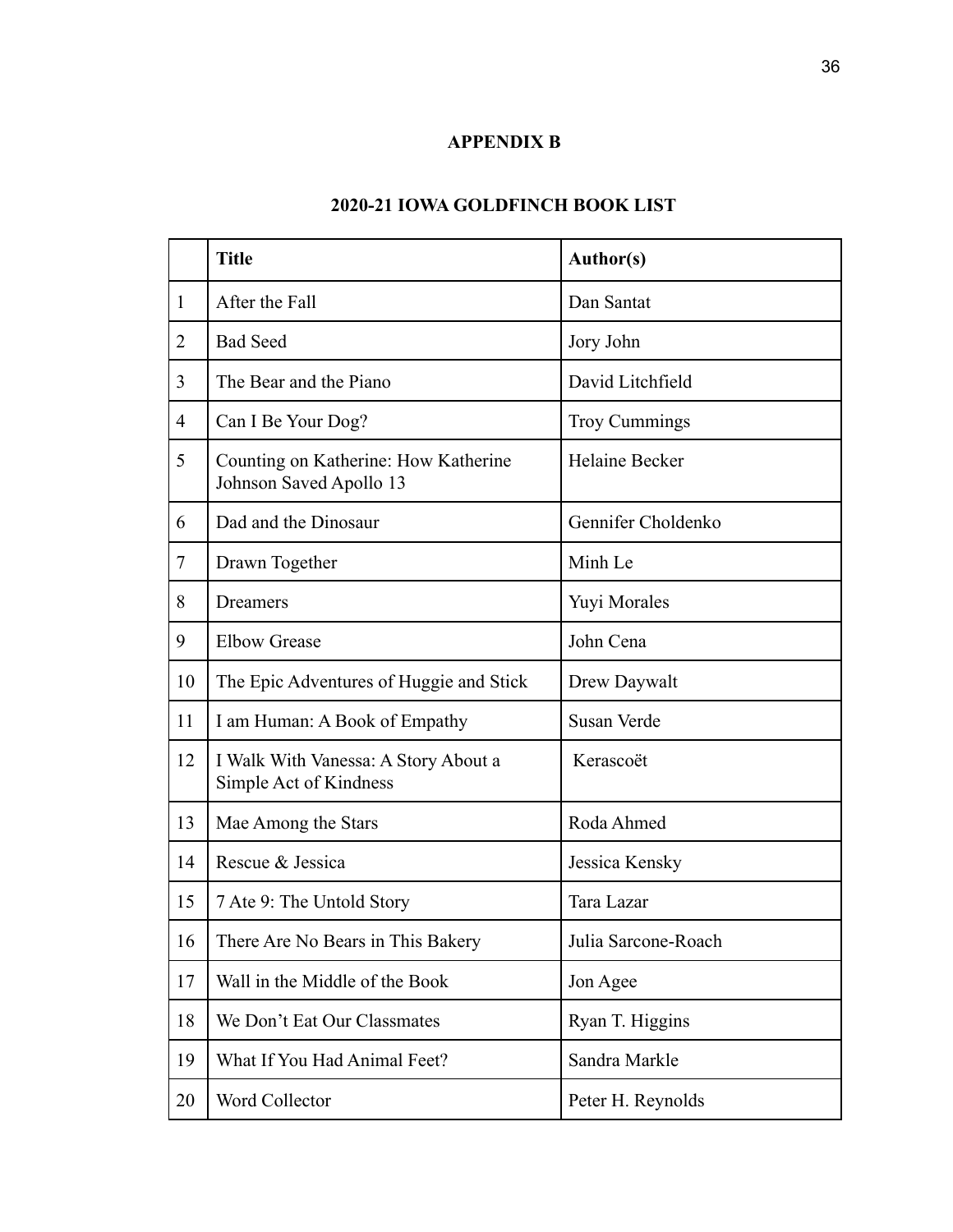## **APPENDIX C**

## **CODING CATEGORIES**

Below are the questions that were used to collect the data.

Adapted from the previous research of Koss et al. (2018) and Hughes-Hassell et al. (2009, Current study section)

Book Title:

Author:

Choose the correct Goldfinch list for this book...



 $\Box$  2020-21

What is the race/ethnicity of the main character?

- ❏ White
- ❏ Black
- ❏ Latinx
- ❏ Indigeonous
- ❏ Asian
- ❏ Middle Eastern
- ❏ Mixed
- ❏ Not Human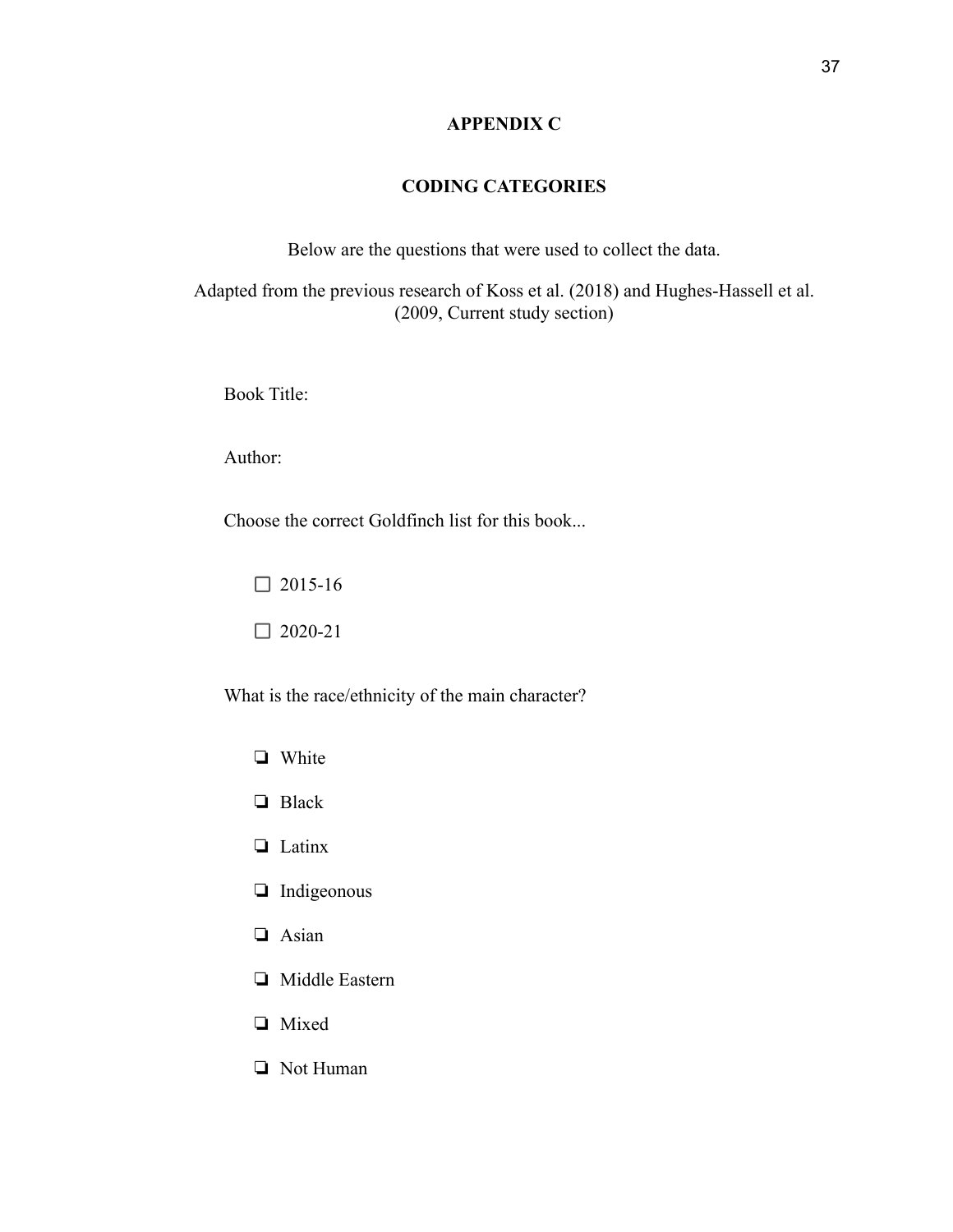If the main character is not human but a main human character exists in the

story, what race /ethnicity are they?

- ❏ White
- ❏ Black
- ❏ Latinx
- ❏ Indigeonous
- ❏ Asian
- ❏ Middle Eastern
- ❏ Mixed
- ❏ Race Not Found
- ❏ Other

What is the race/ethnicity of the author?

- □ White
- ❏ Black
- ❏ Latinx
- ❏ Indigeonous
- ❏ Asian
- ❏ Middle Eastern
- ❏ Mixed